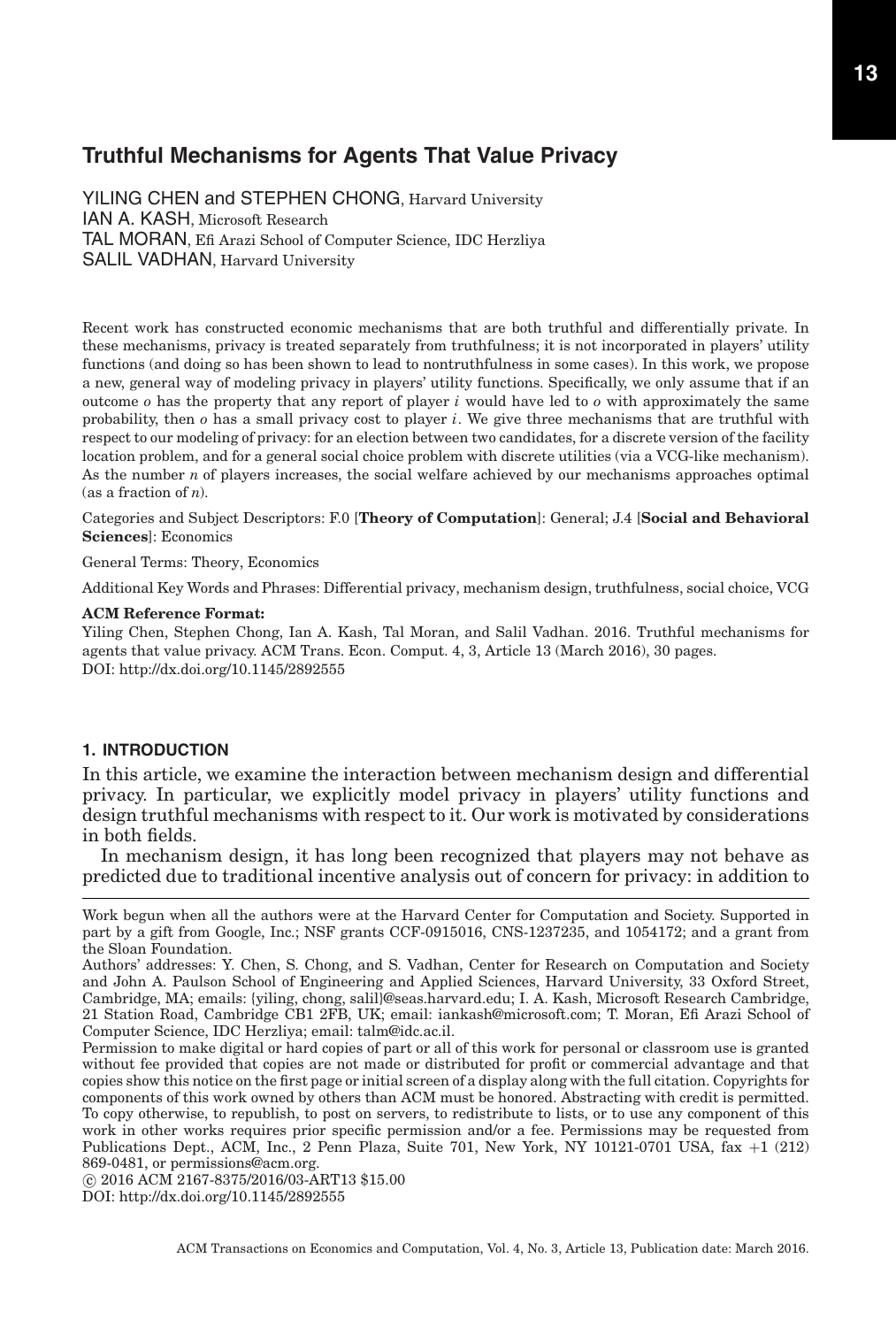having preferences about the outcome of a mechanism (e.g., who wins an auction, where a hospital is located), they may also be concerned about what others learn about their private information (e.g., how much they value the auctioned good, whether they have some medical condition that makes them care more about the hospital's location). The latter concerns are not modeled in most works on mechanism design, and it is natural to try to bring the new models and techniques of differential privacy to bear on them.

Differential privacy [Dwork et al. [2006\]](#page-28-0) is a notion developed to capture privacy when performing statistical analyses of databases. Informally, a randomized algorithm is differentially private if changing a single individual's data does not "substantially" change the output distribution of the algorithm. Thus, differential privacy is not an absolute notion, but rather a quantitative one that needs to be weighed against other objectives. Indeed, differentially private algorithms typically offer a tradeoff between the level of privacy offered to individuals in a database and the accuracy of statistics computed on the database, which we can think of as a "global" objective to be optimized. However, it is also of interest to consider how privacy should be weighed against the objectives of the individuals themselves. Mechanism design provides a natural setting in which to consider such tradeoffs. Attempting to model and reason about privacy in the context of mechanism design seems likely to lead to an improved understanding about the meaning and value of privacy.

#### **1.1. Previous Work**

The first work bringing together differential privacy and mechanism design was by McSherry and Talwar [\[2007\]](#page-29-0). They showed how to use differential privacy as a *tool* for mechanism design. By definition, differentially private algorithms are insensitive to individuals' inputs; a change in a single individual's input has only a small effect on the output distribution of the algorithm. Thus, if a mechanism is differentially private (and players have bounded utility functions), it immediately follows that the mechanism is *approximately truthful*. That is, reporting untruthfully can only provide a small gain in a player's utility. With this observation, McSherry and Talwar showed how tools from differential privacy allow construction of approximately truthful mechanisms for many problems, including ones where exact truthfulness is impossible.

However, as pointed out by Nissim, Smorodinsky, and Tennenholtz [\[2012b\]](#page-29-1), the approximate truthfulness achieved by McSherry and Talwar [\[2007\]](#page-29-0) may not be a satisfactory solution concept. While differential privacy can guarantee that a player will gain arbitrarily little by lying, it also makes the potential gain from telling the truth equally small. Thus, players may choose to lie in order to protect their privacy. Even worse, as shown by an example in Nissim et al. [\[2012b\]](#page-29-1), in some cases, misreporting is a dominant strategy of the game. Thus, it is difficult to predict the outcome and "global" objectives such as social welfare of differentially private mechanisms. Motivated by this, Nissim et al. [\[2012b\]](#page-29-1) show how to modify some of the mechanisms of McSherry and Talwar [\[2007\]](#page-29-0) to provide exact truthfulness. To do so, however, they sacrifice differential privacy and/or augment the standard mechanism design framework so that the mechanism can restrict the way in which players can take advantage of the selected outcome.

A recent paper by Xiao [\[2011,](#page-29-2) [2013\]](#page-29-3) shows how to remedy this deficiency and construct mechanisms that simultaneously achieve exact truthfulness and differential privacy. Xiao's paper also points out that even this combination may not be sufficient for getting players that value privacy to report truthfully. Indeed, exact truthfulness only means that a player *weakly* prefers to tell the truth. Lying might not reduce the player's utility at all (and differential privacy implies that it can only reduce the player's utility by at most a small amount). On the other hand, differential privacy does not guarantee "perfect" privacy protection, so it is possible that a player's concern for privacy may still outweigh the small or zero benefit from being truthful.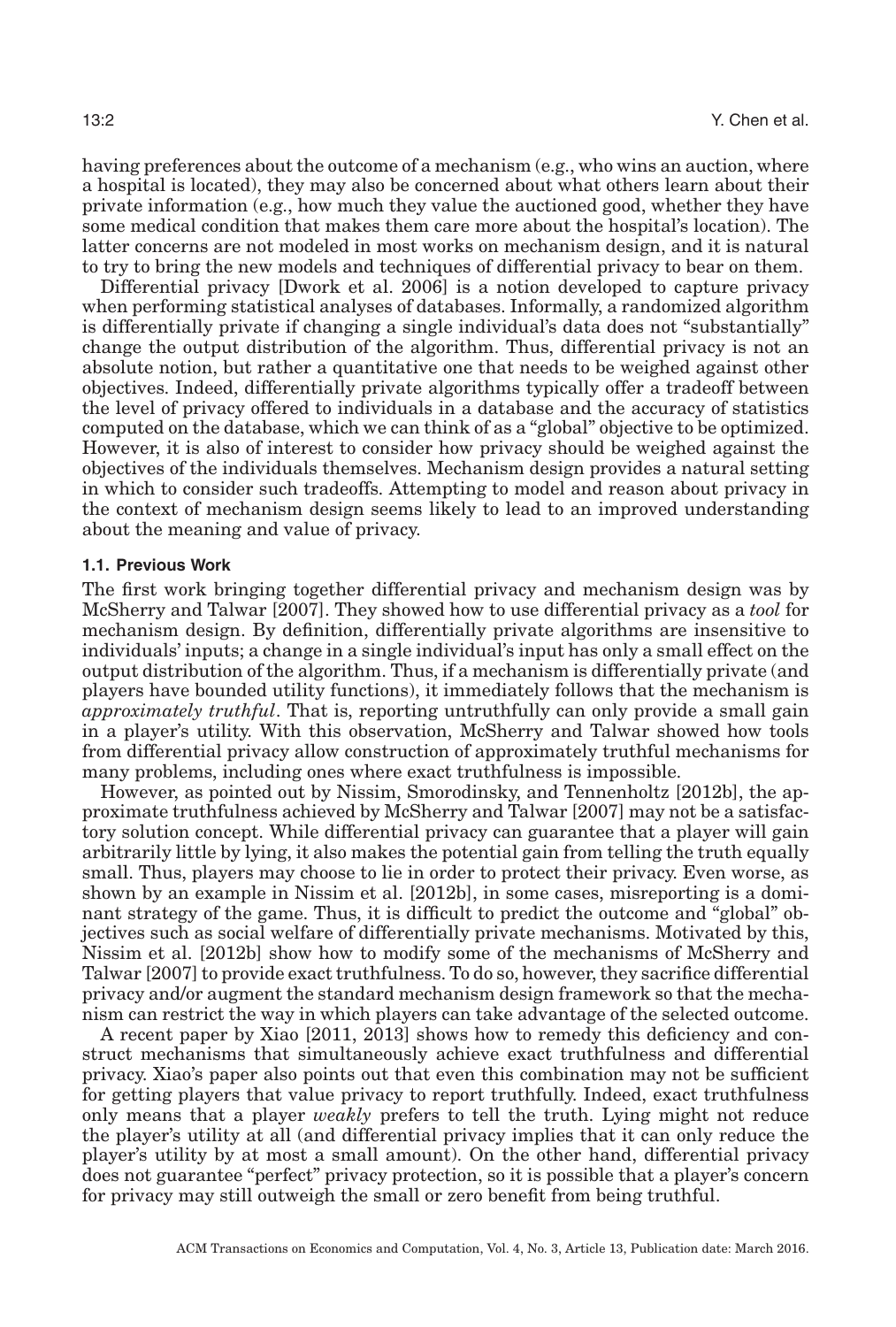To address this, Xiao advocated incorporating privacy directly into the players' utility functions and seeking mechanisms that are truthful when taking the combined utilities into account. He proposed to measure privacy cost as the mutual information between a player's type (assumed to come from some prior distribution) and the outcome of the mechanism.[1](#page-2-0) Using this measure, he showed that his mechanism does not remain truthful when incorporating privacy into the utility functions and left as an open problem to construct mechanisms that do. The difficulty is that we can only incentivize truthfulness by giving players an influence on the outcome, but such an influence also leads to privacy costs, which may incentivize lying. Reconciling this tension requires finding models and mechanisms where the privacy costs can be shown to be quantitatively dominated by the outcome-utility benefits of truthfulness.

# **1.2. Our Contributions**

In this article, we propose a new, more general way of modeling privacy in players' utility functions. Unlike Xiao's mutual information measure, our model does not require assuming a prior on players' types and is instead a pointwise model: we simply assume that if an outcome *o* has the property that any report of player *i* would have led to *o* with approximately the same probability, then *o* has a small privacy cost to player *i*. One motivation for this assumption is that such an outcome *o* will induce only a small change in a Bayesian adversary's beliefs about player *i* (conditioned on the other players' reports). (This is inspired by a Bayesian interpretation of differential privacy, due to Dwork and McSherry and described in Kasiviswanathan and Smith [\[2008\]](#page-29-4).) While Xiao's mutual information measure is not strictly a special case of our model, we show (in the appendix) that truthfulness with respect to our modeling implies truthfulness with respect to Xiao's.

With this modeling, we show that it is possible to construct mechanisms where the privacy costs are dominated by the outcome-utility benefits of truthfulness. Specifically, we give three mechanisms that are truthful with respect to our model of privacy: one for an election between two candidates, one for a discrete version of the facility location problem, and one for general social choice problems with discrete utilities (via a VCGlike mechanism). As the number *n* of players increases, the social welfare achieved by our mechanisms approaches optimal (as a fraction of *n*).

To illustrate our ideas, consider an election between two candidates, where each player has a noticeable preference for one candidate over the other (but this preference could potentially be outweighed by privacy concerns). To carry out such an election in a differentially private way, we can use a noisy majority vote. That is, we take a majority rule after adding random noise of magnitude  $O(1/\epsilon)$ , where  $\epsilon$  is the "differential privacy parameter" that bounds the influence of each player's vote on the outcome. Now, as we reduce  $\epsilon$ , we also reduce the privacy costs experienced by each player. However, simply bounding the *overall* privacy cost by a function of  $\epsilon$  does not suffice to argue truthfulness of the election mechanism. Indeed, consider a highly skewed election, where two-thirds of the voters prefer the first candidate. Then the chance that any single player's vote affects the outcome is exponentially small in  $\epsilon n$ , where *n* is the number of voters. If the player's overall privacy cost can be as large as  $\epsilon$ , then we would need to set  $\epsilon$  very small (namely,  $\tilde{O}(1/n)$ ) and hence add a very large amount of noise (sacrificing social welfare) in order to achieve truthfulness. However, we argue that the overall privacy cost of being truthful in a skewed election should also be exponentially small. Indeed, for most settings of the random noise, a player cannot affect the outcome by misreporting, so the privacy cost experienced by the player should be the same regardless of whether

<span id="page-2-0"></span><sup>&</sup>lt;sup>1</sup>The mutual information measure is from the original version of Xiao's paper [Xiao [2011\]](#page-29-2). Subsequent to our work, he has revised his model to use a different, prior-free measure of privacy [Xiao [2013\]](#page-29-3).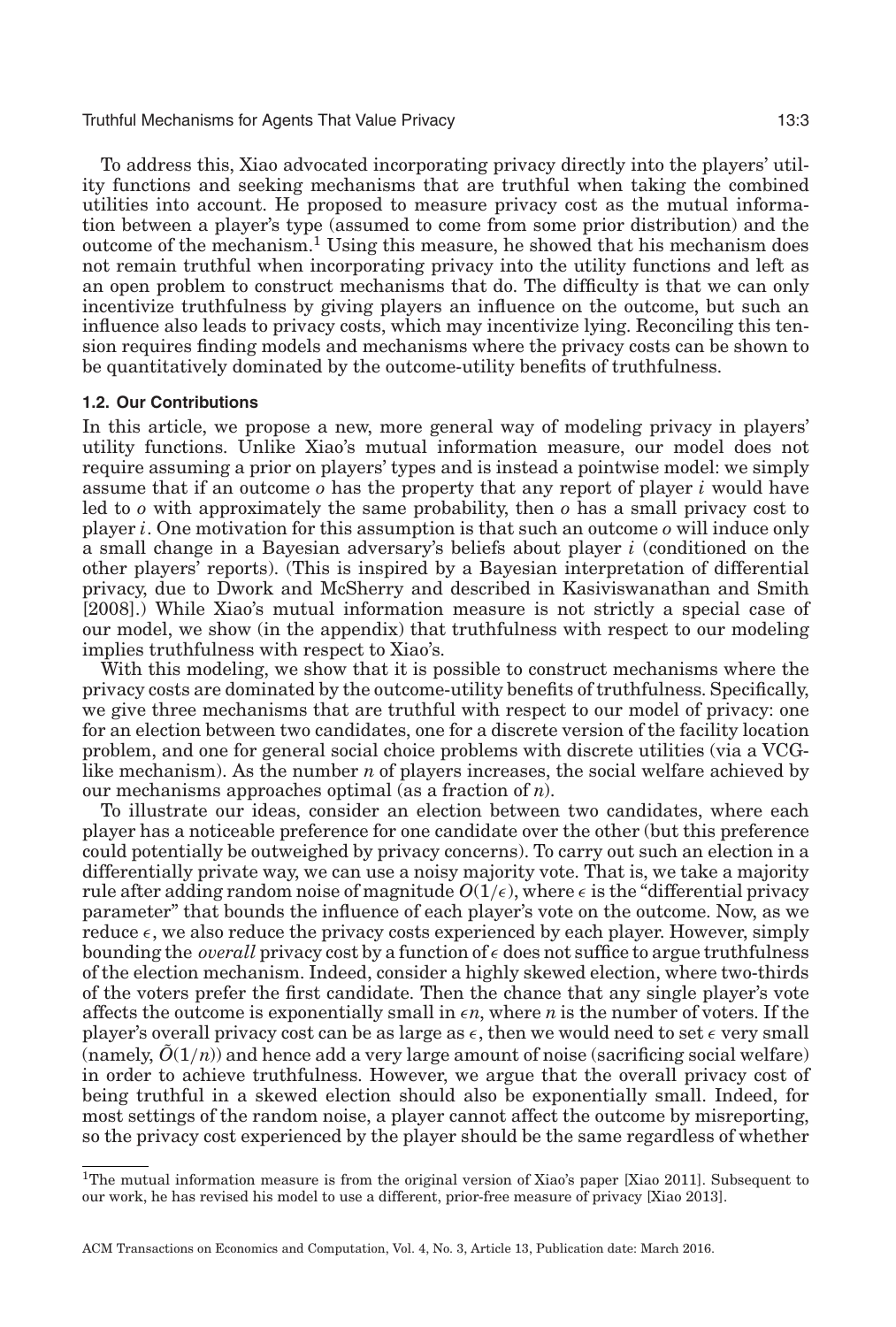the player reported truthfully or not. For the remaining settings of the random noise, in which the player can affect the outcome, reporting truthfully provides the player with a noticeable gain in outcome utility, whereas the privacy costs are bounded by a function of  $\epsilon$  and hence can be made arbitrarily small. Put differently, the *expected* change in privacy cost experienced by a player that changes his or her report is bounded by  $\epsilon$ times the probability that the outcome changes (which is always at most  $O(\epsilon)$ , but can be much smaller, as in the case of a skewed election). This analysis crucially uses the fact that we adopt a *per-outcome* model of privacy and can be viewed as a generalization of the result of Dwork et al. [\[2010\]](#page-28-1) showing that every  $\epsilon$ -differentially private mechanism actually has expected privacy loss  $O(\epsilon^2)$ .

Our mechanism for discrete facility location is inspired by Xiao's mechanism [Xiao [2013\]](#page-29-3) (which he shows to be differentially private and truthful if we don't incorporate privacy into the utility functions), but with some variation in order to apply an analysis like the aforementioned. For both the election and facility location mechanisms, an analysis like the one sketched previously establishes *universal truthfulness*—truthfulness for every choice of the mechanism's random coins. For our VCG-like mechanism for general social choice problems, we need to work a bit harder to also ensure that the payments requested do not compromise privacy, and this leads us to only achieve truthfulness in expectation.

Unlike previous works, we do not treat differential privacy as an end in itself but rather as a means to incentivize truthfulness from agents that value privacy. Thus, we do not necessarily need to set the differential privacy parameter  $\epsilon$  to be very small (corresponding to very high privacy, but a larger price in social welfare); we only need to set it small enough so that the privacy costs are outweighed by the agents' preferences for outcomes. Specifically, our analysis shows that as we decrease  $\epsilon$ , agents' ability to affect the outcome falls, but their expected privacy cost falls even faster. Thus, it is natural to conclude (as we do) that there is some value of  $\epsilon$  (which may be large if the agents care much more about the outcome than their privacy) at which the privacy cost is small enough relative to the benefit that agents are willing to report truthfully. Moreover, by taking agents' value for privacy into account in the incentives analysis, we can have greater confidence that the agents will actually report truthfully and achieve the approximately optimal social welfare our analysis predicts.

The appropriate setting of  $\epsilon$  depends on agents' relative valuation of privacy versus the outcomes and needs to be determined exogenously to apply our mechanisms. Eliciting agents' values for privacy is an orthogonal problem to the one we consider and is the subject of a different line of work, starting with Ghosh and Roth [\[2011\]](#page-28-2) (discussed more in the next section). Since we use a dominant-strategy solution concept, it is OK if our assumptions about the privacy valuations and hence our setting of  $\epsilon$  are incorrect for some of the agents; the other agents will still have an incentive to report truthfully.

#### **1.3. Other Related Work**

Independently of our work, Nissim, Orlandi, and Smorodinsky [\[2012a\]](#page-29-5) have considered a related way of modeling privacy in players' utilities and constructed truthful mechanisms under their model. They assume that if *all* outcomes *o* have the property that no player's report affects the probability of *o* much (i.e., the mechanism is differentially private), then the *overall* privacy cost of the mechanism is small for every player. This is weaker than our assumption, which requires an analogous bound on the privacy cost for each specific outcome *o*. Indeed, Nissim et al. [\[2012a\]](#page-29-5) do not consider a per-outcome model of privacy, and thus do not obtain a reduced privacy cost when a player has a very low probability of affecting the outcome (e.g., a highly skewed election). However, they require assumptions that give the mechanism the ability to reward players for truthfulness (through their concept of "agents' reactions," which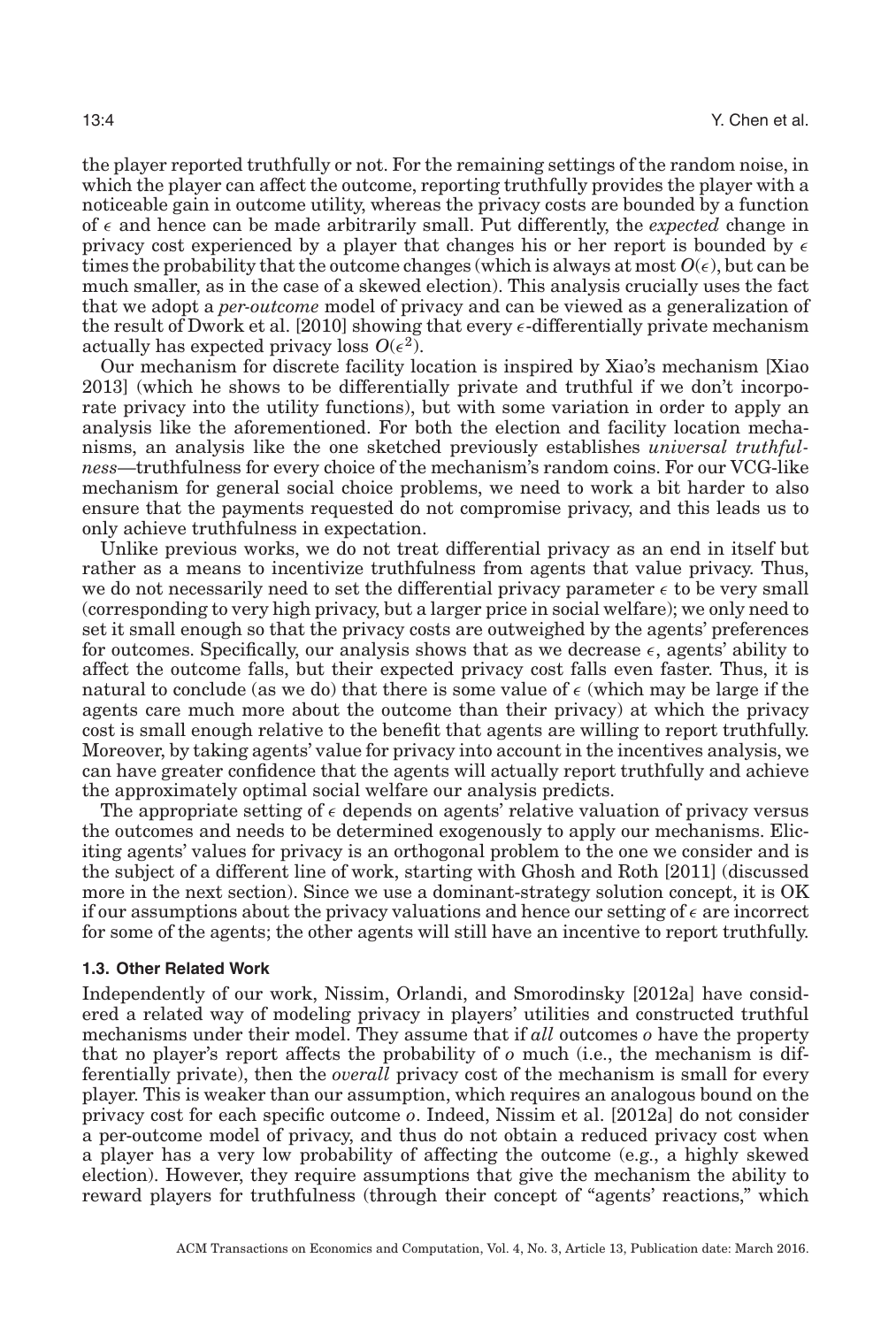can be restricted by the mechanism). For example, in the case of an election or poll between two choices (also considered in their paper), they require that a player *directly* benefit from reporting their true choice (e.g., in a poll to determine which of two magazines is more popular, a player will receive a copy of whichever magazine he or she votes for, providing him or her with positive utility at no privacy cost), whereas we consider a more standard election where the players only receive utility for their preferred candidate winning (minus any costs due to privacy). In general, we consider the standard mechanism design setting where truthfulness is only rewarded through the public outcome (and possibly payments), and this brings out the main tension discussed earlier: we can only incentivize truthfulness by giving players an influence on the outcome, but such an influence also leads to privacy costs, which may incentivize lying.

Another recent paper that considers a combination of differential privacy and mechanism design is that of Ghosh and Roth [\[2011\]](#page-28-2). They consider a setting where each player has some private information and some value for his or her privacy (measured in a way related to differential privacy). The goal is to design a mechanism for a data analyst to compute a statistic of the players' private information as accurately as possible, by purchasing data from many players and then performing a differentially private computation. In their model, players may lie about their value for privacy, but they cannot provide false data to the analyst. So they design mechanisms that get players to truthfully report their value for privacy. In contrast, we consider settings where players may lie about their data (their private types), but where they have a direct interest in the outcome of the mechanism, which we use to outweigh their value for privacy (so we do not need to explicitly elicit their value for privacy).

Subsequent to our work, Huang and Kannan [\[2012\]](#page-29-6) examined the properties of the exponential mechanism [\[2007\]](#page-29-0), which can be thought of as a noisy version of VCG that is slightly different from the one we study. They showed that, with appropriate payments, this mechanism is truthful, individually rational, approximately efficient, and differentially private, but their model does not incorporate privacy costs into players' utility functions.

Our model assumes that while the outcome selected by the mechanism can be observed, the actions of the players cannot. Gradwohl [\[2012\]](#page-28-3) explores implementation with players with privacy preferences in settings where the actions can be observed and so techniques based on differential privacy are not a natural fit. Gradwohl and Smorodinsky [\[2014\]](#page-28-4) consider a setting where others make inferences about a player who was preferences over their beliefs, but again these inferences are based on observed actions rather than outcomes.

For other related and subsequent work, there have been several surveys of mechanism design and differential privacy [Pai and Roth [2013;](#page-29-7) Dwork and Roth [2014\]](#page-28-5).

We remark that there have also been a number of works that consider securecomputation-like notions of privacy for mechanism design problems (see Naor et al. [\[1999\]](#page-29-8), Dodis et al. [\[2000\]](#page-28-6), Izmalkov et al. [\[2005\]](#page-29-9), Parkes et al. [\[2008\]](#page-29-10), Brandt and Sandholm [\[2008\]](#page-28-7), and Feigenbaum et al. [\[2010\]](#page-28-8) for some examples). In these works, the goal is to ensure that a distributed implementation of a mechanism does not leak much more information than a centralized implementation by a trusted third party. In our setting, we assume we have a trusted third party to implement the mechanism and are concerned with the information leaked by the outcome itself.

# **2. BACKGROUND ON MECHANISM DESIGN**

<span id="page-4-0"></span>In this section, we introduce the standard framework of mechanism design to lay the ground for modeling privacy in the context of mechanism design in the next section.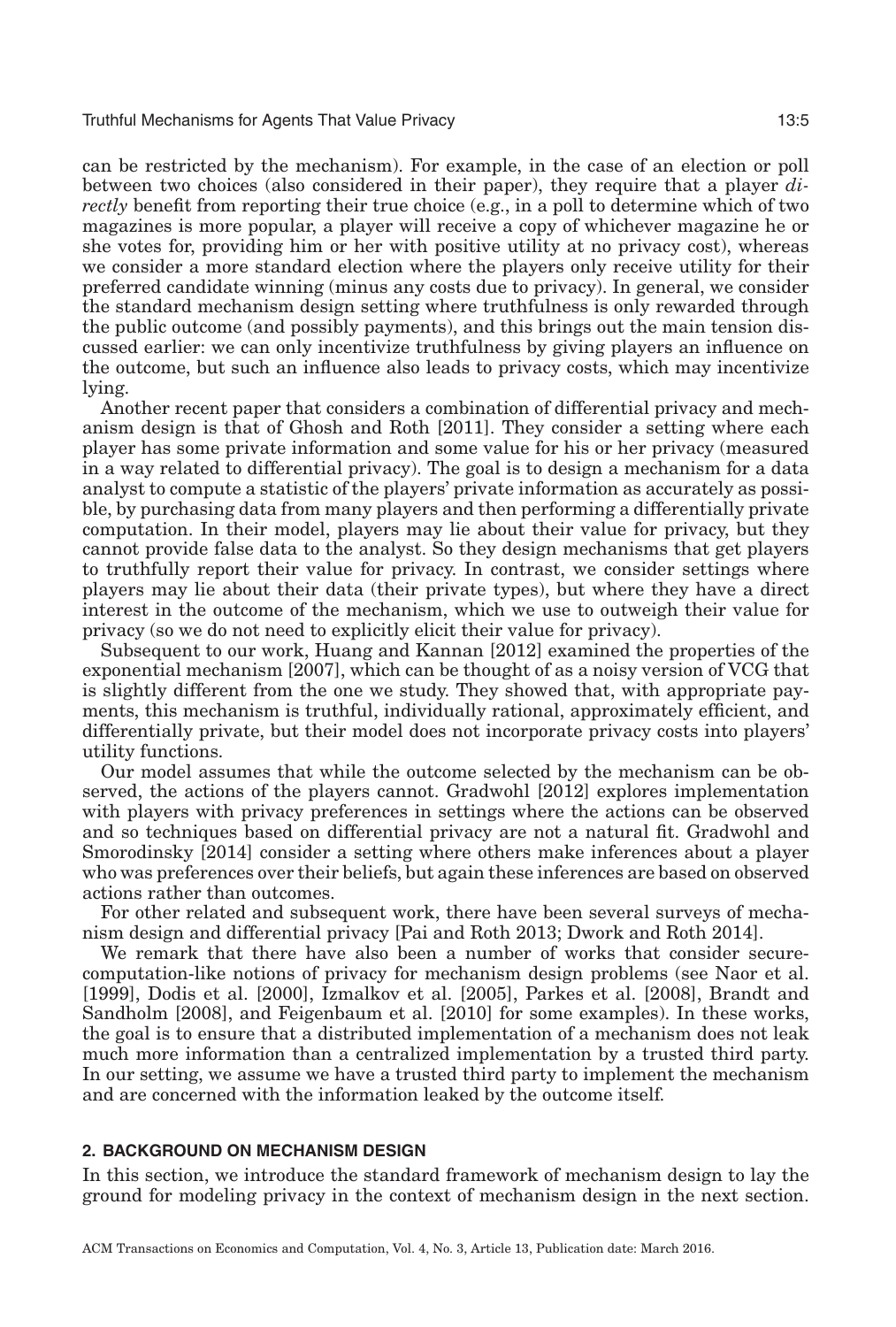We use a running example of an election between two candidates. A (deterministic) mechanism is given by the following components:

- A number *n* of players. These might be the *n* voters in an election between two candidates *A* and *B*.
- A set  $\Theta$  of player types. In the election example, we take  $\Theta = \{A, B\}$ , where  $\theta_i \in \Theta$ indicates which of the two candidates is preferred by voter  $i \in [n]$ .
- A set *O* of outcomes. In the election example, we take  $O = \{A, B\}$ , where the outcome indicates which of the two candidates wins. (Note that we do not include the tally of the vote as part of the outcome. This turns out to be significant for privacy.)
- Players' action spaces  $X_i$  for all  $i \in [n]$ . In general, a player's action space can be different from his or her type space. However, in this article, we view the types in  $\Theta$ to be values that we expect players to know and report. Hence, we require  $X_i = \Theta$ for all  $i \in [n]$  (i.e., we restrict to direct revelation mechanisms, which is without loss of generality). In the election example, the action of a player is to vote for *A* or for *B*.
- An outcome function  $M : X_1 \times \cdots \times X_n \to O$  that determines an outcome given players' actions. Since we require  $X_i = \Theta$ , the outcome function becomes  $\mathcal{M} : \Theta^n \to \mathcal{O}$ . For example, a majority voting mechanism's function maps votes of players to the candidate who received a majority of votes.
- Player-specific *utility functions*  $U_i : \Theta \times \mathcal{O} \to \mathbb{R}$  for  $i = 1, \ldots, n$ , giving the utility of player *i* as a function of his or her type and the outcome.

To simplify notation, we use a mechanism's outcome function to represent the mechanism. That is, a mechanism is denoted  $\mathcal{M}$  :  $\Theta^n \to \mathcal{O}$ . The goal of mechanism design is then to design a *mechanism*  $M : \Theta^n \to O$  that takes players' (reported) types and selects an outcome so as to maximize some global objective function (e.g., the sum of the players' utilities, known as *social welfare*) even when players may falsely report their type in order to increase their personal utility. The possibility of players' misreporting is typically handled by designing mechanisms that are *incentive compatible*; that is, it is in each player's interest to report his or her type honestly. A strong formulation of incentive compatibility is the notion of *truthfulness* (a.k.a. dominant-strategy incentive compatibility): for all players *i*, all types  $\theta_i \in \Theta$ , all alternative reports  $\theta'_i \in \Theta$ , and all profiles  $\theta_{-i}$  of the other players' reports,<sup>[2](#page-5-0)</sup> we have

$$
U_i(\theta_i, \mathcal{M}(\theta_i, \theta_{-i})) \ge U_i(\theta_i, \mathcal{M}(\theta_i', \theta_{-i})).
$$
\n(1)

If Equation  $(1)$  holds for player *i* (but not necessarily all players), we say that the mechanism is *truthful for player i*. Note that we are using  $\theta_{-i}$  here as both the type and the report of other players. Since truthfulness must hold for all possible reports of other players, it is without loss of generality to assume that other players report their true type. This is in contrast to the notion of a Nash equilibrium, which refers to the incentives of player *i* under the assumption that other players are using equilibrium strategies.

In the election example, it is easy to see that standard majority voting is a truthful mechanism. Changing one's vote to a less preferred candidate can never increase one's utility (it either does not affect the outcome or does so in a way that results in lower utility).

In this article, we will allow randomized mechanisms, which we define as  $\mathcal{M}: \Theta^n \times$  $\mathcal{R} \to \mathcal{O}$ , where  $\mathcal{R}$  is the probability space from which the mechanism makes its random choices (e.g., all possible sequences of coin tosses used by the mechanism). We write

<span id="page-5-0"></span><sup>&</sup>lt;sup>2</sup>We adopt the standard game-theory convention that  $\theta_{-i}$  refers to all components of the vector  $\theta$  except the one corresponding to player *i*, and that  $(\theta_i, \theta_{-i})$  denotes the vector obtained by putting  $\theta_i$  in the *i*th component and using  $\theta_{-i}$  for the rest.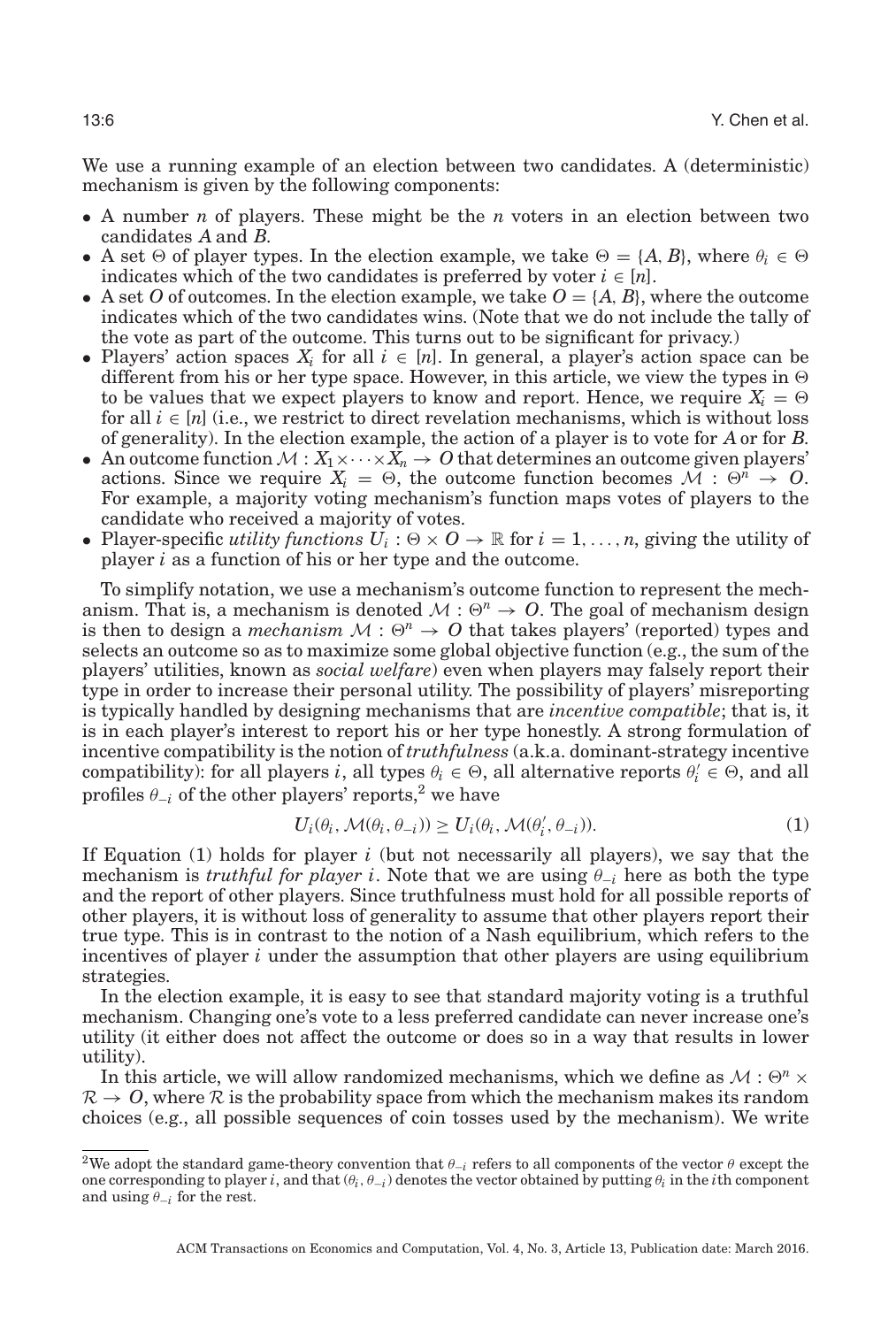$\mathcal{M}(\theta)$  to denote the random variable obtained by sampling r from R and evaluating  $\mathcal{M}(\theta; r)$ . This (nonstandard) definition of a randomized mechanism is equivalent to the standard one (where the mechanism is a function from reported types to a distribution over outcomes) and makes our analysis clearer.

For randomized mechanisms, one natural generalization of truthfulness is *truthful* $p$  *ness in expectation*: for all players *i*, all types  $\theta$ *i*, all utility functions  $U$ *i*, all reports  $\theta$ <sup>*i*</sup>, and all profiles  $\theta_{-i}$  of the other players' reports, we have

$$
\mathbb{E}[U_i(\theta_i, \mathcal{M}(\theta_i, \theta_{-i}))] \geq \mathbb{E}[U_i(\theta_i, \mathcal{M}(\theta'_i, \theta_{-i}))],
$$

where the expectation is taken over the random choices of the mechanism.

A stronger notion is that of *universal truthfulness*: for all players *i*, all types  $\theta_i$ and utility functions  $U_i$ , all alternative reports  $\theta'_i$ , all profiles  $\theta_{-i}$  of the other players' reports, and all  $r \in \mathcal{R}$ , we have

$$
U_i(\theta_i, \mathcal{M}(\theta_i, \theta_{-i}; r)) \ge U_i(\theta_i, \mathcal{M}(\theta_i', \theta_{-i}; r)).
$$

Thus, M being universally truthful is equivalent to saying that for every  $r \in \mathcal{R}$ ,  $\mathcal{M}(\cdot; r)$ is a deterministic truthful mechanism.

# **3. MODELING PRIVACY IN MECHANISM DESIGN**

The standard framework of mechanism design does not consider a player's value of privacy. In this section, we incorporate privacy into mechanism design and adapt the definitions of truthfulness accordingly. We continue considering the basic mechanismdesign setting from Section [2.](#page-4-0) However, players now care not only about the outcome of the mechanism but also about what that outcome reveals about their private types. Thus, a player's utility becomes

<span id="page-6-0"></span>
$$
U_i = U_i^{out} + U_i^{priv}, \t\t(2)
$$

where  $U_i^{out}$  :  $\Theta \times \mathcal{O} \to \mathbb{R}$  is player *i*'s utility for the outcome and  $U_i^{priv}$  is player *i*'s utility associated with privacy or information leakage. Before discussing the form of  $U^{priv}$  (i.e., what are its inputs), we note that in Equation (2), there is already an implicit assumption that privacy can be measured in units that can be linearly traded with other forms of utility. A more general formulation would allow *Ui* to be an arbitrary monotone function of  $U_i^{out}$  and  $U_i^{priv}$ , but we make the standard quasi-linearity assumption for simplicity.

Now we turn to the functional form of  $U_i^{priv}$ . First, we note that  $U_i^{priv}$  should not just be a function of player *i*'s type and the outcome. What matters is the *functional relationship* between player *i*'s reported type and the outcome. For example, a voting mechanism that ignores player *i*'s vote should have zero privacy cost to player *i*, but one that uses player *i*'s vote to entirely determine the outcome may have a large privacy cost. So we will allow  $U^{priv}_{i}$  to depend on the mechanism itself, as well as the reports of other players, since these are what determine the functional relationship between player *i*'s report and the outcome:

$$
U_i^{priv}: \Theta \times O \times \{ \mathcal{M}: \Theta^n \times \mathcal{R} \to O \} \times \Theta^{n-1} \to \mathbb{R}.
$$
 (3)

Thus, when the reports of the *n* players are  $\theta' \in \Theta^n$  and the outcome is *o*, the utility of player *i* is

$$
U_i(\theta_i, o, \mathcal{M}, \theta'_{-i}) = U_i^{out}(\theta_i, o) + U_i^{priv}(\theta_i, o, \mathcal{M}, \theta'_{-i}).
$$

In particular,  $U_i$  has the same inputs as  $U^{priv}$  earlier, including M. Unlike standard mechanism design, we are not given fixed utility functions and then need to design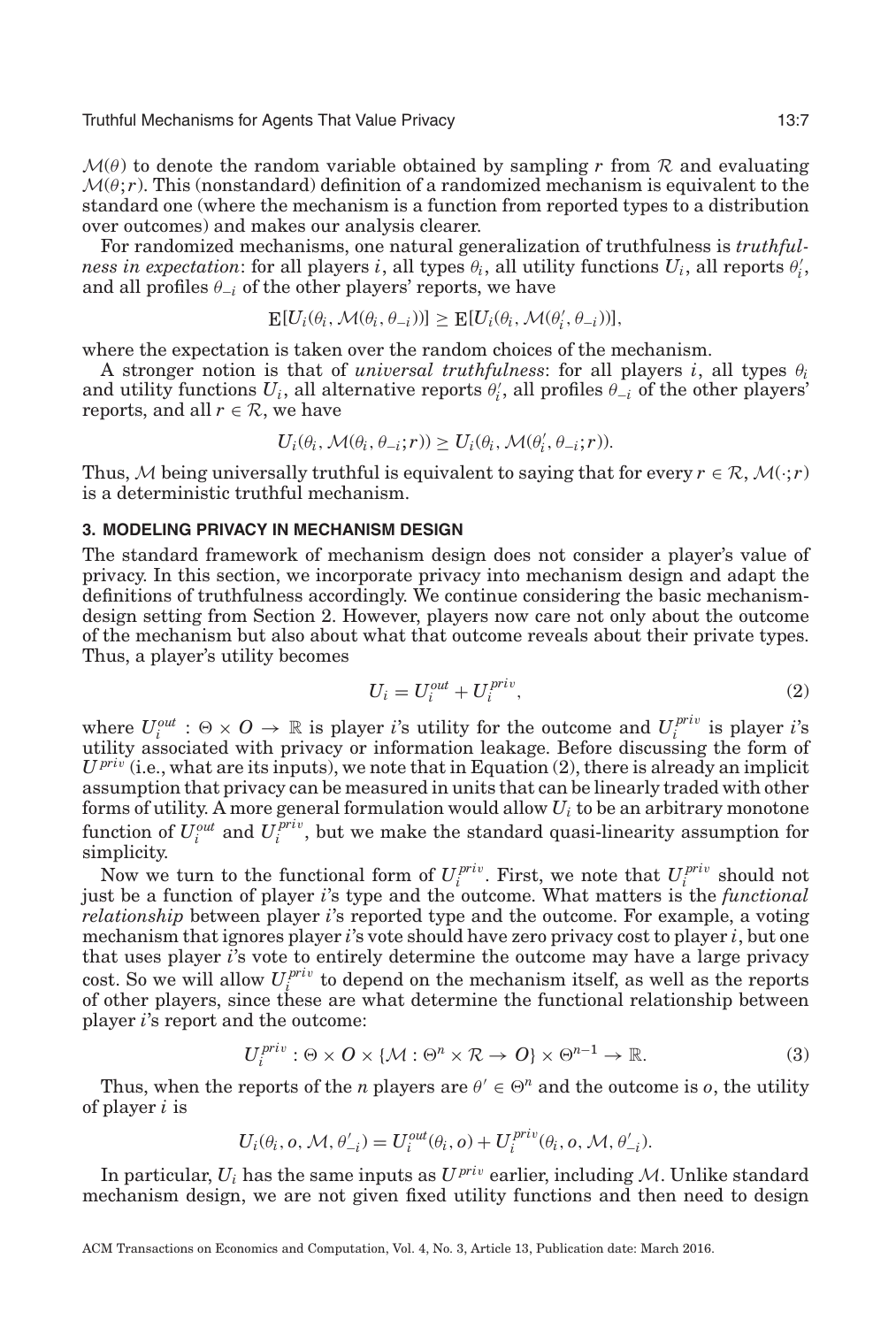a mechanism with respect to those utility functions. Our choice of mechanism affects the utility functions too! This has implications for the revelation principle, which we discuss in Section [9.](#page-21-0)

Note that we do not assume that  $U_i^{priv}$  is always negative (in contrast to Xiao [\[2011\]](#page-29-2)). In some cases, players may prefer for information about them to be kept secret, and in other cases, they may prefer for it to be leaked (e.g., in case it is flattering). Thus,  $U_i^{priv}$ may be better thought of as "informational utility" rather than a "privacy cost."

It is significant that we do not allow the  $U_i^{priv}$  to depend on the *report* or, more generally, the *strategy* of player *i*. This is again in contrast to Xiao's modeling of privacy [Xiao [2011\]](#page-29-2). We will discuss the motivation for our choice in Section [8](#page-19-0) and also show that despite this difference, truthfulness with respect to our modeling implies truthfulness with respect to Xiao's modeling (Appendix A).

Clearly no mechanism design would be possible if we make no further assumptions about the  $U_i^{priv}$  s and allow them to be arbitrary, unknown functions (as their behavior could completely cancel the  $U_i^{out}$ s). Thus, we will make the natural assumption that  $U_i^{priv}$  is small if player *i*'s report has little influence on the outcome *o*. More precisely:

<span id="page-7-0"></span>ASSUMPTION 3.1 (PRIVACY-VALUE ASSUMPTION).

$$
\forall \theta \in \Theta^n, o \in O, \mathcal{M}: \left| U_i^{priv}(\theta_i, o, \mathcal{M}, \theta_{-i}) \right| \leq F_i \left( \max_{\theta'_i, \theta''_i \in \Theta} \frac{\Pr\left[ \mathcal{M}(\theta'_i, \theta_{-i}) = o \right]}{\Pr\left[ \mathcal{M}(\theta''_i, \theta_{-i}) = o \right]} \right),
$$

*where*  $F_i$ :  $[1,\infty) \to [0,\infty]$  *is a privacy-bound function with the property that*  $F_i(x) \to 0$  $as x \rightarrow 1$ , and the probabilities are taken over the random choices of M.

Note that if the mechanism ignores player *i*'s report, then the right-hand side of Assumption [3.1](#page-7-0) is  $F_i(1)$ , which naturally corresponds to a privacy cost of 0. Thus, we are assuming that the privacy costs satisfy a continuity condition as the mechanism's dependence on player *i*'s report decreases. The privacy-bound function *Fi* could be the same for all players, but we allow it to depend on the player for generality.

Assumption [3.1](#page-7-0) is inspired by the notion of *differential privacy*, which is due to Dinur and Nissim [\[2003\]](#page-28-9), Dwork and Nissim [\[2004\]](#page-28-10), Blum et al. [\[2005\]](#page-28-11), and Dwork et al. [\[2006\]](#page-28-0). We restate it in our notation:

<span id="page-7-2"></span> $Definition 3.2. A mechanism  $\mathcal{M}: \Theta^n \times \mathcal{R} \to O$  is  $\epsilon$ -differentially private if and only if$ 

$$
\forall \theta_{-i} \in \Theta^{n-1}, o \in O \qquad \max_{\theta'_i, \theta''_i \in \Theta} \frac{\Pr\left[\mathcal{M}(\theta'_i, \theta_{-i}) = o\right]}{\Pr\left[\mathcal{M}(\theta''_i, \theta_{-i}) = o\right]} \le e^{\epsilon}.
$$

By inspection of Assumption [\(3.1\)](#page-7-0) and the definition of differential privacy, we have the following result.

<span id="page-7-1"></span>PROPOSITION 3.3. If  $M$  is  $\epsilon$ -differentially private, then for all players i whose *utility functions satisfy Assumption [\(3.1\)](#page-7-0), all*  $\theta_{-i} \in \Theta^{n-1}$ , and  $o \in O$ , we have  $|U_i^{priv}(\theta_i, o, M, \theta_{-i})| \leq F_i(e^{\epsilon}).$ 

In particular, as we take  $\epsilon \to 0$ , the privacy cost of any given outcome tends to 0.

Like differential privacy, Assumption [3.1](#page-7-0) makes sense only for randomized mechanisms and only measures the loss in privacy contributed by player *i*'s report when fixing the reports of the other players. In some cases, it may be that the other players' reports already reveal a lot of information about player *i*. See Section [8](#page-19-0) for further discussion, interpretation, and critiques of our modeling. With this model, the definitions of truthfulness with privacy are direct analogs of the basic definitions given earlier.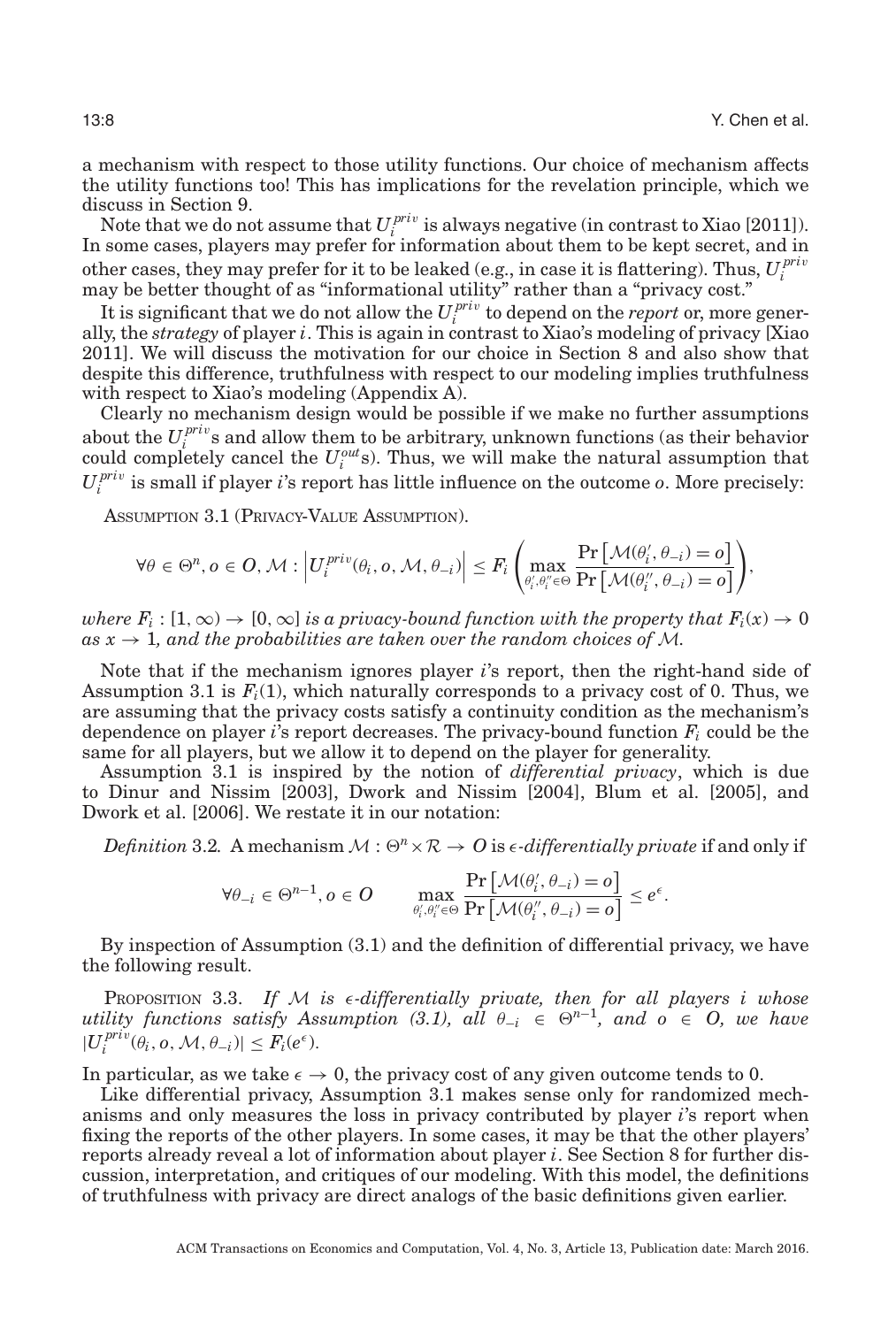<span id="page-8-2"></span>*Definition* 3.4 (*Truthfulness with Privacy*)*.* Consider a mechanism design problem with *n* players, type space  $\Theta$ , and outcome space *O*. For a player *i* with utility function  $U_i = U_i^{out} + U_i^{priv}$ , we say that a randomized mechanism  $\mathcal{M}: \Theta^n \times \mathcal{R} \to \mathcal{O}$  is *truthful in*  $e$ *xpectation for player i* if for all types  $\theta_i \in \Theta_i$ , all alternative reports  $\theta'_i \in \Theta$  for player *i*, and all possible profiles  $\theta_{-i}$  of the other players' reports, we have

$$
\mathop{\mathbf{E}}[U_i(\theta_i,\mathcal{M}(\theta_i,\theta_{-i}),\mathcal{M},\theta_{-i})] \geq \mathop{\mathbf{E}}[U_i(\theta_i,\mathcal{M}(\theta'_i,\theta_{-i}),\mathcal{M},\theta_{-i})].
$$

We say that M is *universally truthful for player i* if the inequality further holds for all values of  $r \in \mathcal{R}$ :

$$
U_i(\theta_i, \mathcal{M}(\theta_i, \theta_{-i}; r), \mathcal{M}, \theta_{-i}) \ge U_i(\theta_i, \mathcal{M}(\theta_i', \theta_{-i}; r), \mathcal{M}, \theta_{-i}).
$$

Note that, unlike in standard settings, M being universally truthful does *not* mean that the deterministic mechanisms  $\mathcal{M}(\cdot; r)$  are truthful. Indeed, even when we fix *r*, the privacy utility  $U_i^{priv}(\theta, o, M, \theta_{-i})$  still depends on the original randomized function  $M$ , and the privacy properties of  $M$  would be lost if we publicly revealed  $r$ . What universal truthfulness means is that player *i* would still want to report truthfully even if he or she knew *r* but it was kept secret from the rest of the world.

# **4. PRIVATE TWO-CANDIDATE ELECTIONS**

Using Proposition [3.3,](#page-7-1) we will sometimes be able to obtain truthful mechanisms taking privacy into account by applying tools from differential privacy to mechanisms that are already truthful when ignoring privacy. In this section, we give an illustration of this approach in our example of a two-candidate election.

<span id="page-8-0"></span>MECHANISM 4.1. *Differentially private election mechanism Input: profile*  $\theta \in \{A, B\}^n$  *of votes, privacy parameter*  $\epsilon > 0$ *.* 

(*1*) *Choose*  $r \in \mathbb{Z}$  *from a discrete Laplace distribution, namely,*  $Pr[r = k] \propto exp(-\epsilon |k|)$ *.* (2) If  $\#\{i : \theta_i = A\} - \#\{i : \theta_i = B\} \ge r$ , output A. Otherwise, output B.

We show that for sufficiently small  $\epsilon$  , this mechanism is truthful for players satisfying Assumption [3.1:](#page-7-0)

<span id="page-8-1"></span>THEOREM 4.2. *Mechanism [4.1](#page-8-0) is universally truthful for player i provided that, for some function Fi:*

- (*1*) *Player i's privacy utility U pri*<sup>v</sup> *<sup>i</sup> satisfies Assumption [3.1](#page-7-0) with privacy-bound function Fi, and*
- (2)  $U_i^{out}(\theta_i, \theta_i) U_i^{out}(\theta_i, \neg \theta_i) \geq 2F_i(e^{\epsilon}).$

Note that Condition 2 holds for sufficiently small  $\epsilon > 0$  (since  $F_i(x) \to 0$  as  $x \to 1$ ). The setting of  $\epsilon$  needed to achieve truthfulness depends only on how much the players value their preferred candidate (measured by the left-hand side of Condition 2) and how much they value privacy (measured by the right-hand side of Condition 2) and is independent of the number of players *n*.

PROOF. Fix the actual type  $\theta_i \in \{A, B\}$  of player *i*, a profile  $\theta_{-i}$  of reports of the other players, and a choice  $r$  for  $\mathcal{M}$ 's randomness. The only alternate report for player  $i$  we need to consider is  $\theta_i' = -\theta_i$ . Let  $o = \mathcal{M}(\theta_i, \theta_{-i}; r)$  and  $o' = \mathcal{M}(\theta_i, \theta_{-i}; r)$ . We need to show that  $U_i(\theta_i, o, \mathcal{M}, \theta_{-i}) \ge U_i(\theta_i, o', \mathcal{M}, \theta_{-i})$ , or equivalently,

$$
U_i^{out}(\theta_i, o) - U_i^{out}(\theta_i, o') \ge U_i^{priv}(\theta_i, o', \mathcal{M}, \theta_{-i}) - U_i^{priv}(\theta_i, o, \mathcal{M}, \theta_{-i}).
$$
\n(4)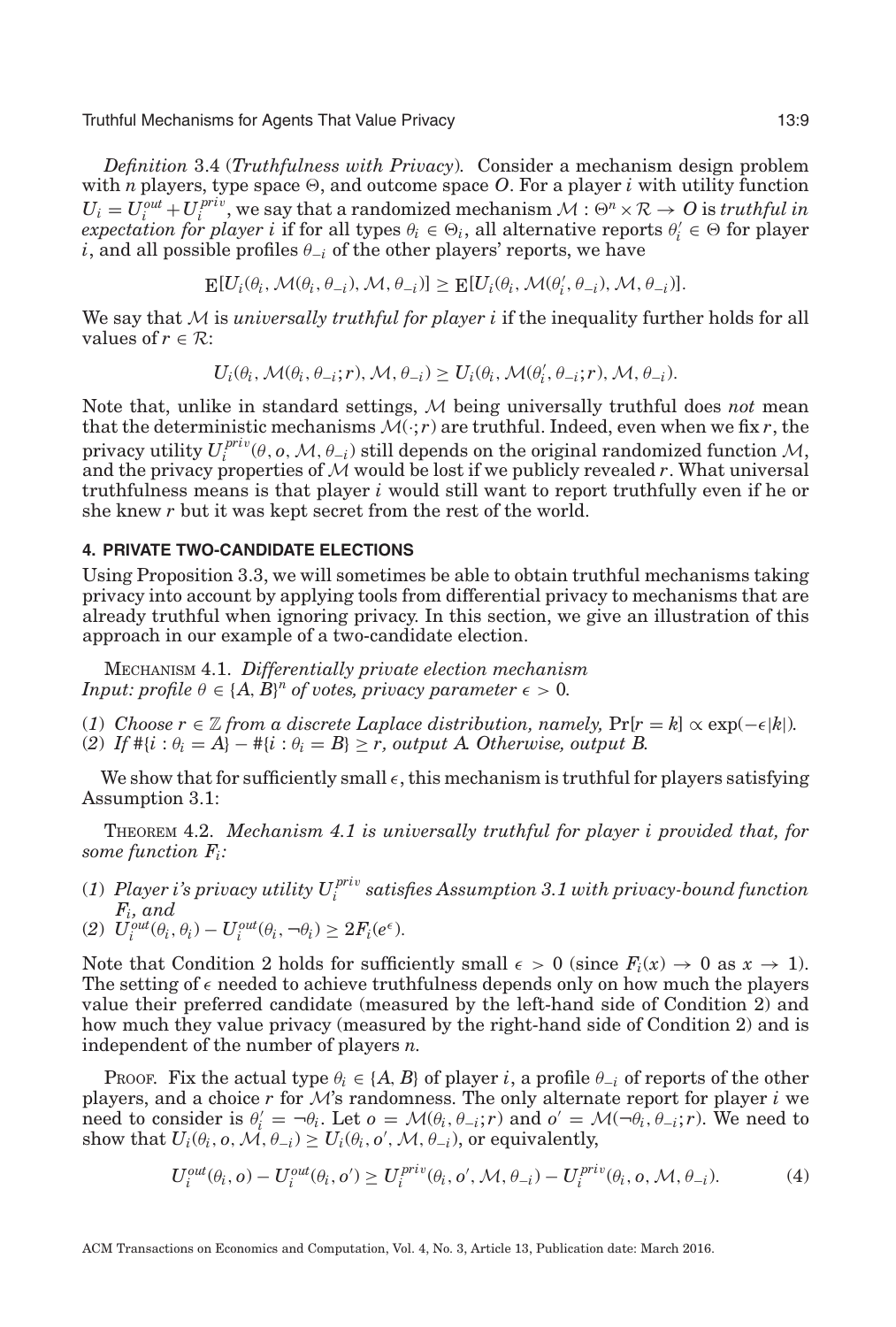We consider two cases:

*Case 1*:  $o = o'$  In this case, Equation (4) holds because both the left-hand and right-hand sides are zero.

*Case 2*:  $o \neq o'$  This implies that  $o = \theta_i$  and  $o' = \theta_i$ . (If player *i*'s report has any effect on the outcome of the differentially private voting mechanism, then it must be that the outcome equals player *i*'s report.) Thus, the left-hand side of Equation (4) equals  $U_i^{out}(\theta_i, \theta_i) - U_i^{out}(\theta_i, -\theta_i)$ . By Proposition [3.3,](#page-7-1) the right-hand side of Equation (4) is at most  $2F(e^{\epsilon})$ . Thus, Equation (4) holds by hypothesis.

Of course, truthfulness is not the only property of interest. After all, a mechanism that is simply a constant function is (weakly) truthful. Another property we would like is economic *efficiency*. Typically, this is defined as maximizing social welfare, the sum of players' utilities. Here we consider the sum of *outcome* utilities for simplicity. As is standard, we normalize players' utilities so that all players are counted equally in measuring the social welfare. In our voting example, we wish to maximize the number of voters whose preferred candidates win, which is equivalent to normalizing the lefthand side of Condition 2 in Theorem [4.2](#page-8-1) to 1. Standard, deterministic majority voting clearly maximizes this measure of social welfare. Our mechanism achieves approximate efficiency:

<span id="page-9-0"></span>**PROPOSITION 4.3.** For every profile  $\theta \in \Theta^n$  of reports, if we select  $o \leftarrow \mathcal{M}(\theta)$  using *Mechanism [4.1,](#page-8-0) then:*

- (*1*)  $\Pr[\#\{i : \theta_i = o\} \le \max_{o' \in \{A, B\}} \#\{i : \theta_i = o'\} \Delta] < e^{-\epsilon \Delta}$ .
- (2)  $\mathbb{E} [\# \{i : \theta_i = 0\}] > \max_{o' \in \{A, B\}} \# \{i : \theta_i = o'\} 1/\epsilon.$

PROOF. The maximum number of voters will be satisfied by taking the majority candidate  $o^* = \text{Maj}(\theta)$ , where we break ties in favor of *A*. Let  $\Delta' = #{i : \theta_i = o^*} - #{i : \theta_i = o^*}$  $\theta_i = \neg \sigma^*$ . If  $\sigma^* = A$ , then  $\neg \sigma^* = B$  is selected if and only if the noise *r* is larger than  $\Delta'$ . If  $o^* = B$ , then  $\neg o^* = A$  is selected if and only if the noise *r* is smaller than or equal to  $-\Delta'$ . Since *r* is chosen so that Pr[*r* = *k*]  $\propto e^{-\epsilon |k|}$ , the probability of selecting  $\neg$ <sup>\*</sup> in either case is bounded as

$$
\Pr[\mathcal{M}(\theta) = \neg o^*] \le \frac{\sum_{k \ge \Delta'} e^{-\epsilon k}}{\sum_{k \in \mathbb{Z}} e^{-\epsilon |k|}} = \frac{e^{-\epsilon \Delta'}}{1 + e^{-\epsilon}} \le e^{-\epsilon \Delta'}.
$$

Now the high probability bound follows by considering the case that  $\Delta' > \Delta$  (otherwise, the event occurs with probability 0). The expectation bound is computed as follows:

$$
\mathbb{E}[\max_{o' \in \{A,B\}} \# \{i : \theta_i = o'\} - \# \{i : \theta_i = \mathcal{M}(\theta)\}]
$$
\n
$$
= \Pr[\mathcal{M}(\theta) = \neg o^*] \cdot \Delta' \leq \Delta' \cdot \frac{e^{-\epsilon \Delta'}}{1 + e^{-\epsilon}} \leq \frac{1}{e\epsilon} \cdot \frac{1}{1 + e^{-\epsilon}} < \frac{1}{\epsilon},
$$

*where the second-to-last inequality follows from the fact that*  $xe^{-\epsilon x}$  *is minimized at*  $x = 1/\epsilon$ .

Thus, the number of voters whose preferred candidate wins is within  $O(1/\epsilon)$  of optimal, in expectation and with high probability. This deviation is independent of *n*, the number of players. Thus, if we take  $\epsilon$  to be a constant (as suffices for truthfulness) and let  $n \to \infty$ , the economic efficiency approaches optimal, when we consider both as fractions of *n*. This also holds for vanishing  $\epsilon = \epsilon(n)$ , provided  $\epsilon = \omega(1/n)$ . Despite the notation,  $\epsilon$  need not be tiny, which allows a tradeoff between efficiency and privacy.

This analysis considers the social welfare as a sum of outcome utilities (again normalizing so that everyone values his or her preferred candidate by one unit of utility more than the other candidate). We can consider the effect of privacy utilities on the social welfare too. By Proposition [3.3,](#page-7-1) the privacy utilities affect the social welfare by at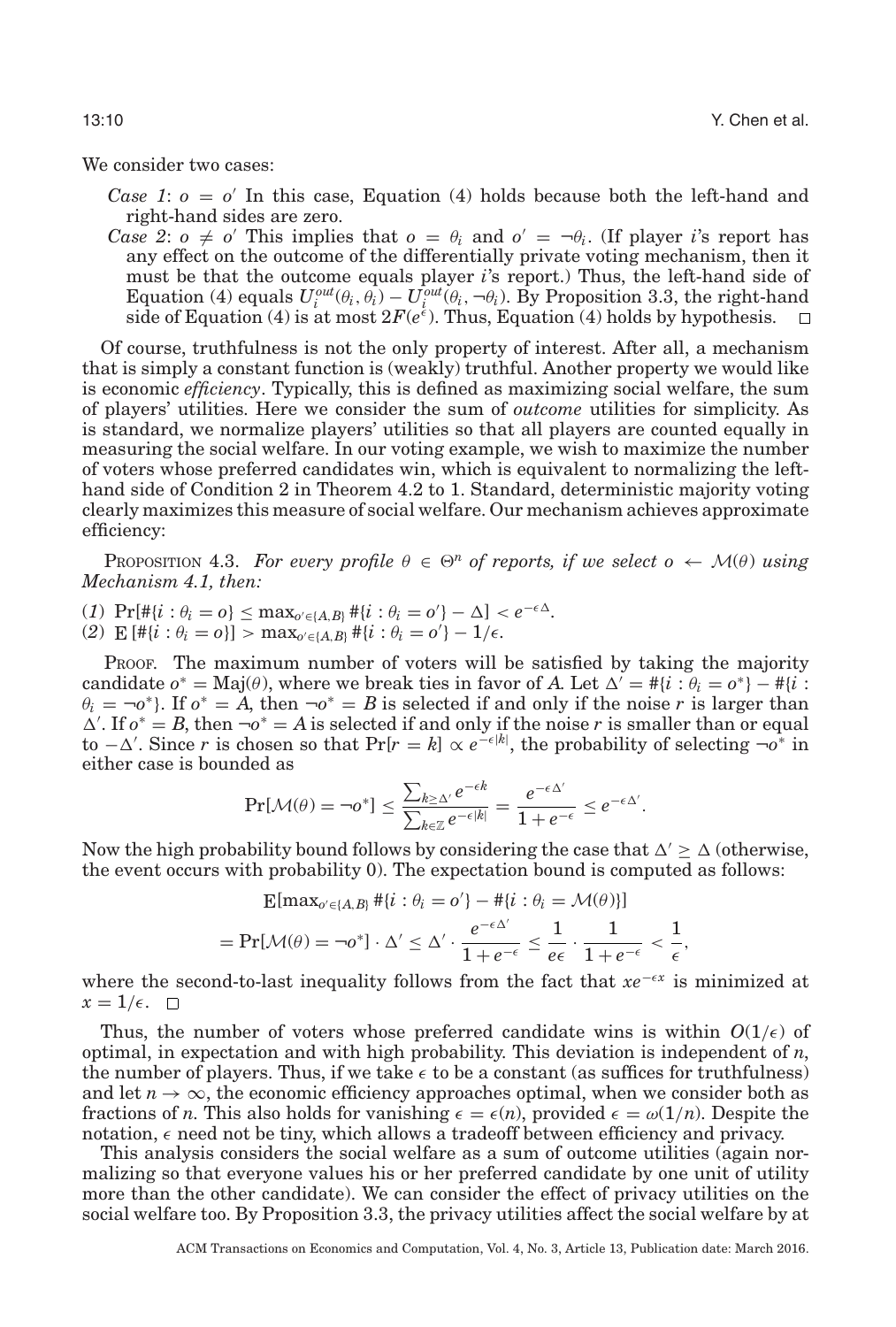$\max_{i} \sum_{i} F_i(e^{\epsilon})$ , assuming player *i* satisfies Assumption [3.1](#page-7-0) with privacy-bound function  $F_i$ . If all players satisfy Assumption [3.1](#page-7-0) with the same privacy-bound function  $F_i = F$ ,  $F_i$ . If all players satisfy Assumption 3.1 with the same privacy-bound function  $F_i = F$ , then the effect on social welfare is at most  $n \cdot F(e^{\epsilon})$ . By taking  $\epsilon \to 0$  (e.g.,  $\epsilon = 1/\sqrt{n}$ ), the privacy utilities contribute a vanishing fraction of *n*.

Another desirable property is *individual rationality*: players given the additional option of not participating should still prefer to participate and report truthfully. This property follows from the same argument we used to establish universal truthfulness. By dropping out, the only change in outcome that player *i* can create is to make his or her less preferred candidate win. Thus, the same argument as in Theorem [4.2](#page-8-1) shows that player *i* prefers truthful participation to dropping out.

PROPOSITION 4.4. *Under the same assumptions as Theorem [4.2,](#page-8-1) Mechanism [4.1](#page-8-0) is individually rational for player i.*

# **5. TOOLS FOR PROVING TRUTHFULNESS WITH PRIVACY**

The analysis of truthfulness in Theorem [4.2](#page-8-1) is quite general. It holds for any differentially private mechanism with the property that if a player can actually change the outcome of the mechanism by reporting untruthfully, then it will have a noticeable negative impact on the player's outcome utility. We abstract this property for use in analyzing our other mechanisms.

<span id="page-10-0"></span>LEMMA 5.1. *Consider a mechanism design problem with n players, type space*  $\Theta$ , *and outcome space O. Let player i have a utility function*  $U_i = U_i^{out} + U_i^{priv}$  *satisfying Assumption [3.1](#page-7-0) with privacy-bound function Fi. Suppose that randomized mechanism*  $M: \Theta^n \to O$  has the following properties:

- (*1*) M *is* -*-differentially private, and*
- (2) For all possible types  $\theta_i$ , all profiles  $\theta_{-i}$  of the other players' reports, all ran $dom \; choices \; r \; of \; \mathcal{M}, \; and \; all \; alternative \; reports \; \theta_i' \; for \; player \; i: \; if \; \mathcal{M}(\theta_i, \theta_{-i}; r) \neq 0$  $\mathcal{M}(\theta_i', \theta_{-i}; r)$ , then  $U^{out}(\theta_i, \mathcal{M}(\theta_i, \theta_{-i}; r)) - U^{out}(\theta_i, \mathcal{M}(\theta_i', \theta_{-i}; r)) \geq 2F_i(e^{\epsilon}).$

*Then* M *is universally truthful for player i.*

Lemma [5.1](#page-10-0) implicitly requires that players not be indifferent between outcomes (unless there is no way for the player to change one outcome to the other). A condition like this is necessary because otherwise, players may be able to find reports that have no effect on their outcome utility but improve their privacy utility. However, we show in Section [7](#page-14-0) that in some settings with payments, truthfulness can be achieved even with indifference between outcomes since payments can break ties.

It is also illustrative and useful to consider what happens when we take the expectation over the mechanism's coin tosses. We can upper-bound the privacy utility as follows:

<span id="page-10-2"></span>LEMMA 5.2. *Consider a mechanism design problem with n players, type space*  $\Theta$ , and  $o$ utcome space  $O.$  Let player  $i$  have type  $\theta_i \in \Theta_i$  and a utility function  $U_i = U_i^{out} + U_i^{priv}$ *satisfying Assumption [3.1.](#page-7-0)* Suppose that randomized mechanism  $M : \Theta^n \times \mathbb{R} \to \mathbb{Q}$  is -*-differentially private. Then for all possible profiles* θ<sup>−</sup>*<sup>i</sup> of the other players' reports, all random choices r of* <sup>M</sup>*, and all alternative reports* <sup>θ</sup> *<sup>i</sup> for player i, we have*

$$
\left| \mathbb{E}\left[ U_i^{priv}(\theta_i, \mathcal{M}(\theta_i, \theta_{-i}), \mathcal{M}, \theta_{-i}) \right] - \mathbb{E}\left[ U_i^{priv}(\theta_i, \mathcal{M}(\theta'_i, \theta_{-i}), \mathcal{M}, \theta_{-i}) \right] \right| \leq 2F_i(e^{\epsilon}) \cdot SD(\mathcal{M}(\theta_i, \theta_{-i}), \mathcal{M}(\theta'_i, \theta_{-i})),
$$

*where SD denotes statistical difference.*[3](#page-10-1)

<span id="page-10-1"></span><sup>3</sup>The *statistical difference* (a.k.a. *total variation distance*) between two discrete random variables *X* and *Y* taking values in a universe U is defined to be  $SD(X, Y) = \max_{S \subset U} |Pr[X \in S] - Pr[Y \in S]|$ .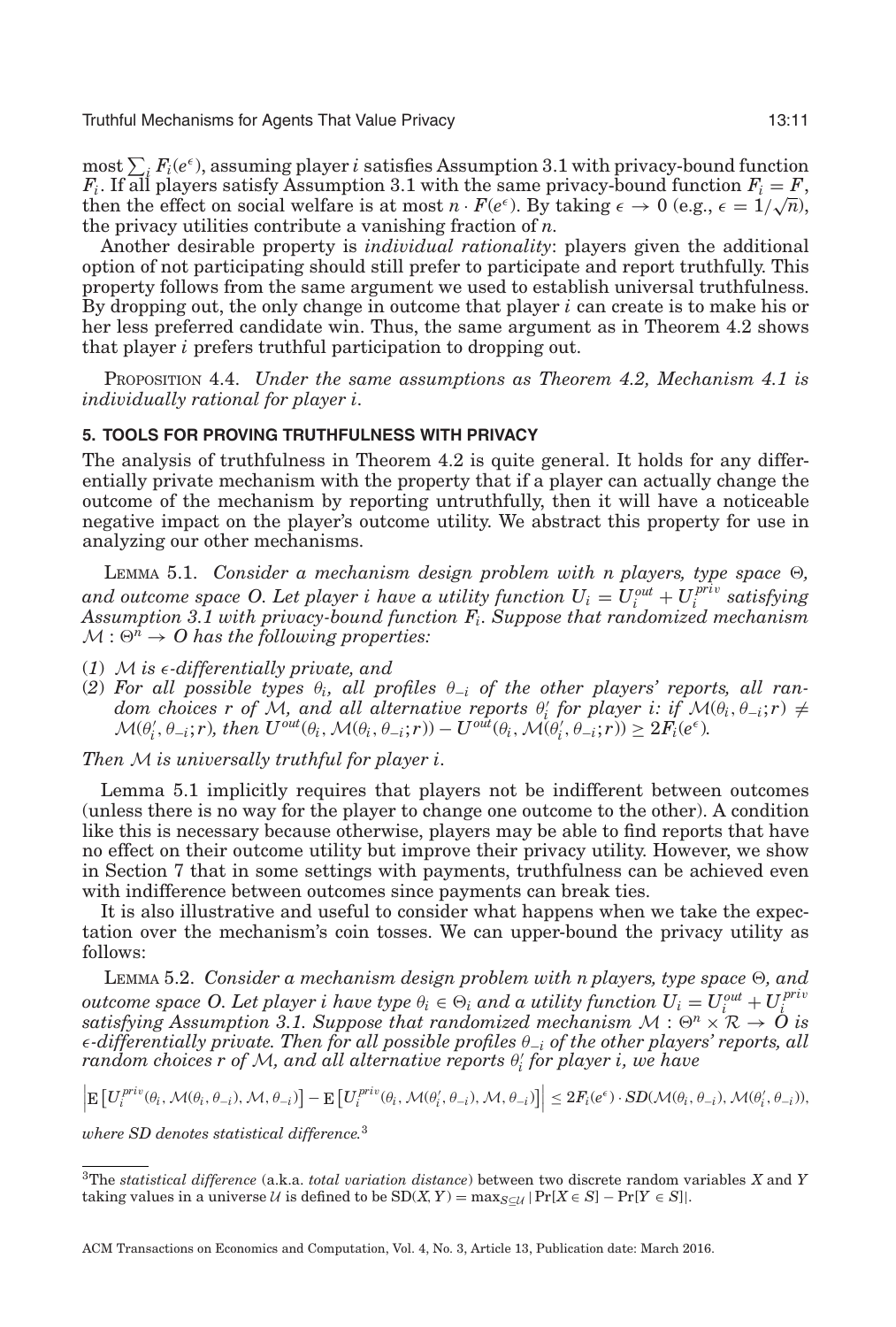PROOF. For every two discrete random variables *X* and *Y* taking values in a universe U, and every function  $f: U \to [-1, 1]$ , it holds that  $|E[f(X)] - E[f(Y)]|$  ≤ 2SD(*X,Y*). (The *f* that maximizes the left-hand side sets  $f(x) = 1$  when  $Pr[X = x] > Pr[Y = x]$ and sets  $f(x) = -1$  otherwise.) Take  $\mathcal{U} = O$ ,  $X = \mathcal{M}(\theta_i, \theta_{-i})$ ,  $Y = \mathcal{M}(\theta_i', \theta_{-i})$ , and  $f(o) = U_i^{priv}(\theta_i, o, \mathcal{M}, \theta_{-i})/F_i(e^{\epsilon}).$  By Proposition [3.3,](#page-7-1) we have  $f(o) \in [-1, 1].$ 

By this lemma, to establish truthfulness in expectation, it suffices to show that the expected gain in outcome utility from reporting  $\theta_i$  instead of  $\theta'_i$  grows proportionally with  $\text{SD}(\mathcal{M}(\theta_i, \theta_{-i}), \mathcal{M}(\theta_i', \theta_{-i}))$ . (Specifically, it should be at least the statistical difference times  $2F_i(e^{\epsilon})$ . In Lemma [5.1,](#page-10-0) the gain in outcome utility is related to the statistical difference by coupling the random variables  $\mathcal{M}(\theta_i, \theta_{-i})$  and  $\mathcal{M}(\theta'_i, \theta_{-i})$  $\text{according to the random choices } r \text{ of } \mathcal{M}. \text{ Indeed, } \text{Pr}_r[\mathcal{M}(\theta_i, \theta_{-i}; r) \neq \mathcal{M}(\theta'_i, \theta_{-i}; r)] \geq \text{Pr}_r[\mathcal{M}(\theta_i, \theta_{-i}; r) \neq \mathcal{M}(\theta'_i, \theta_{-i}; r)]$  $SD(\mathcal{M}(\theta_i, \theta_{-i}), \mathcal{M}(\theta_i', \theta_{-i}))$ . Thus, if the outcome-utility gain from truthfulness is larger than  $2F_i(e^{\epsilon})$  whenever  $\mathcal{M}(\theta_i, \theta_{-i}; r) \neq \mathcal{M}(\theta'_i, \theta_{-i}; r)$ , then we have truthfulness in expectation (indeed, even universal truthfulness).

We note that if M is differentially private, then  $SD(\mathcal{M}(\theta_i, \theta_{-i}), \mathcal{M}(\theta'_i, \theta_{-i})) \leq e^{\epsilon} - 1 =$  $O(\epsilon)$ , for small  $\epsilon$ . By Lemma [5.2,](#page-10-2) the expected difference in privacy utility between any two reports is at most  $O(F_i(e^{\epsilon}) \cdot \epsilon)$ . Thus,  $\epsilon$ -differential privacy helps us twice, first in bounding the pointwise privacy cost (as  $2F_i(e^{\epsilon})$ ), and second in bounding the statistical difference between outcomes. On the other hand, for mechanisms satisfying the conditions of Lemma [5.1,](#page-10-0) the differential privacy only affects the expected outcome utility by a factor related to the statistical difference. This is why, by taking  $\epsilon$  sufficiently small, we can ensure that the outcome utility of truthfulness dominates the privacy cost.

Lemma [5.2](#page-10-2) is related to, indeed, inspired by, existing lemmas used to analyze the composition of differentially private mechanisms. These lemmas state that while differential privacy guarantees a worst-case bound of  $\epsilon$  on the "privacy loss" of all possible outputs, this actually implies an *expected* privacy loss of  $O(\epsilon^2)$ . Such bounds correspond to the special case of Lemma [5.2](#page-10-2) when  $F_i$  = ln and we replace the statistical difference with the upper bound  $e^{\epsilon} - 1$ . These  $O(\epsilon^2)$  bounds on expected privacy loss were proven first in the case of specific mechanisms by Dinur and Nissim [\[2003\]](#page-28-9) and Dwork and Nissim [\[2004\]](#page-28-10), and then in the case of arbitrary differentially private mechanisms by Dwork et al. [\[2010\]](#page-28-1). In our case, the  $O(\epsilon^2)$  bound does not suffice, and we need the stronger bound expressed in terms of the statistical difference. Consider the differentially private election when the vote is highly skewed (e.g., two-thirds vs. one-third). Then a player has only an exponentially small probability (over the random choice *r* of the mechanism) of affecting the outcome, and so the expected outcome utility for voting truthfully is exponentially small. On the other hand, by Lemma [5.2,](#page-10-2) the expected privacy loss is also exponentially small, so we can still have truthfulness.

# **6. DISCRETE FACILITY LOCATION**

In this section, we apply our framework to discrete facility location. Let  $\Theta = \{ \ell_1 < \ell_2 \}$  $\ell_2 < \cdots < \ell_q$   $\subset$  [0, 1] be a finite set of types indicating a player's preferred locations for a facility on the unit interval and  $O = [0, 1]$ . Players prefer to have the facility located as close to them as possible:  $U_i^{out}(\theta_i, o) = -|\theta_i - o|$ . For example, the mechanism may be selecting a location for a bus stop along a major highway, and the locations  $\ell_1, \ldots, \ell_q$ might correspond to cities along the highway where potential bus riders live.

Note that the voting game we previously considered can be represented as the special case where  $\Theta = \{0, 1\}$ . This problem has a well-known truthful and economically efficient mechanism: select the location of the median report. Xiao [\[2011\]](#page-29-2) gave a private and truthful mechanism for this problem based on taking the median of a perturbed histogram. His analysis only proved that the mechanism satisfies "approximate differential privacy" (often called  $(\epsilon, \delta)$  differential privacy). To use Proposition [3.3,](#page-7-1) we need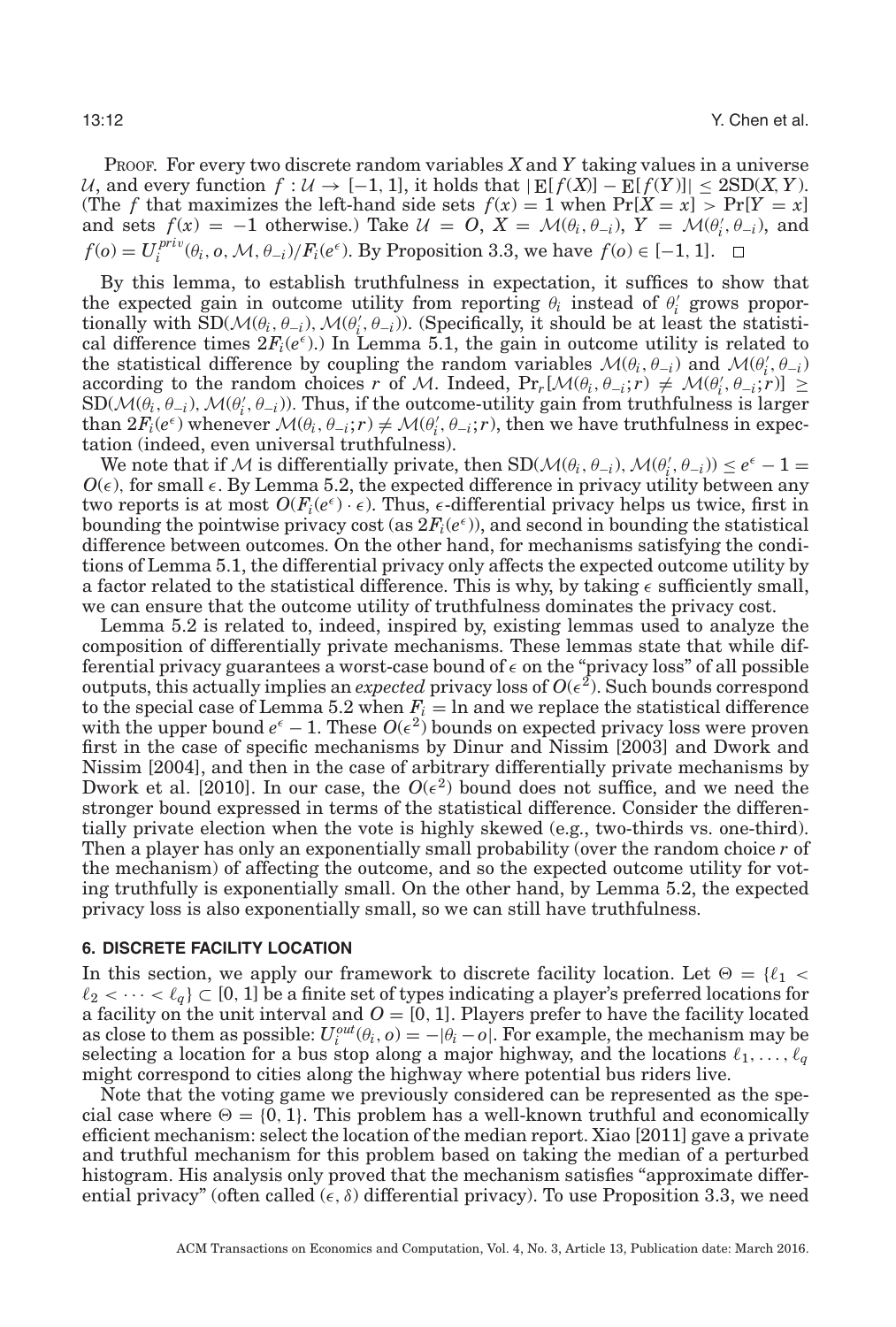the mechanism to satisfy pure  $\epsilon$  differential privacy (as in Definition [3.2\)](#page-7-2). Here we do that for a variant of Xiao's mechanism.

<span id="page-12-0"></span>MECHANISM 6.1. *Differentially private discrete facility location mechanism Input: profile*  $\theta \in \Theta^n$  *of types, privacy parameter*  $\epsilon > 0$ *.* 

- (1) *Construct the histogram*  $h = (h_1, \ldots, h_q)$  *of reported type frequencies where*  $h_j$  *is the number of reports*  $\theta_i$  *of type*  $\ell_j$  *and*  $q = |\Theta|$ *.*
- (2) *Choose a random (nonnegative, integer) noise vector*  $r = (r_1, \ldots, r_q) \in \mathbb{N}^q$  *where* the components  $r_j$  are chosen independently such that  $\Pr\left[r_j = k\right]$  is proportional to  $\exp(-\epsilon k/2)$ *.*
- (3) Output the type corresponding to median of the perturbed histogram  $h + r$ . That is, *we output*  $\ell_{\text{Med}(h+r)}$ *, where for*  $z \in \mathbb{N}^q$ *, we define* Med(*z*) *to be the minimum*  $k \in [q]$ *such that*  $\sum_{j=1}^{k} z_j \geq \sum_{j=k+1}^{q} z_j$ .

Xiao's mechanism instead chooses the noise components  $r_i$  according to a truncated and shifted Laplace distribution. Specifically,  $Pr[r_j = k]$  is proportional to  $exp((\epsilon/2) \cdot$  $|k - t|$  for  $k = 0, ..., 2t$  and  $Pr[r_j = k] = 0$  for  $k > 2t$ , where  $t = \Theta(\log(1/\delta)/\epsilon)$ . This ensures that the noisy histogram  $h + r$  is  $(\epsilon, q\delta)$  differentially private, and hence the outcome  $\ell_{\text{Med}(h+r)}$  is as well. Our proof directly analyzes the median, without passing through the histogram. This enables us to achieve pure  $\epsilon$  differential privacy and use a simpler noise distribution. On the other hand, Xiao's analysis is more general, in that it applies to any mechanism that computes its result based on a noisy histogram.

# LEMMA 6.2. *Mechanism [6.1](#page-12-0) is* -*-differentially private.*

PROOF. Differential privacy requires that on any pair of histograms  $h, h'$  reachable by one player reporting different types, the probability of any particular outcome  $o = l_j$ being selected differs by at most an  $e^{\epsilon}$  multiplicative factor. Since reporting a different type results in two changes to the histogram (adding to one type and subtracting from another), we show that on each such change the probability differs by at most an  $e^{\epsilon/2}$ factor.

Consider two histograms  $h$  and  $h'$  that differ only by an addition or subtraction of 1 to a single entry. Let  $f_j : \mathbb{N}^q \to \mathbb{N}^q$  map a vector *s* to the vector  $(s_j + 1, s_{-j})$  (i.e., identical except  $s_j$  has been increased by 1).  $f_j$  is an injection and has the property that if *j* is the median of  $h + s$ , then *j* is also the median of  $h' + f_j(s)$ . Note that under our noise distribution, we have  $Pr[r = s] = e^{\epsilon/2} \cdot Pr[r = f_j(s)]$ .

Then, writing  $M$  as a function of  $h$  rather than  $\theta$ , we have

$$
\Pr[\mathcal{M}(h) = \ell_j] = \sum_{s \text{ s.t. } \text{Med}(h+s) = j} \Pr[r = s]
$$
  
= 
$$
\sum_{s \text{ s.t. } \text{Med}(h+s) = j} e^{\epsilon/2} \cdot \Pr[r = f_j(s)]
$$
  

$$
\leq e^{\epsilon/2} \cdot \sum_{s \text{ s.t. } \text{Med}(h'+f_j(s)) = j} \Pr[r = f_j(s)]
$$
  

$$
\leq e^{\epsilon/2} \sum_{s' \text{ s.t. } \text{Med}(h'+s') = j} \Pr[r = s']
$$
  
=  $e^{\epsilon/2} \cdot \Pr[\mathcal{M}(h') = \ell_j].$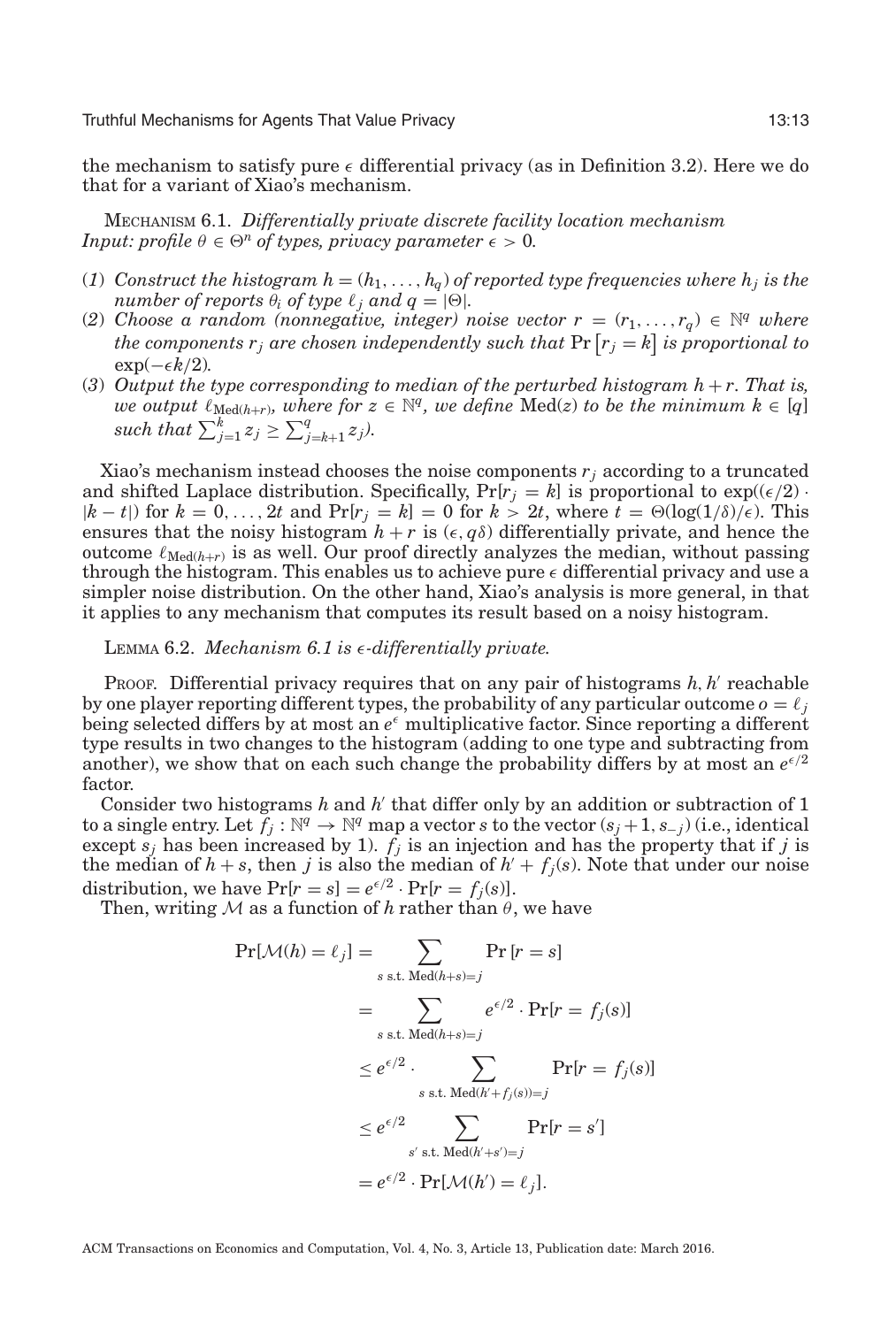A symmetric argument shows this is also true switching *h* and *h* , which completes the proof.  $\square$ 

We note that the only property the proof uses about the noise distribution is that  $Pr[r = s] = e^{\epsilon/2} \cdot Pr[r = f_j(s)]$ . This property does not hold for Xiao's noise distribution as described, due to it being truncated above at 2*t*, but would hold if his noise distribution was truncated only below.

We next show that this mechanism is truthful and individually rational.

THEOREM 6.3. *Mechanism [6.1](#page-12-0) is universally truthful and individually rational for player i provided that, for some function Fi:*

- (1)  $\emph{Player i's privacy utility } U^{priv}_{i} \emph{ satisfies Assumption 3.1 with privacy bound function}$  $\emph{Player i's privacy utility } U^{priv}_{i} \emph{ satisfies Assumption 3.1 with privacy bound function}$  $\emph{Player i's privacy utility } U^{priv}_{i} \emph{ satisfies Assumption 3.1 with privacy bound function}$ *Fi, and*
- (2) For all  $o, o' \in \Theta$  such that  $\theta_i < o < o'$  or  $o' > o > \theta_i$ , we have  $U_i^{out}(\theta_i, o) U_i^{out}(\theta_i, o') \ge$  $2F_i(e^{\epsilon})$ .

*In particular, if all players share the standard outcome utility function*  $U_i^{out}(\theta_i, o) =$  $-|\theta_i - \theta|$  *and have the same privacy bound function*  $F_i = F$ *, then the mechanism is universally truthful and individually rational provided that*

$$
\min_{j \neq k} |\ell_j - \ell_k| \geq 2F(e^{\epsilon}).
$$

So, for a fixed set  $\Theta$  of player types (preferred locations), we can take  $\epsilon$  to be a small constant and have truthfulness and individual rationality.

PROOF. Fix  $r \in \mathbb{N}^q$ , the randomness used by the mechanism and the reports  $\theta_{-i}$  of other players. Following Xiao [\[2011\]](#page-29-2), we think of *r* as representing the reports of some fictional additional players and follow the truthfulness reasoning for the standard, noiseless median mechanism. Suppose  $\mathcal{M}(\theta_i, \theta_{-i}; r) = o$  and  $\mathcal{M}(\bar{\theta}'_i, \theta_{-i}; r) = o' \neq o$ . If  $\theta_i$  < *o*, then no other report of player *i* can reduce the median, so we must have *o* > *o*. Thus, this change has moved the facility at least one location away from *i*'s preferred location. Similarly, if  $\theta_i > 0$ , we have  $o' < 0$  so again the change is away from *i*'s preferred location. Therefore, universal truthfulness follows by Lemma [5.1.](#page-10-0) For individual rationality, we can model nonparticipation as a report of a type  $\perp$  that does not get included in the histogram. Again, any change of the median caused by reporting  $\perp$  will move it away from *i*'s preferred location. Thus, M is individually rational.

PROPOSITION 6.4. *Suppose that every player i has the standard outcome utility function*  $U_i^{out}(\theta_i, o) = -|\theta_i - o|$ *. Then, for every profile of types*  $\theta \in \Theta^n$ *, if we choose*  $o \leftarrow \mathcal{M}(\theta)$ *using Mechanism [6.1,](#page-12-0) we have*

 $(I) \Pr \left[ \sum_i U_i^{out}(\theta_i, o) \le \max_{o'} \left( \sum_i U_i^{out}(\theta_i, o') \right) - \Delta \right] \le q \cdot e^{-\epsilon \Delta/q}.$  $\mathbb{E}\left[\sum_i U_i^{out}(\theta_i, o)\right] \geq \max_{o'} \left(\sum_i U_i^{out}(\theta_i, o')\right) - O(q/\epsilon).$ 

Thus, the social welfare is within  $\Delta = \tilde{O}(q)/\epsilon$  of optimal, both in expectation and with high probability. As with Proposition [4.3,](#page-9-0) these bounds are independent of the number *n* of participants, so we obtain asymptotically optimal social welfare as  $n \to \infty$ . Also, like the discussion after Proposition [4.3,](#page-9-0) by taking  $\epsilon = \epsilon(n)$  to be such that  $\epsilon = o(1)$  and The discussion after Proposition 4.3, by taking  $\epsilon = \epsilon(n)$  to be such that  $\epsilon = o(1)$  and  $\epsilon = \omega(1/n)$  (e.g.,  $\epsilon = 1/\sqrt{n}$ ), the sum of privacy utilities is a vanishing fraction of *n* (for participants satisfying Assumption [3.1](#page-7-0) with a common privacy bound function *F*).

Proof. Note that  $-\sum_i U_i^{out}(\theta_i, o') = \sum_j h_j \cdot |\ell_j - o'|$ , where  $h = (h_1, \ldots, h_q)$  is the histogram corresponding to  $\theta$ . This social welfare is minimized by taking  $o' = Med(h)$ . Our mechanism, however, computes the optimal location for the noisy histogram *h*+*r*.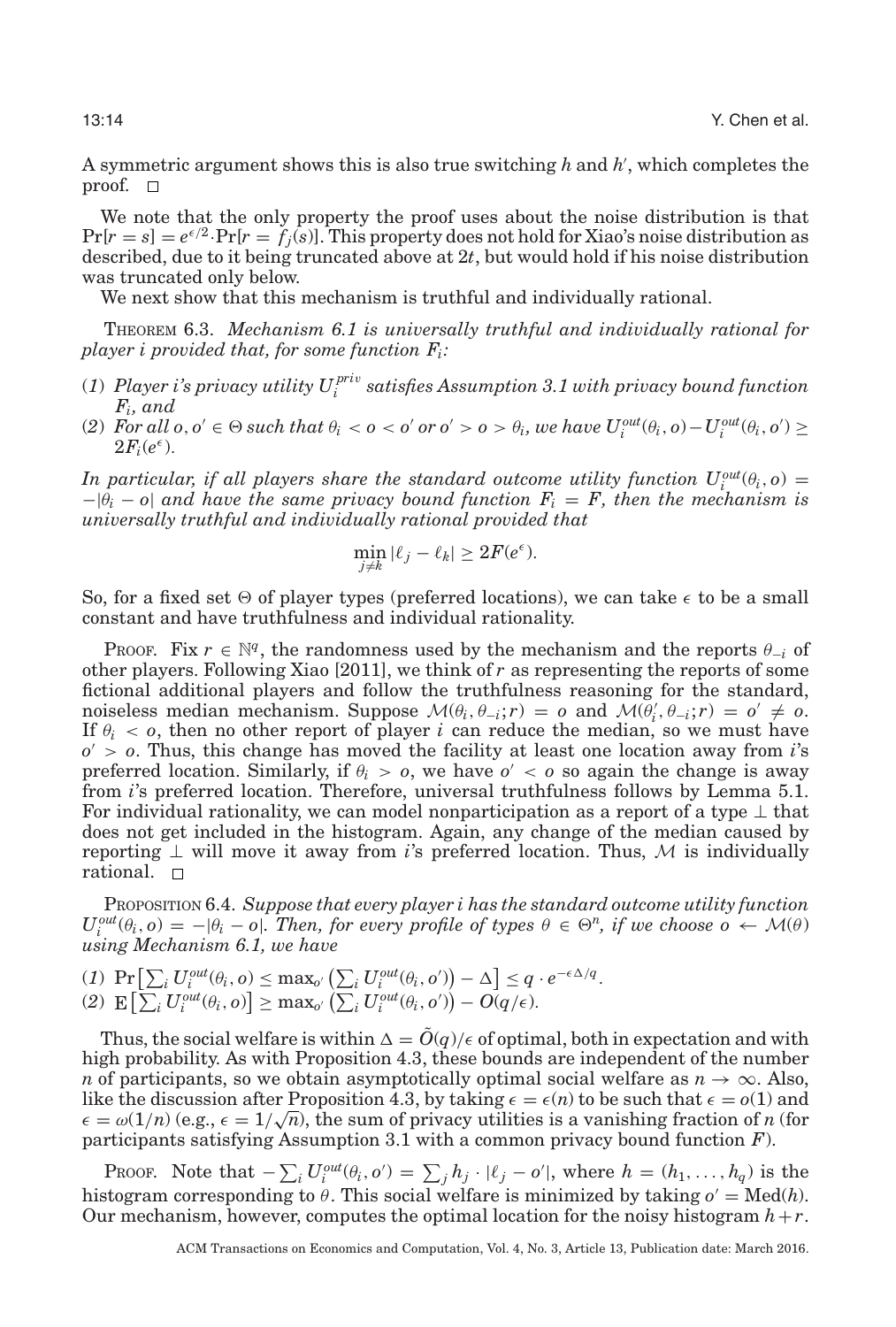We can relate the two as follows:

$$
-\sum_{i} U_{i}^{out}(\theta_{i}, o) = \sum_{j} h_{j} \cdot |\ell_{j} - o|
$$
  
\n
$$
\leq \sum_{j} (h_{j} + r_{j}) \cdot |\ell_{j} - o|
$$
  
\n
$$
= \min_{o'} \sum_{j} (h_{j} + r_{j}) \cdot |\ell_{j} - o'|
$$
  
\n
$$
\leq \min_{o'} \sum_{j} h_{j} \cdot |\ell_{j} - o'| + \sum_{j} r_{j}
$$
  
\n
$$
= - \max_{o'} \sum_{i} U_{i}^{out}(\theta_{i}, o') + \sum_{j} r_{j}.
$$

Thus, for the high probability bound, it suffices to bound the probability that  $\sum_j r_j \geq \Delta$ . This in turn is bounded by  $q$  times the probability that any particular  $r_i$  is at least  $\Delta/q$ , which is at most  $e^{-\epsilon \Delta/q}$ . For the expectation bound, we have

<span id="page-14-0"></span>
$$
\mathbf{E}\left[\sum_j r_j\right] = \sum_j \mathbf{E}[r_j] = q \cdot \frac{1}{1 - e^{-\epsilon/2}} = O\left(\frac{q}{\epsilon}\right). \quad \Box
$$

# **7. GENERAL SOCIAL CHOICE PROBLEMS WITH PAYMENTS**

In the preceding two sections, we considered social choice problems where a group needs to choose among a (typically small) set of options with mechanisms that do not use money. In this section, we apply our framework to social choice problems where payments are possible using an adaptation of the Vickrey-Clarke-Groves (VCG) mechanism. (This is the setting for which the Groves mechanism was originally designed, and unlike in auction settings, the number of outcomes is independent of the number of players.) In the general case we examine now, we don't assume any structure on the utility functions (other than discreteness), and thus need to use payments to incentivize players to truthfully reveal their preferences.

Specifically, the type  $\theta_i \in \Theta$  of a player will specify a utility  $U^{out}(\theta_i, o) \in \{0, 1, ..., M\}$ for each outcome *o* from a finite set *O*. This could correspond, for example, to players having values for outcomes expressible in whole dollars with some upper and lower bounds. This assumption ensures a finite set of types  $\Theta$  and that if a player changes his or her reported value, it must change by some minimum amount (1 with our particular assumption). Note that this formulation still allows players to be indifferent among outcomes. Given our notion of a type, all players share the same outcome utility function  $U_i^{out} = U^{out}$ . In order to reason about individual rationality, we also assume that the set of types includes a type  $\perp$  that corresponds to not participating (i.e.,  $U_i^{out}(\perp, o) = 0$ for all *o* and *i*). For notational convenience, we assume that  $O = \{0, 1, \ldots, |O| - 1\}$ .

Our goal is to choose the outcome *o*<sup>∗</sup> that maximizes social welfare (ignoring privacy), that is,  $o^* = \text{argmax}_{o \in O} \sum_i U^{out}(\theta_i, o)$ . A standard way to do so is the Groves mechanism, a special case of the more general VCG mechanism. Each player reports his or her type and then the optimal outcome  $o<sup>*</sup>$  is chosen based on the reported types. To ensure truthfulness, each player is charged the externality he or she imposes on others. If  $o_{-i} = \text{argmax}_o \sum_{j \neq i} U^{out}(\theta_j, o)$  is the outcome that would have been chosen without *i*'s input, then player *i* makes a payment of

$$
P_i = \sum_{j \neq i} (U^{out}(\theta_j, o_{-i}) - U^{out}(\theta_j, o^*)),
$$
\n<sup>(5)</sup>

for a combined utility of  $U^{out}(\theta_i, o^*) - P_i$ .

ACM Transactions on Economics and Computation, Vol. 4, No. 3, Article 13, Publication date: March 2016.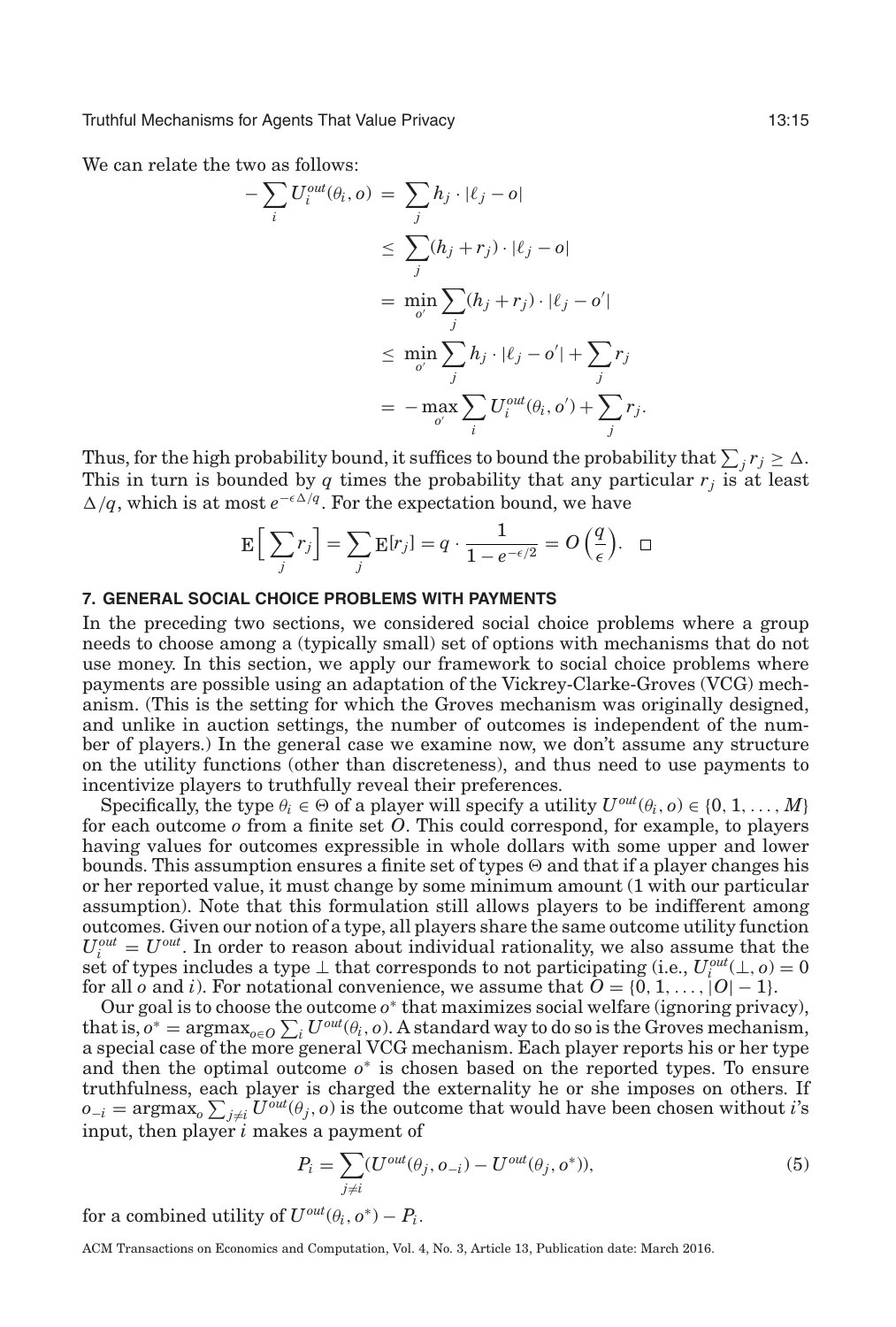In addition to subtracting payments from player *i*'s utility as earlier, we also need to consider the effect of payments on privacy. (The modeling in Section [3](#page-6-0) did not consider payments.) While it may be reasonable to treat the payments players make as secret so that making the payment does not reveal information to others, the amount a player is asked to pay reveals information about the reports of *other* players. Therefore, we will require that the mechanism release some *public* payment information  $\pi$  that enables all players to compute their payments; that is, the payment *Pi* of player *i* should be a function of  $\theta_i$ ,  $\pi$ , and  $o^*$ . For example,  $\pi$  could just be the *n*-tuple  $(P_1, \ldots, P_n)$ , which corresponds to making all payments public. But in the VCG mechanism, it suffices for  $\pi$  to include the value  $V_o = \sum_i U^{out}(\hat{\theta}_i, o)$  for all outcomes  $o \in O$ , since

$$
P_i = (V_{o_{-i}} - U^{out}(\theta_i, o_{-i})) - (V_{o^*} - U^{out}(\theta_i, o^*)) = \max_o((U^{out}(\theta_i, o^*) - U^{out}(\theta_i, o)) - (V_{o^*} - V_o)),
$$

which can be computed using just the  $V_o$ s,  $o^*$ , and  $\theta_i$ . Moreover, we actually only need to release the differences  $V_{o^*} - V_o$ , and only need to do so for outcomes  $o$  such that  $V_{o^*} - V_o \leq M,$ since only such outcomes have a chance of achieving the aforementioned maximum. (Recall that  $U^{out}(\theta_i, o) \in \{0, 1, ..., M\}$ .) This observation forms the basis of our mechanism, which we will show to be truthful for players that value privacy (under Assumption [3.1\)](#page-7-0).

Before stating our mechanism, we summarize how we take payments into account in our modeling. Given reports  $\theta' \in \Theta^n$  and randomness *r*, our mechanism  $\mathcal{M}(\theta'; r)$ outputs a pair  $(o^*, \pi)$ , where  $o^* \in O$  is the selected outcome and  $\pi$  is "payment information." Each player then should send payment  $P_i = P(\theta_i, \mathbf{o}^*, \pi)$  to the mechanism. (The payment function  $P$  is something we design together with the mechanism  $M$ .) If player *i*'s true type is  $\theta_i$ , then his or her total utility is

$$
U_i(\theta_i, o^*, \pi, \mathcal{M}, \theta') = U^{out}(\theta_i, o^*) - P(\theta_i', o^*, \pi) + U_i^{priv}(\theta_i, (o^*, \pi), \mathcal{M}, \theta_{-i}').
$$

Note that we measure the privacy of the *pair*  $(o^*, \pi)$ , since both are released publicly.

To achieve truthfulness for players that value privacy, we will modify the VCG mechanism described earlier by adding noise to the values *Vo*. This yields the following mechanism:

<span id="page-15-0"></span>MECHANISM 7.1. *Differentially private VCG mechanism Input: profile*  $\theta \in \Theta^n$  *of types, privacy parameter*  $\epsilon > 0$ *.* 

- (*1*) *Choose* λ*<sup>o</sup> from a (discrete) Laplace distribution for each outcome o. Specifically, we*  $\int \mathcal{S}$   $\mathbb{P}[\lambda_0 = k] \propto \exp(-(\epsilon \cdot |k|)/M \cdot |O|)$  *for every integer*  $k \in \mathbb{Z}$ *.*
- (2)  $\emph{Calculate values }$   $\emph{V}_{o}=\sum_{j}U^{out}(\theta_{j},o)+\lambda_{o}+o/|\emph{O}|$  for each outcome o. (Recall that we *set*  $O = \{0, \ldots, |O| - 1\}$ *. The o*/|*O*| *term is introduced in order to break ties.*)
- (3) *Select outcome*  $o^* = \arg \max_o V_o$ .
- (4) *Set the payment information*  $\pi = \{ (o, V_{o^*} V_o) : V_o \ge V_{o^*} M \}.$
- (*5*) *Output*  $(o^*, \pi)$ *.*

*Each player i then sends a payment of*

$$
P_i = P(\theta_i, o^*, \pi) = \max_{o} ((U^{out}(\theta_i, o^*) - U^{out}(\theta_i, o)) - (V_{o^*} - V_o)).
$$

By standard results on differential privacy, the tuple of noisy values  $\{V_o\}$  is  $\epsilon$ differentially private. Since the output  $(o^*, \pi)$  is a function of the  $V_o$ s, the output is also differentially private:

# LEMMA 7.2. *Mechanism [7.1](#page-15-0) is* -*-differentially private.*

We now prove that the mechanism is truthful in expectation for players that value privacy (satisfying Assumption [3.1\)](#page-7-0). To do this, we use Lemma [5.2,](#page-10-2) which shows that by taking  $\epsilon$  sufficiently small, the expected change in privacy utility from misreporting  $\theta_i^{\gamma}$  instead of  $\theta_i$  can be made an arbitrarily small fraction of the statistical difference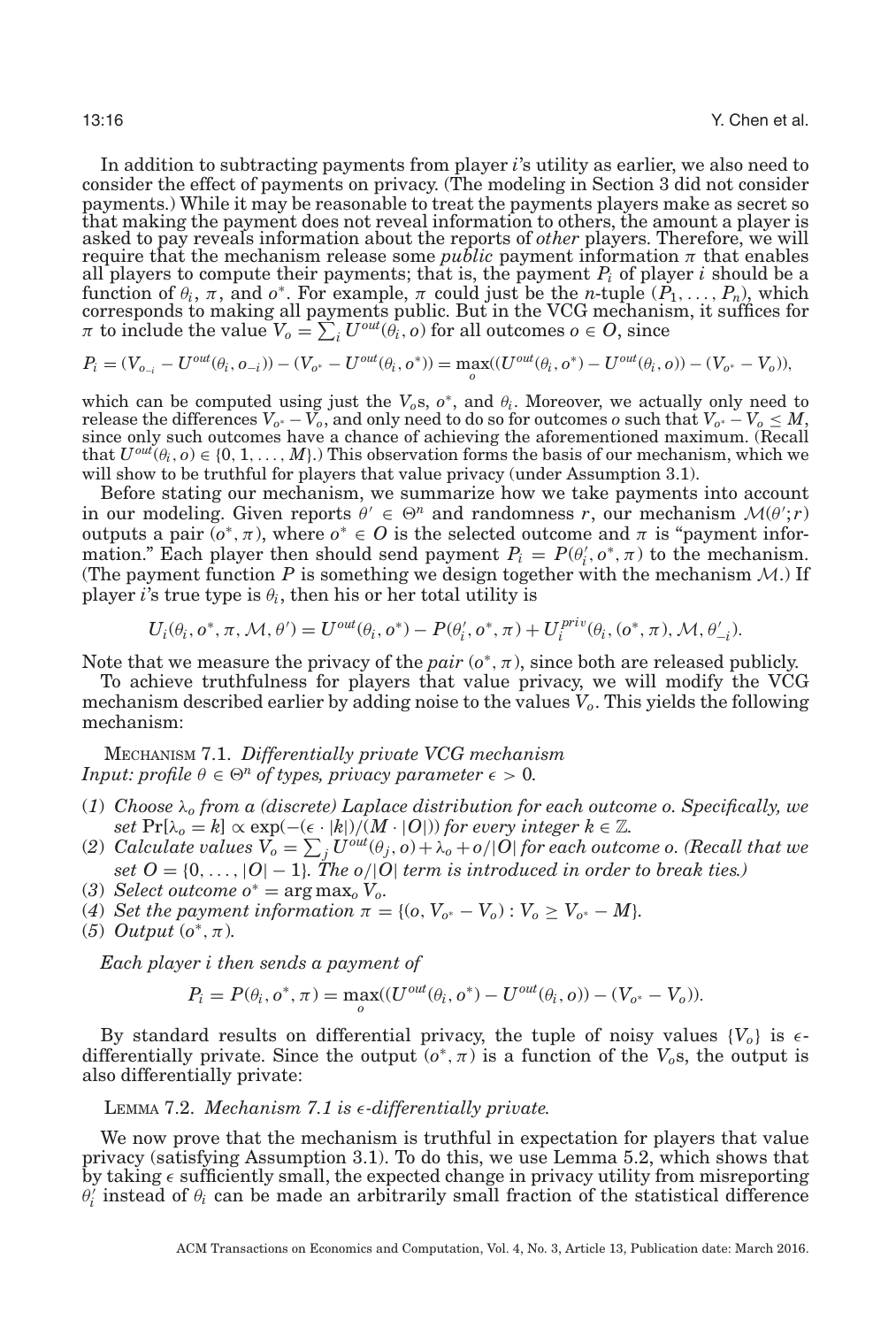$SD(\mathcal{M}(\theta_i, \theta_{-i}), \mathcal{M}(\theta'_i, \theta_{-i}))$ . Thus, to show truthfulness in expectation, it suffices to show that the statistical difference is at most a constant factor larger than the expected decrease in utility from misreporting. That is, we want to show the following:

$$
\label{eq:SD} \begin{split} &\text{SD}(\mathcal{M}(\theta_i,\theta_{-i}),\mathcal{M}(\theta'_i,\theta_{-i}))\\ &=O\left(\text{E}[U^{out}(\theta_i,\mathcal{M}(\theta_i,\theta_{-i})) - P(\theta_i,\mathcal{M}(\theta_i,\theta_{-i}))]-\text{E}[U^{out}(\theta_i,\mathcal{M}(\theta'_i,\theta_{-i})) - P(\theta'_i,\mathcal{M}(\theta'_i,\theta_{-i}))]\right). \end{split}
$$

To bound the statistical difference, we write  $\mathcal{M}(\theta; r) = (\mathcal{M}^1(\theta; r), \mathcal{M}^2(\theta; r))$ , where  $\mathcal{M}^1$  gives the outcome  $o^*$  and  $\mathcal{M}^2$  gives the payment information  $\pi$ . Then we have

$$
\begin{split} \text{SD}(\mathcal{M}(\theta_i, \theta_{-i}), \mathcal{M}(\theta'_i, \theta_{-i})) &\leq \Pr_r[\mathcal{M}(\theta_i, \theta_{-i}; r) \neq \mathcal{M}(\theta'_i, \theta_{-i}; r)] \leq \Pr_r[\mathcal{M}^1(\theta_i, \theta_{-i}; r) \neq \mathcal{M}^1(\theta'_i, \theta_{-i}; r)] \\ &+ \Pr_r[\mathcal{M}^1(\theta_i, \theta_{-i}; r) = \mathcal{M}^1(\theta'_i, \theta_{-i}; r) \land \mathcal{M}^2(\theta_i, \theta_{-i}; r) \neq \mathcal{M}^2(\theta'_i, \theta_{-i}; r)]. \end{split}
$$

The next lemma bounds the statistical difference coming from the outcome:

<span id="page-16-0"></span>LEMMA 7.3.

$$
\Pr_r[\mathcal{M}^1(\theta_i, \theta_{-i}; r) \neq \mathcal{M}^1(\theta'_i, \theta_{-i}; r)] \leq |O| \cdot (\mathbb{E}[U^{out}(\theta_i, \mathcal{M}^1(\theta_i, \theta_{-i})) - P(\theta_i, \mathcal{M}(\theta_i, \theta_{-i}))]
$$

$$
- \mathbb{E}[U^{out}(\theta_i, \mathcal{M}^1(\theta'_i, \theta_{-i})) - P(\theta'_i, \mathcal{M}(\theta_i, \theta_{-i}))]).
$$

PROOF. It suffices to show that for every value of r, we have

$$
I[\mathcal{M}^1(\theta_i, \theta_{-i}; r) \neq \mathcal{M}^1(\theta'_i, \theta_{-i}; r)] \leq |O| \cdot (U^{out}(\theta_i, \mathcal{M}^1(\theta_i, \theta_{-i}; r)) - P(\theta_i, \mathcal{M}(\theta_i, \theta_{-i}; r))
$$
(6)  

$$
- U^{out}(\theta_i, \mathcal{M}^1(\theta'_i, \theta_{-i}; r)) - P(\theta'_i, \mathcal{M}(\theta_i, \theta_{-i}; r))),
$$

where  $I[X]$  denotes the indicator for the event  $X$ . (Then taking expectation over  $r$  yields the desired result.)

If  $\mathcal{M}^1(\theta_i, \theta_{-i}; r) = \mathcal{M}^1(\theta'_i, \theta_{-i}; r)$ , then both the left-hand and right-hand sides are zero. (Recall that the payment made by player *i* on an outcome *o* depends only on the reports of the other players and the randomness of the mechanism.)

So consider a value of *r* such that  $\mathcal{M}^1(\theta_i, \theta_{-i}; r) \neq \mathcal{M}^1(\theta'_i, \theta_{-i}; r)$  (i.e., where the indicator is 1). We can treat the  $\lambda_o + o/|O|$  term added to each  $V_o$  as the report of another player to the standard VCG mechanism. We know that

$$
U^{out}(\theta_i, \mathcal{M}^1(\theta_i, \theta_{-i}; r)) - P(\theta_i, \mathcal{M}(\theta_i, \theta_{-i}; r)) - U^{out}(\theta_i, \mathcal{M}(\theta'_i, \theta_{-i}; r)) - P(\theta'_i, \mathcal{M}(\theta_i, \theta_{-i}; r)) \ge 0
$$

because VCG is incentive compatible for players who don't have a privacy utility. Since the mechanism adds an  $o/|O|$  term to  $V_o$  to avoid ties, the previous inequality is strict. Moreover, the left-hand side is at least 1/|*O*|, which establishes Equation (6).

In more detail, let  $o^* = \mathcal{M}^1(\theta_i, \theta_{-i}; r)$  and  $o' = \mathcal{M}^1(\theta'_i, \theta_{-i}; r)$  for some  $o' \neq o^*$ . Write  $W_o = \sum_{j\neq i} U_j^{out}(\theta_j, o) + \lambda_o + o/|O|$  for each outcome  $o$  ( $\tilde{W_o}$  is just  $V_o$  excluding the report of player *i*), and  $o_{-i}$  = argmax<sub> $o$ </sub>  $W_o$ . Since the mechanism chose  $o^*$  on report  $\theta_i$ , we must have

$$
W_{o^*} + U^{out}(\theta_i, o^*) \ge W_{o'} + U^{out}(\theta_i, o').
$$

Since the fractional parts of the two sides are different multiples of 1/|*O*| (namely, *o*<sup>∗</sup>/|*O*| ad *o* /|*O*|), we have

$$
W_{o^*} + U^{out}(\theta_i, o^*) \ge W_{o'} + U^{out}(\theta_i, o') + 1/|O|.
$$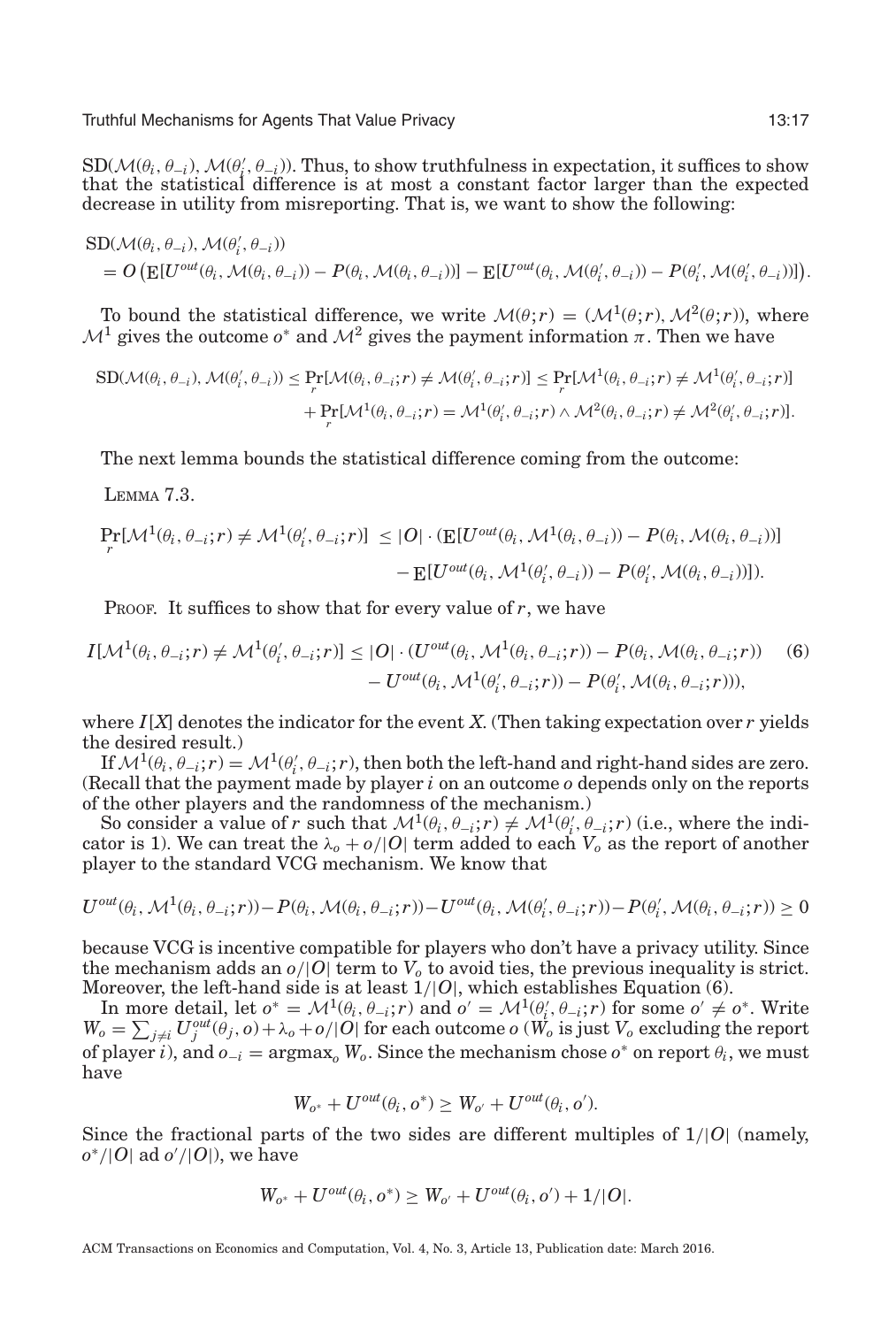Thus:

$$
U^{out}(\theta_i, \mathcal{M}^1(\theta_i, \theta_{-i}; r)) - P(\theta_i, \mathcal{M}(\theta_i, \theta_{-i}; r))
$$
  
=  $U^{out}(\theta_i, \sigma^*) - (W_{o_{-i}} - W_{o^*})$   
 $\geq U^{out}(\theta_i, \sigma') - (W_{o_{-i}} - W_{o^*}) + 1/|\mathcal{O}|$   
=  $U^{out}(\theta_i, \mathcal{M}(\theta_i', \theta_{-i}; r)) - P(\theta_i', \mathcal{M}(\theta_i, \theta_{-i}; r)) + 1/|\mathcal{O}|,$ 

establishing Equation  $(6)$ .  $\Box$ 

Now we need to prove a similar bound for the probability of misreporting only affecting the payment information  $\pi$ . We note that one trivial solution for handling payments is to only collect payments with a very small probability *p* but increase the magnitude of the payments by a factor of  $1/p$ . In order for payments to not contribute more to the statistical difference than the outcome, we can take *p* to be the minimum possible nonzero value of the probability that a misreport can change the outcome (i.e.,  $\Pr_r[\mathcal{M}^1(\theta_i, \theta_{-i}; r) \neq \mathcal{M}^1(\theta'_i, \theta_{-i}; r)]$ ). However, this quantity is exponentially small in *n*. This would make the magnitude of payments exponentially large, which is undesirable. (Our assumption that players are risk neutral seems unreasonable in such a setting.) However, it turns out that we do not actually need to do this; our mechanism already releases payment information with sufficiently low probability. Indeed, we only release payment information relating to an outcome  $o$  when  $V_o$  is within  $M$  of  $V_{o^*}$ , and the probability that this occurs cannot be much larger than the probability that the outcome is changed from *o*<sup>∗</sup> to *o*.

<span id="page-17-0"></span>LEMMA 7.4.

$$
\Pr_r[\mathcal{M}^1(\theta_i, \theta_{-i}; r) = \mathcal{M}^1(\theta'_i, \theta_{-i}; r) \land \mathcal{M}^2(\theta_i, \theta_{-i}; r) \neq \mathcal{M}^2(\theta'_i, \theta_{-i}; r)]
$$
  
\n
$$
\leq 2Me^{\epsilon/|O|} \cdot \Pr_r[\mathcal{M}^1(\theta_i, \theta_{-i}; r) \neq \mathcal{M}^1(\theta'_i, \theta_{-i}; r)].
$$

PROOF. First, observe that

$$
\Pr_r[\mathcal{M}^1(\theta_i, \theta_{-i}; r) = \mathcal{M}^1(\theta'_i, \theta_{-i}; r) \land \mathcal{M}^2(\theta_i, \theta_{-i}; r) \neq \mathcal{M}^2(\theta'_i, \theta_{-i}; r)]
$$
\n
$$
\leq \sum_{o_1 \neq o_2} \Pr[\mathcal{M}^1(\theta_i, \theta_{-i}; r) = \mathcal{M}^1(\theta'_i, \theta_{-i}; r) = o_1 \land \mathcal{M}^2(\theta_i, \theta_{-i}; r) \neq \mathcal{M}^2(\theta'_i, \theta_{-i}; r) \text{ on } o_2],
$$

by which we mean that either  $(o_2, V_{o_1} - V_{o_2})$  is released in one case but not the other or it is released in both cases but with different values.

Fix  $o_1$  and  $o_2$  as earlier. If  $U^{out}(\theta_i, o_1) - U^{out}(\theta_i, o_2) = U^{out}(\theta'_i, o_1) - U^{out}(\theta'_i, o_2)$ , then  $\Pr_r[\mathcal{M}^1(\theta_i, \theta_{-i}; r) = \mathcal{M}^1(\theta'_i, \theta_{-i}; r) = o_1 \wedge \mathcal{M}^2(\theta_i, \theta_{-i}; r) \neq \mathcal{M}^2(\theta'_i, \theta_{-i}; r)$  on  $o_2] = 0$ because the difference between  $V_{o_1}$  and  $V_{o_2}$  is not changed by the misreporting. So assume that  $U^{out}(\theta_i, o_1) - U^{out}(\theta_i, o_2) \neq U^{out}(\theta'_i, o_1) - U^{out}(\theta'_i, o_2)$ ; these values must differ by at least 1 due to the discreteness assumption. Fix  $\lambda_o = k_o$  for *o*  $\neq$  *o*<sub>2</sub>. Denote them as a vector  $\lambda_{-o_2} = k_{-o_2}$ . Consider some value  $k_{o_2}$  such that when  $\lambda_{o_2} = k_{o_2}$ , we have  $\mathcal{M}^1(\theta_i, \theta_{-i}; (k_{o_2}, k_{-o_2})) = \mathcal{M}^1(\theta'_i, \theta_{-i}; (k_{o_2}, k_{-o_2})) = o_1$  and  $\mathcal{M}^2(\theta_i, \theta_{-i}; (k_{o_2}, k_{-o_2})) \neq \mathcal{M}^2(\theta'_i, \theta_{-i}; (k_{o_2}, k_{-o_2}))$  on  $o_2$ . (If there is no such  $k_{o_2}$ , then the event has probability 0 for this choice of  $k_{-o_2}$ .) Now consider increasing the value of  $\lambda_{o_2}$ . Let  $\hat{k}_{o_2}$  be the minimum value such that either  $\mathcal{M}^1(\theta_i, \theta_{-i}; (\hat{k}_{o_2}, k_{-o_2})) = o_2$ or  $\mathcal{M}^1(\theta'_i, \theta_{-i}; (\hat{k}_{o_2}, k_{-o_2})) = o_2$ . At the first such value of  $\hat{k}_{o_2}$ , only one of these two events will happen because  $U^{out}(\theta_i, o_1) - U^{out}(\theta_i, o_2)$  and  $U^{out}(\theta'_i, o_1) - U^{out}(\theta'_i, o_2)$  differ by at least 1. Moreover, we have  $\hat{k}_{o_2} \leq k_{o_2} + M$  because with  $\lambda_{o_2} = k_{o_2}$ , we have  $V_{o_1} - V_{o_2} \leq M$  for either report  $\theta_i$  or  $\theta'_i$ . Since  $\Pr[\lambda_{o_2} = k] \propto \exp(-\epsilon \cdot |k|/(M \cdot |O|))$ , we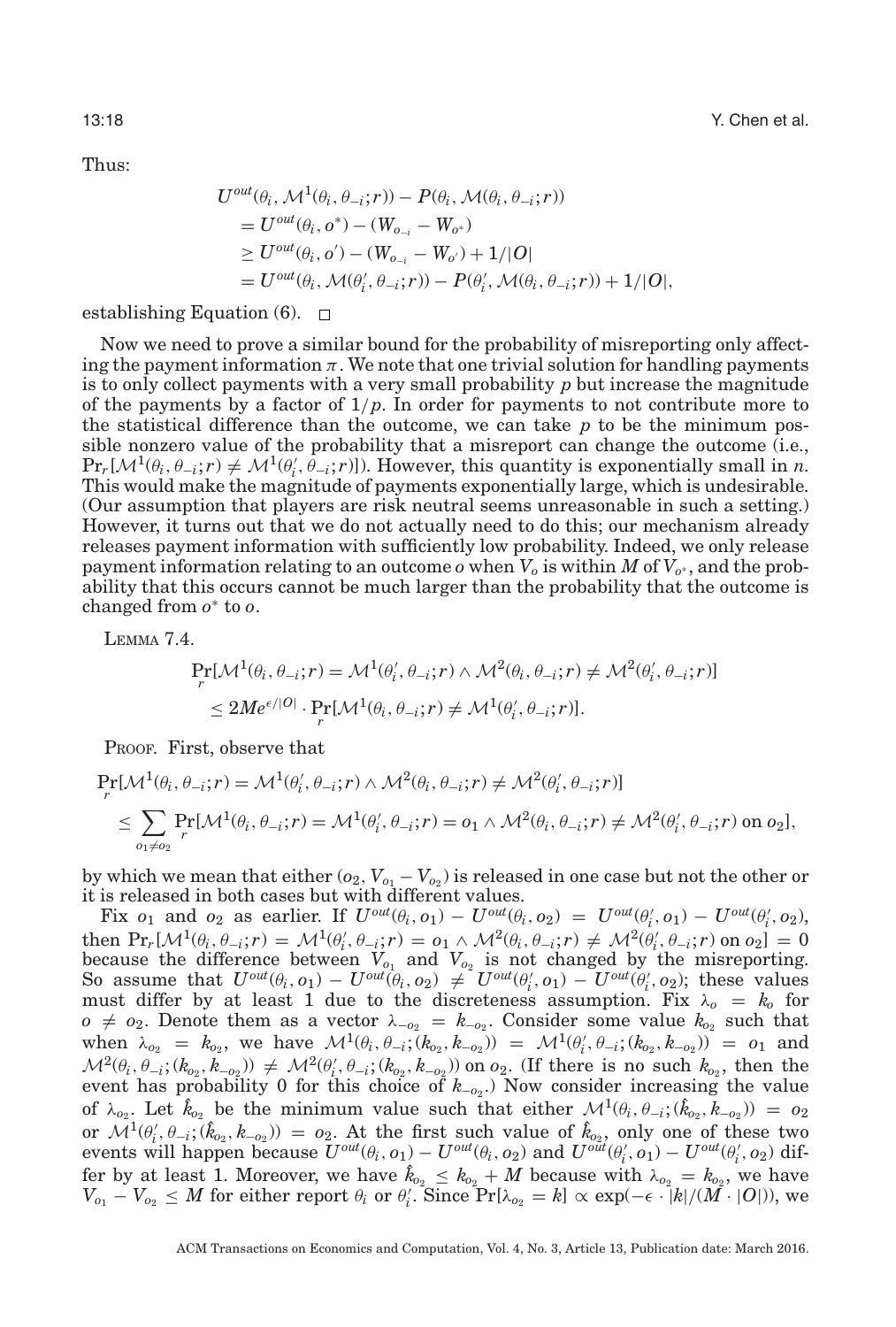$\text{have} \ \Pr[\lambda_{o_2} = k_{o_2}] \leq \exp(\epsilon/|O|) \cdot \Pr[\lambda_{o_2} = \hat{k}_{o_2}].$  Furthermore, there can be at most  $M$ such values of  $k_{02}$ . Thus,

$$
\Pr_r[\lambda_{-o_2} = k_{-o_2} \wedge \mathcal{M}^1(\theta_i, \theta_{-i}; r) = \mathcal{M}^1(\theta'_i, \theta_{-i}; r) = o_1 \wedge \mathcal{M}^2(\theta_i, \theta_{-i}; r) \neq \mathcal{M}^2(\theta'_i, \theta_{-i}; r) \text{ on } o_2]
$$
\n
$$
\leq M e^{\epsilon/|O|} \Pr_r[\lambda_{-o_2} = k_{-o_2} \wedge \mathcal{M}^1(\theta_i, \theta_{-i}; r) \neq \mathcal{M}^1(\theta'_i, \theta_{-i}; r) \wedge \mathcal{M}^1(\theta_i, \theta_{-i}; r) \in \{o_1, o_2\}
$$
\n
$$
\wedge \mathcal{M}^1(\theta'_i, \theta_{-i}; r) \in \{o_1, o_2\}].
$$

Summing over all  $o_1 \neq o_2$  and  $k_{-o_2}$  gives us the lemma. The factor 2 in the lemma statement is due to the fact that

$$
\sum_{o_1 \neq o_2, k_{o_2}} \Pr[\lambda_{-o_2} = k_{-o_2} \land \mathcal{M}^1(\theta_i, \theta_{-i}; r) \neq \mathcal{M}^1(\theta'_i, \theta_{-i}; r) \land \mathcal{M}^1(\theta_i, \theta_{-i}; r), \mathcal{M}^1(\theta'_i, \theta_{-i}; r) \in \{o_1, o_2\}]
$$

$$
= 2 \Pr_{r}[\mathcal{M}^{1}(\theta_{i}, \theta_{-i}; r) \neq \mathcal{M}^{1}(\theta'_{i}, \theta_{-i}; r)]. \quad \Box
$$

Combining Lemmas [7.3](#page-16-0) and [7.4,](#page-17-0) we have

$$
\begin{split} \text{SD}(\mathcal{M}(\theta_i, \theta_{-i}), \mathcal{M}(\theta'_i, \theta_{-i})) &\leq |O| \cdot (1 + 2M e^{\epsilon/|O|}) \cdot (\mathbb{E}[U^{out}(\theta_i, \mathcal{M}^1(\theta_i, \theta_{-i})) - P(\theta_i, \mathcal{M}(\theta_i, \theta_{-i}))] \\ &- \mathbb{E}[U^{out}(\theta_i, \mathcal{M}^1(\theta'_i, \theta_{-i})) - P(\theta'_i, \mathcal{M}(\theta_i, \theta_{-i}))]). \end{split}
$$

Applying Lemma [5.2](#page-10-2) gives us our theorem.

THEOREM 7.5. *Mechanism [7.1](#page-15-0) is truthful in expectation and individually rational for player i provided that, for some function Fi:*

(*1*) *Player i's privacy utility U pri*<sup>v</sup> *<sup>i</sup> satisfies Assumption [3.1](#page-7-0) with privacy bound function Fi, and*

(2) 
$$
2F_i(e^{\epsilon}) \cdot |O| \cdot (1 + 2Me^{\epsilon/|O|}) \le 1.
$$

*In particular, if all players have the same privacy-bound function*  $F_i = F$ *, it suffices to take* - *to be a sufficiently small constant depending only on M and* |*O*| *(and not the number n of players).*

Truthfulness in expectation relies on players being risk neutral in terms of their privacy utility so that it is acceptable that with some low probability, the privacy costs are larger than their utility from the outcome. An alternative approach that does not rely on risk neutrality is to switch from the VCG mechanism to the Expected Externality mechanism. This is a variant on VCG that, rather than charging players the actual externality they impose as in Equation (5), charges them their expected externality:

$$
E_{\theta \sim p} \left[ \sum_{j \neq i} U^{out}(\theta_j, o_{-i}) - U^{out}(\theta_j, o^*) \right], \tag{7}
$$

where *p* is a prior distribution over  $\Theta^n$ ,  $o_{-i}$  is the outcome that maximizes the sum of outcome utilities of players other than *i*, and *o*<sup>∗</sup> is the outcome that maximizes the sum of outcome utilities when *i* is included. Essentially, *i* is charged the expected amount he or she would have had to pay under VCG given the prior over types. Since the amount players are charged is independent of the actual reports of others, collecting payments has no privacy implications. (The proof of Lemma [7.3](#page-16-0) shows that if we only consider the privacy cost of the outcome, then we have universal truthfulness.) However, the use of a prior means that the truthfulness guarantee only holds in a Bayes-Nash equilibrium.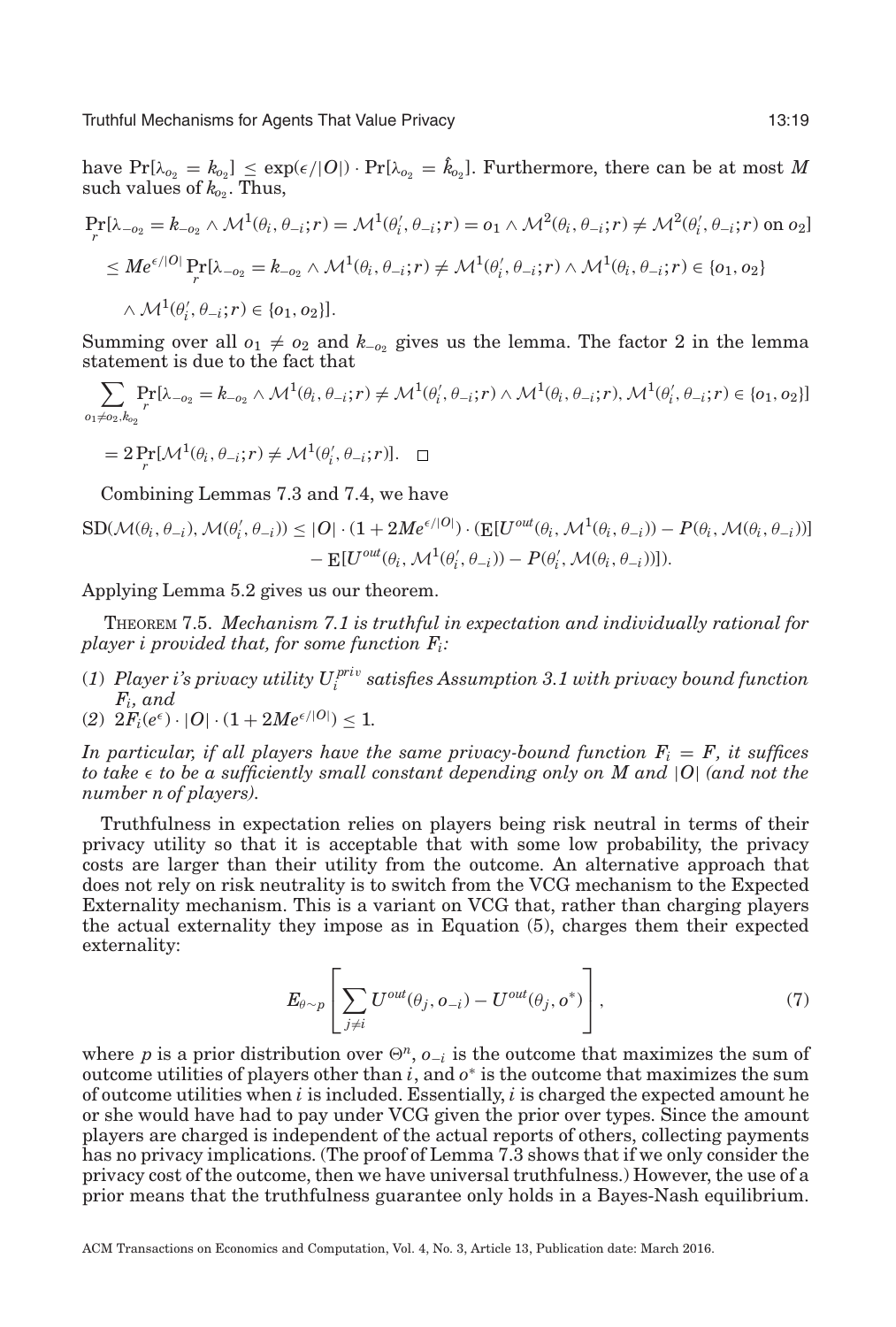On the other hand, this mechanism does have other nice properties such as being adaptable to guarantee budget balance.

Finally, we show that Mechanism [7.1](#page-15-0) approximately preserves VCG's efficiency.

**PROPOSITION 7.6.** For every profile of types  $\theta \in \Theta^n$ , if we choose  $o \leftarrow \mathcal{M}(\theta)$  using *Mechanism [7.1,](#page-15-0) then we have:*

 $\mathbb{P}\left[\sum_i U_i^{out}(\theta_i, o) < \max_{o'}\left(\sum_i U_i^{out}(\theta_i, o')\right) - \Delta\right] \leq 2|O|\cdot e^{-\epsilon\Delta/(2M\cdot |O|)},$  $\mathbb{E}\left[\sum_i U_i^{out}(\theta_i, o)\right] \geq \max_{o'}\left(\sum_i U_i^{out}(\theta_i, o')\right) - O(|O|^2 \cdot M/\epsilon).$ 

PROOF. Let  $o^{**} = \text{argmax}_o U_j^{out}(\theta_j, o)$ . For the output  $o^*$  of Mechanism [7.1,](#page-15-0) we have

$$
\sum_{j} U_{j}^{out}(\theta_{j}, o^{*}) = V_{o^{*}} - \lambda_{o^{*}} - o^{*}/|O|
$$
\n
$$
\geq V_{o^{**}} - \lambda_{o^{*}} - o^{*}/|O|
$$
\n
$$
= (\max_{o} U_{j}^{out}(\theta_{j}, o)) + \lambda_{o^{**}} + o^{**}/|O| - \lambda_{o^{*}} - o^{*}/|O|
$$
\n
$$
(\max_{o} U_{j}^{out}(\theta_{j}, o)) - \max_{o}(\lambda_{o} - \lambda_{o}^{**}) - 1.
$$

So we are left with bounding  $\max_{0}(\lambda_{0}-\lambda_{0^{**}})$  for random variables  $\lambda_{0}$  such that  $\Pr[\lambda_{0}]=$  $k$ <sup>*s*</sup> ∝ exp(− $\epsilon$  ·  $|k|/(M \cdot |O|)$ ). For each *o*,

$$
\Pr[\lambda_0 - \lambda_{0^{**}} \ge \Delta] \le \Pr[\lambda_0 \ge \Delta/2] + \Pr[\lambda_{0^{**}} \le -\Delta/2] \le 2\exp(-\epsilon \Delta/(2M \cdot |O|)).
$$

Taking a union bound over the choices for *o* completes the high probability bound. For the expectation, we have

$$
\mathop{\mathbb{E}}[\max_{o}(\lambda_{o}-\lambda_{o^{**}})] \leq \mathop{\mathbb{E}}\left[\left.\sum_{o}|\lambda_{o}|\right.\right] = |O| \cdot O(M \cdot |O|/\epsilon). \quad \Box
$$

Thus, the social welfare is within  $\tilde{O}(|O|^2) \cdot M/\epsilon$  of optimal, both in expectation and with high probability. As with Proposition [4.3,](#page-9-0) these bounds are independent of the number *n* of participants, so we obtain asymptotically optimal social welfare as  $n \to \infty$ . Also, as in the discussion after Proposition [4.3,](#page-9-0) by taking  $\epsilon = \epsilon(n)$  to be such that  $\epsilon = o(1)$ Also, as in the discussion after Proposition 4.3, by taking  $\epsilon = \epsilon(n)$  to be such that  $\epsilon = o(1)$ <br>and  $\epsilon = \omega(1/n)$  (e.g.,  $\epsilon = 1/\sqrt{n}$ ), the sum of privacy utilities is also a vanishing fraction of *n*(for participants satisfying Assumption [3.1](#page-7-0) with a common privacy-bound function *F*).

#### **8. A BAYESIAN PERSPECTIVE**

We now provide a Bayesian interpretation of our privacy model and discuss several of the model's limitations.

Our modeling of privacy in Section [3](#page-6-0) is motivated in part by viewing privacy as a concern about *others' beliefs about you*. Fix a randomized mechanism  $M : \Theta^n \times \mathbb{R} \to \mathcal{O}$ , a player  $i \in [n]$ , and a profile  $\theta_{-i} \in \Theta^{n-1}$  of other players' reports. Suppose that an adversary has a prior  $T_i$  on the type of player *i*, as well as a prior  $S_i$  on the strategy  $\sigma : \Theta \to \Theta$  played by player *i*. Then, upon seeing an outcome *o* from the mechanism, the adversary should replace  $T_i$  with a posterior  $T_i'$  computed according to Bayes' Rule as follows:

<span id="page-19-0"></span>
$$
Pr[T'_i = \theta_i] = Pr[T_i = \theta_i | \mathcal{M}(S_i(T_i), \theta_{-i}) = o]
$$
  
= 
$$
Pr[T_i = \theta_i] \cdot \frac{Pr[\mathcal{M}(S_i(T_i), \theta_{-i}) = o | T_i = \theta_i]}{Pr[\mathcal{M}(S_i(T_i), \theta_{-i}) = o]}.
$$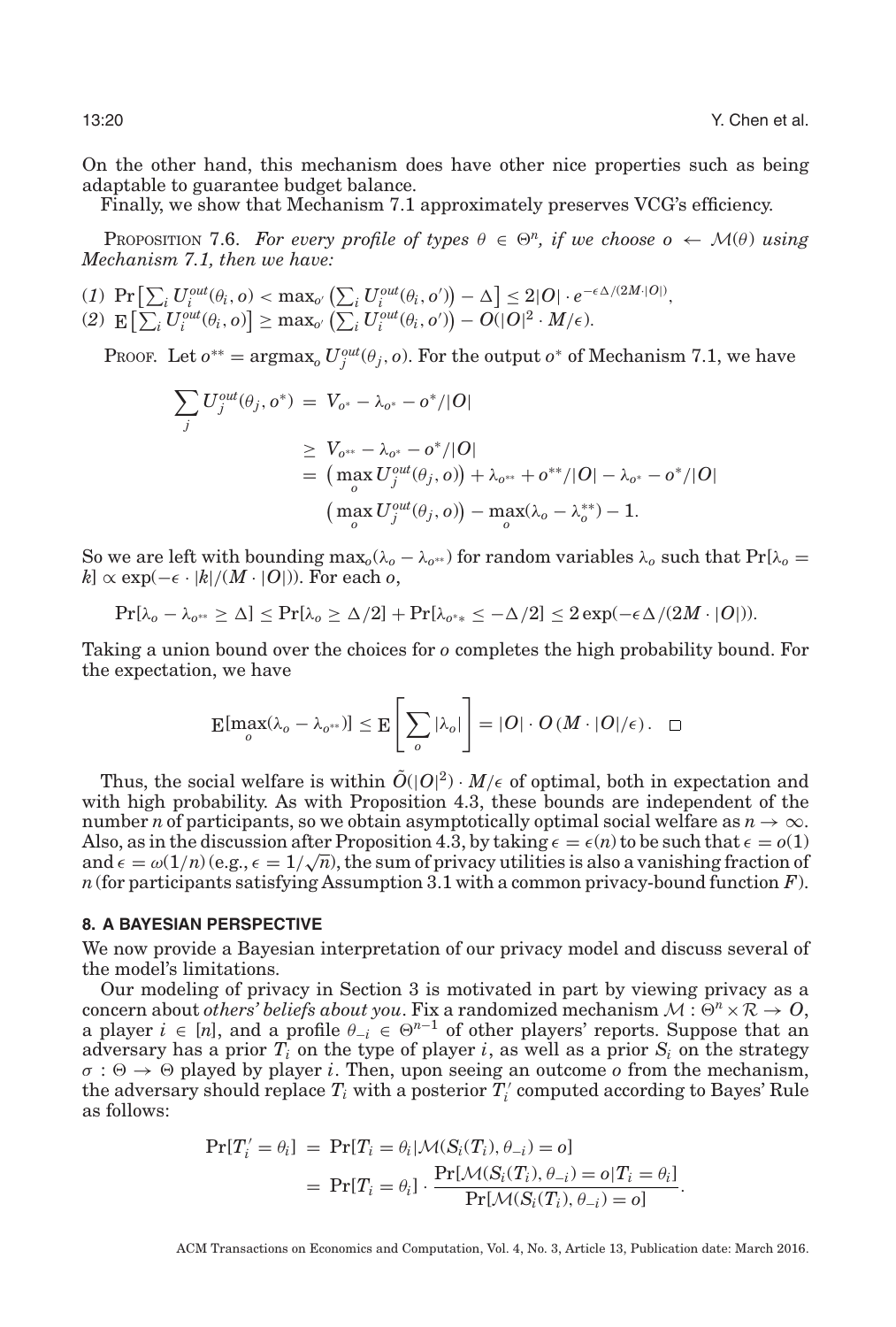Thus, if we set  $x = \max_{\theta', \theta'' \in \Theta} (\Pr[\mathcal{M}(\theta', \theta_{-i}) = o] / \Pr[\mathcal{M}(\theta'', \theta_{-i}) = o])$  (the argument of  $F_i$  in Assumption [3.1\)](#page-7-0), then we have

$$
x^{-1}\cdot \Pr[T_i = \theta_i] \le \Pr[T'_i = \theta_i] \le x\cdot \Pr[T_i = \theta_i].
$$

So if *x* is close to 1, then the posterior  $T_i$  is close to the prior  $T_i$ , having the same probability mass functions within a factor of *x*, and consequently having statistical difference at most  $x - 1$ . Thus, Assumption [3.1](#page-7-0) can be justified by asserting that "if an adversary's beliefs about player *i* do not change much, then it has a minimal impact on player *i*'s privacy utility." One way to think of this is that player *i* has some smooth value function of the adversary's beliefs about him or her, and his or her privacy utility is the difference of the value function after and before the Bayesian updating. This reasoning follows the lines of Bayesian interpretations of differential privacy due to Dwork and McSherry, described in Kasiviswanathan and Smith [\[2008\]](#page-29-4).

This Bayesian modeling also explains why we do not include the strategy played by *i* in the privacy utility function  $U_i^{priv}$ . How a Bayesian adversary updates its beliefs about player *i* based on the outcome does not depend on the actual strategy played by *i*, but rather on the adversary's beliefs about that strategy, denoted by  $S_i$  in the previous discussion. Given that our mechanisms are truthful, it is most natural to consider *Si* as the truthful strategy (i.e., the identity function). If the Bayesian adversary values possessing a correct belief about players, this is analogous to a notion of equilibrium. If we treat the adversary as another player, then if the players report truthfully and the adversary assumes the players report truthfully, each is responding optimally to the other. However, if player *i* can successfully convince the adversary that he or she will follow some other strategy  $S_i$ , then this can be implicitly taken into account in  $U_i^{priv}$ . (But if player  $i$  further deviates from  $S_i$ , this should not be taken into account, since the adversary's beliefs will be updated according to  $S_i$ .)

Our modeling of privacy in terms of others' beliefs is subject to several (reasonable) critiques:

- Sometimes a small, continuous change in beliefs can result in discrete choices that have a large impact in someone's life. For example, consider a ranking of potential employees to hire, students to admit, or suitors to marry—a small change in beliefs about a candidate may cause them to drop one place in a ranking, and thereby not get hired, admitted, or married. On the other hand, the candidate typically does not know exactly where such a threshold is and so from his or her perspective, the small change in beliefs could be viewed as causing a small change in the probability of rejection.
- As in differential privacy, we only consider an adversary's beliefs about player *i given the rest of the database.* (This is implicit in us considering a fixed  $\theta_{-i}$  in Assumption [3.1.](#page-7-0)) If an adversary believes that player *i*'s type is correlated with the other players (e.g., given by a joint prior *T* on  $\Theta^n$ ), then conditioning on  $T_{-i} = \theta_{-i}$ may already dramatically change the adversary's beliefs about player *i*. For example, if the adversary knew that all *n* voters in a given precinct prefer the same candidate (but don't know which candidate that is), then conditioning on  $\theta_{-i}$  tells the adversary who player *i* prefers. We don't measure the (dis)utility for leaking this kind of information. Indeed, the differentially private election mechanism of Theorem [4.2](#page-8-1) will leak the preferred candidate in this example (with high probability).
- The word "privacy" is used in many other ways. Instead of being concerned about others' beliefs, one may be concerned about self-representation (e.g., the effect that reporting a given type may have on one's self-image).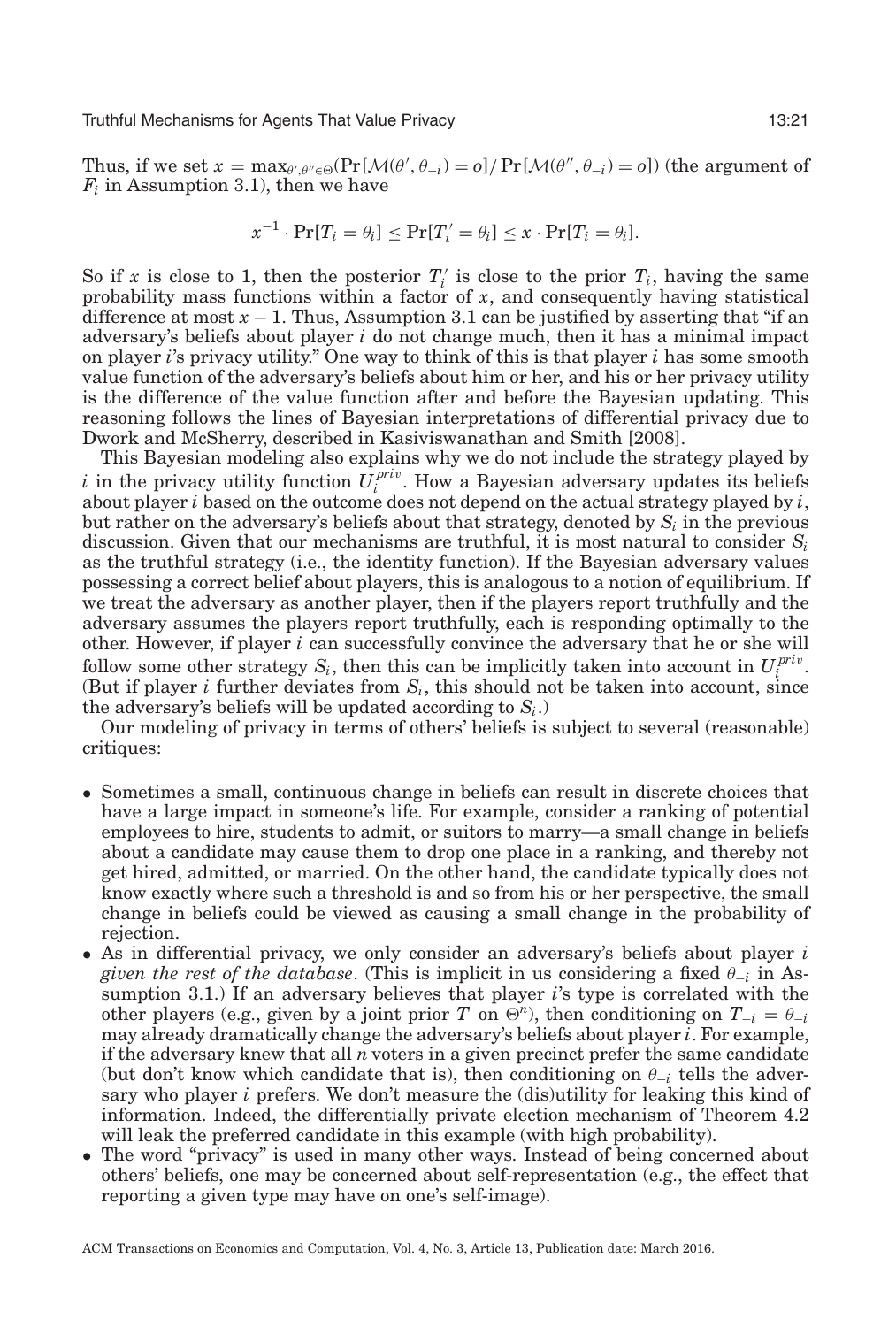Finally, we remark that for some of the mechanism design settings we consider, privacy may not be a major concern on its own. For example, in a deterministic majorityvote election with a large number of voters, each voter's privacy may intuitively be protected because the other voters provide sufficient noise to obscure his or her vote. However, just like in our mechanism, the limited influence that voters have on the outcome also means that they gain very little in outcome utility from being truthful. Thus, our model and analysis can be viewed as justifying truthfulness in such real-life election scenarios. We also note that introducing noise artificially, as in differentially private mechanisms, has significant advantages over relying on natural noise, particularly with respect to composition. (For example, if we run an election again, with a new voter the second time, and the outcome changes, then the new voter's preference has been revealed despite any uncertainty about the other voters' votes. Adding independent artificial noise to each vote solves this problem and ensures differential privacy.)

# **9. MORE GENERAL PRIVACY MODELS**

<span id="page-21-0"></span>In this section, we introduce more general models of privacy in mechanism design and explain analogs of our results for these models. The purpose of introducing these models is to elucidate assumptions that were implicit in our earlier modeling, explore the extent to which we can allow players' privacy losses to depend on their strategies, and discuss whether the revelation principle holds in our setting.

Here we consider non-direct-revelation mechanisms, where each player chooses an *action* from an action space *X*, and the mechanism is a (possibly randomized) mapping  $M: \mathbb{X}^n \to \mathbb{O}$  from actions to outcomes. Each player *i* chooses his or her action using a (possibly randomized) *strategy*  $\sigma_i$ :  $\Theta \to X$ . We let S denote the set of all randomized strategies that players can use.

In the greatest generality, we could allow player *i*'s privacy utility  $U_i^{priv}$  to depend on a profile  $\theta$  of all of the players' types, the outcome *o*, the mechanism  $\mathcal{M}$ , a profile  $\sigma$ of all of the players' strategies, and a deviation  $\sigma_i'$  taken by player *i*:

$$
U_i^{priv}: \Theta^n \times O \times \{ \mathcal{M} : X^n \times \mathcal{R} \to O \} \times \mathcal{S}^n \times \mathcal{S} \to \mathbb{R}.
$$
 (8)

The most important differences with Equation (3) is that we are allowing the privacy loss for player *i*,  $U_i^{priv}(\theta, o, M, \sigma, \sigma_i')$ , to depend on full randomized strategies  $\sigma_i$  of all *n* players, whereas in Equation (3), we only allow it to depend on the specific *reports*  $\theta_i' = \sigma_i(\theta_i)$  of players other than player *i*. (The dependence on the actual types  $\theta =$  $(\theta_1,\ldots,\theta_n)$  is not so significant since our dominant-strategy solution concept quantifies over all player types, and we allow player-specific utility functions  $U_i^{priv}$ .) The reason for keeping both an initial strategy  $\sigma_i$  for player *i* and a deviation  $\sigma_i^j$  comes from the Bayesian perspective of Section [8;](#page-19-0) a Bayesian adversary might believe that player *i* is playing  $\sigma_i$  when he or she actually deviates and plays  $\sigma'_i$ .

Since  $U_i^{priv}$  has in its arguments enough information to compute the entire output distribution of the mechanism, that is,  $M(\sigma_1(\theta_1), \sigma_2(\theta_2), \ldots, \sigma_n(\theta_n))$ , it also makes sense to omit the outcome and allow for a direct definition of an "expected" privacy utility (which could be obtained by taking an expectation over outcomes or allowing for more general models):

$$
EU_i^{priv}: \Theta^n \times \{ \mathcal{M} : X^n \times \mathcal{R} \to \mathcal{O} \} \times \mathcal{S}^n \times \mathcal{S} \to \mathbb{R}.
$$
 (9)

With these models of privacy utility functions, we obtain the following solution concepts in analogy to Definition [3.4:](#page-8-2)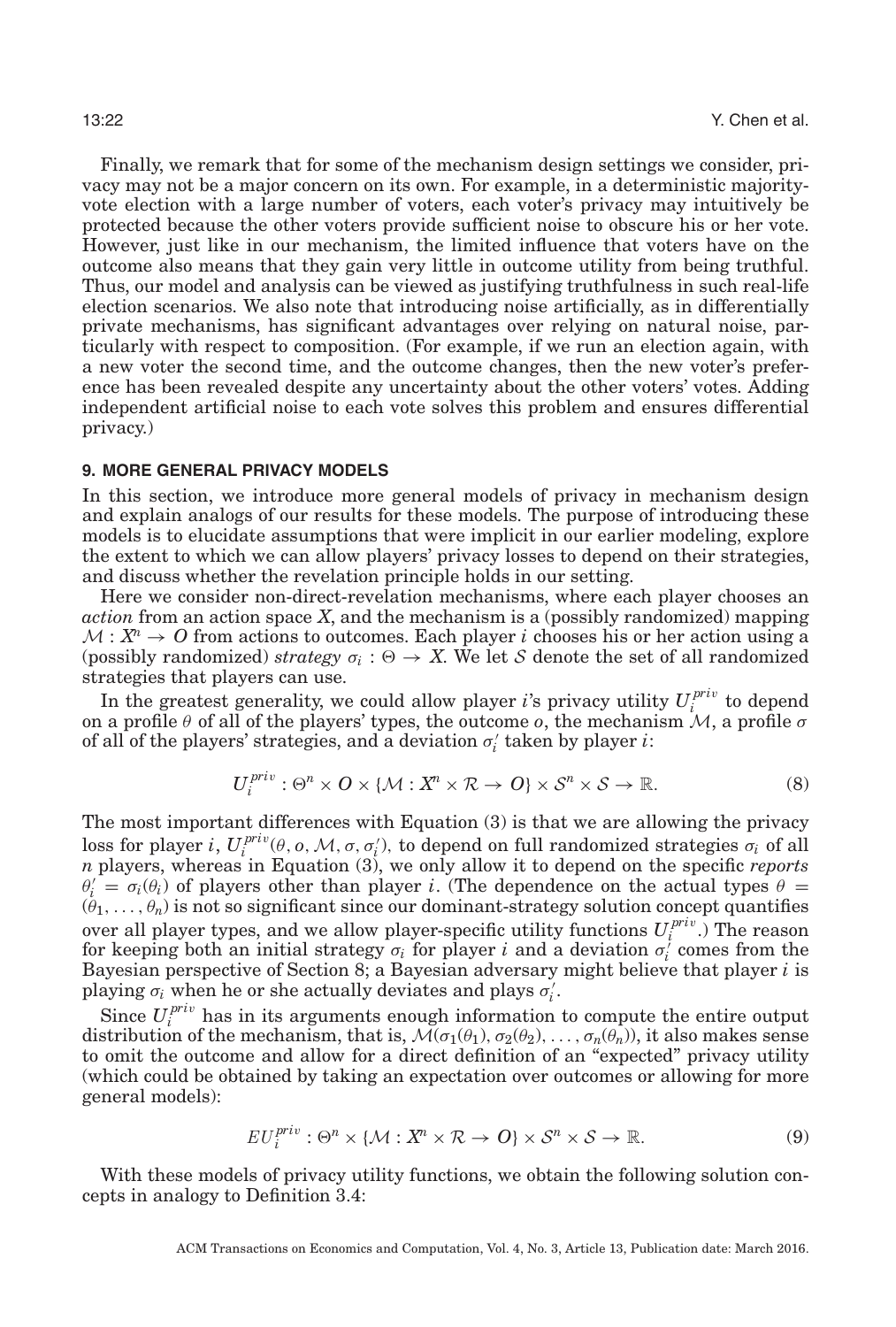<span id="page-22-2"></span>*Definition* 9.1 (*Truthfulness with Privacy, Generalized*)*.* Consider a mechanism design problem with  $n$  players, type space  $\Theta$ , action space  $X$ , and outcome space *O*. Let the *expected utility* function of player *i* be  $EU_i = EU_i^{out} + EU_i^{priv}$ , where  $EU_i^{out}(\theta, \mathcal{M}, \sigma, \sigma_i') = \mathbb{E}[U_i^{out}(\theta_i, \mathcal{M}(\sigma_i'(\theta_i), \sigma_{-i}(\theta_{-i})))]$  and  $EU_i^{priv}$  has the syntax of Equation (9).

A strategy profile  $\sigma \in \mathcal{S}^n$  is *dominant in expectation for player i* with type  $\theta_i$  if for all alternative strategies  $\sigma'_i$  and all type profiles  $\theta_{-i} \in \Theta^{n-1}$ , we have

$$
EU_i(\theta, M, \sigma, \sigma_i) \geq EU_i(\theta, M, \sigma, \sigma'_i).
$$

Let the *per-outcome utility* function of player *i* be  $U_i = U_i^{out} + U_i^{priv}$ , where  $U_i^{priv}$  is as in Equation (8). We say that a strategy profile  $\sigma \in S^n$  is *universally dominant for player i* with type  $\theta_i$  if for all alternative strategies  $\sigma'_i$ , all type profiles  $\theta_{-i} \in \Theta^{n-1}$ , and all values of  $r \in \mathcal{R}$ , we have

$$
\mathop{\mathbf{E}}[U_i(\theta,\mathcal{M}(\sigma_i(\theta_i),\sigma_{-i}(\theta_{-i});r),\mathcal{M},\sigma,\sigma_i)] \geq \mathop{\mathbf{E}}[U_i(\theta,\mathcal{M}(\sigma'_i(\theta_i),\sigma_{-i}(\theta_{-i});r),\mathcal{M},\sigma,\sigma'_i)],
$$

where the expectations are taken over the randomized strategies in  $\sigma$  and  $\sigma_i'$ .

We say that M is *truthful in expectation (universally truthful, respectively) for player i* if  $X = \Theta$  and the identity profile is a dominant in expectation (universally dominant, respectively) strategy for player *i*.

With these definitions, we have the following generalization of Assumption [3.1:](#page-7-0)

<span id="page-22-0"></span>ASSUMPTION 9.2 (GENERALIZED PRIVACY-VALUE ASSUMPTION).

$$
\forall \theta \in \Theta^n, o \in O, \mathcal{M}, \sigma \in \mathcal{S}^n, \sigma'_i \in \mathcal{S} : \left| U_i^{priv}(\theta, o, \mathcal{M}, \sigma, \sigma'_i) \right| \leq F_i \left( \max_{\sigma''_i, \sigma''_i \in X} \frac{\Pr\left[ \mathcal{M}(\sigma''_i(\theta_i), \sigma_{-i}(\theta_{-i})) = o \right]}{\Pr\left[ \mathcal{M}(\sigma''_i(\theta_i), \sigma_{-i}(\theta_{-i})) = o \right]} \right),
$$

*where*  $F_i : [1, \infty) \to [0, \infty]$  *is a privacy-bound function with the property that*  $F_i(x) \to 0$  $as x \rightarrow 1$ , and the probabilities are taken over the randomness of both M and the  $strategies \sigma''_i, \sigma'''_i, \sigma^{-1}_{i}$ 

To make use of it, we will again use differential privacy, which we restate using this section's more general notation.

*Definition* 9.3. A mechanism  $\mathcal{M}: X^n \times \mathcal{R} \to \mathcal{O}$  is  $\epsilon$ -differentially private if and only if

$$
\forall x_{-i} \in X^n, o \in O, \quad \max_{x'_i, x''_i \in S} \frac{\Pr\left[\mathcal{M}(x'_i, x_{-i}) = o\right]}{\Pr\left[\mathcal{M}(x''_i, x_{-i}) = o\right]} \le e^{\epsilon}.
$$

By inspection of Assumption [\(9.2\)](#page-22-0) and the definition of differential privacy, we have the following result.

<span id="page-22-1"></span>PROPOSITION 9.4. If M is  $\epsilon$ -differentially private, then for all players i whose util-*ity functions satisfy Assumption [3.1,](#page-7-0)*  $all \theta \in \Theta^n, o \in O, \sigma \in S^n, \sigma_i' \in S$  we have  $|U_i^{priv}(\theta, o, M, \sigma, \sigma'_i)| \leq F_i(e^{\epsilon}).$ 

Under this assumption and the further requirement that a player's privacy utility does not depend on the strategy  $\sigma'_i$  that he or she actually follows, we obtain the following generalized analysis of the differentially private two-candidate voting mechanism (Theorem [4.2\)](#page-8-1):

THEOREM 9.5. *Mechanism [4.1](#page-8-0) is universally truthful for player i provided that, for some function Fi:*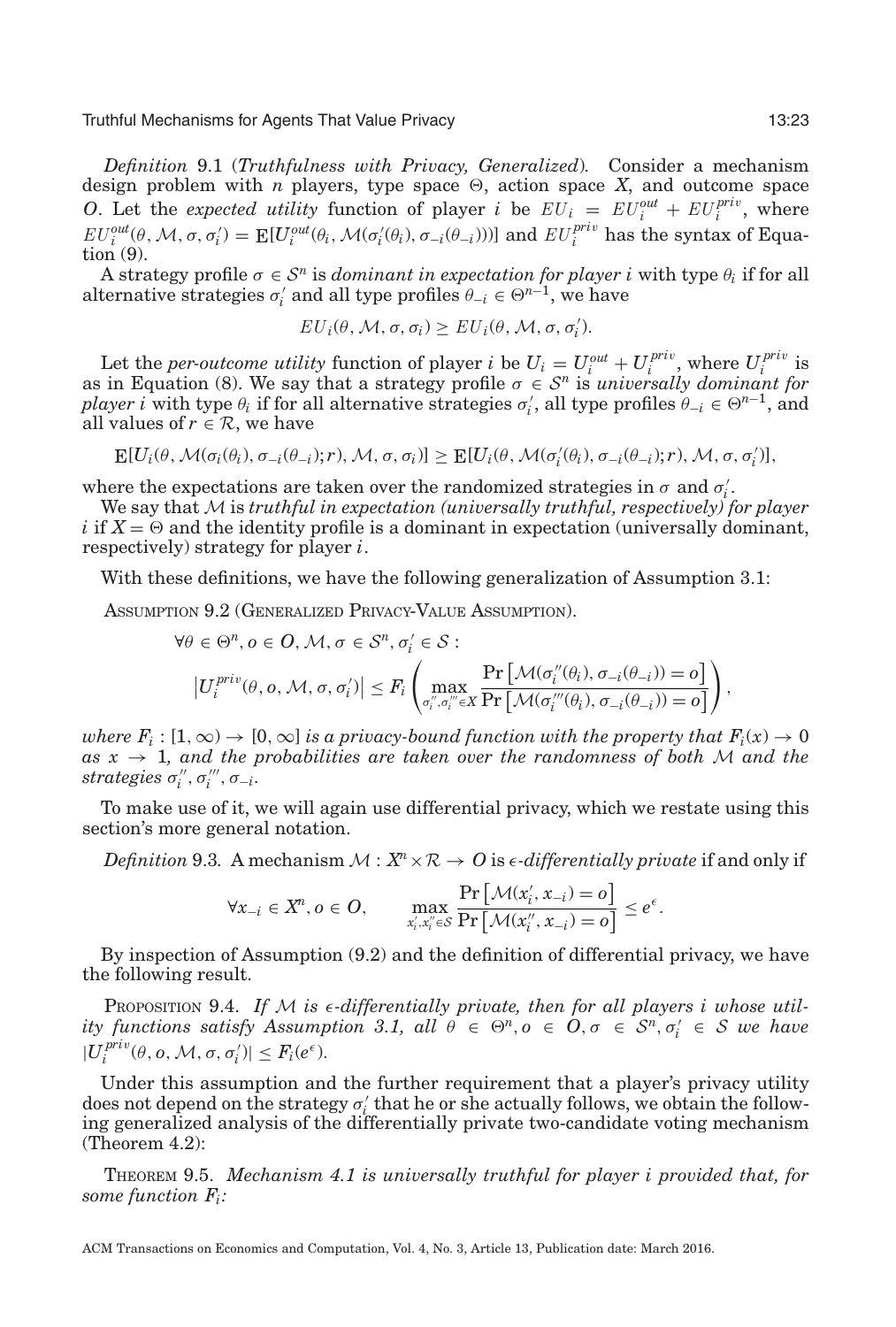- (*1*) *Player i's privacy utility U pri*<sup>v</sup> *<sup>i</sup> satisfies Assumption [9.2](#page-22-0) with privacy bound function Fi,*
- (2)  $Player$  i's privacy utility  $U_i^{priv}$  does not depend on the strategy  $\sigma'_i$  followed by player *i, and*
- (3)  $U_i^{out}(\theta_i, \theta_i) U_i^{out}(\theta_i, \neg \theta_i) \geq 2F_i(e^{\epsilon}).$

A justification for the assumption that  $U_i^{priv}$  does not directly depend on the strategy  $\sigma'_{i}$  is that  $\sigma'_{i}$  is not visible to an external observer (such as a privacy adversary) except through its effect on the outcome *o*.

PROOF. Fix the actual type  $\theta_i \in \{A, B\}$  of player *i*, a type profile  $\theta_{-i}$  and strategy profile σ<sup>−</sup>*<sup>i</sup>* of the other players, and a choice *r* for M's randomness. The truthful strategy is  $\sigma(\theta) = \theta$ , and an alternate strategy for player *i* is now  $\sigma'_i$ , which consists of two probability distributions on {*A*, *B*} (one for each type).

We need to show that

$$
\mathbb{E}[U_i(\theta, \mathcal{M}(\theta_i, \theta_{-i}; r), \mathcal{M}, \sigma, \sigma_i)] \geq \mathbb{E}[U_i(\theta, \mathcal{M}(\sigma'_i(\theta_i), \theta_{-i}; r), \mathcal{M}, \sigma, \sigma'_i)],
$$

where the expectations are taken over the (potentially) randomized strategy  $\sigma_i'$ . Equivalently:

$$
\mathbf{E}[U_i^{out}(\theta_i, \mathcal{M}(\theta_i, \theta_{-i}; r)) + U_i^{priv}(\theta, \mathcal{M}(\theta_i, \theta_{-i}; r), \mathcal{M}, \sigma)]
$$
\n
$$
\geq \mathbf{E}[U_i^{out}(\theta_i, \mathcal{M}(\sigma_i'(\theta_i), \theta_{-i}; r)) + U_i^{priv}(\theta, \mathcal{M}(\sigma_i'(\theta_i), \theta_{-i}; r), \mathcal{M}, \sigma)],
$$
\n(10)

where again the expectations are taken over the randomized strategy  $\sigma_i'$  and we have omitted the final argument of  $U_i^{priv}$  (set to  $\sigma_i$  and  $\sigma'_i$ , respectively) because by assumption it is irrelevant. Since  $\sigma'_i(\theta_i)$  is simply a distribution over pure strategies  $\theta'_i$ , by averaging, it suffices to show that for every  $\theta_i'$ , we have

$$
U_i^{out}(\theta_i, \mathcal{M}(\theta_i, \theta_{-i}; r)) + U_i^{priv}(\theta, \mathcal{M}(\theta_i, \theta_{-i}; r), \mathcal{M}, \sigma)
$$
  
\n
$$
\geq U_i^{out}(\theta_i, \mathcal{M}(\theta_i', \theta_{-i}; r)) + U_i^{priv}(\theta, \mathcal{M}(\theta_i', \theta_{-i}; r), \mathcal{M}, \sigma),
$$
\n(11)

From this point, the proof exactly follows that of Theorem [4.2.](#page-8-1) Specifically, setting  $o = \mathcal{M}(\theta_i, \theta_{-i}; r)$  and  $o' = \mathcal{M}(\theta'_i, \theta_{-i}; r)$  and rearranging terms, we need to show

$$
U_i^{out}(\theta_i, o) - U_i^{out}(\theta_i, o') \ge U_i^{priv}(\theta, o', \mathcal{M}, \sigma) - U_i^{priv}(\theta, o, \mathcal{M}, \sigma).
$$
 (12)

We consider two cases:

- *Case 1*:  $o = o'$  In this case, Equation (12) holds because both the left-hand and right-hand sides are zero.
- *Case 2*:  $o \neq o'$  This implies that  $o = \theta_i$  and  $o' = \theta_i$ . (If player *i*'s report has any effect on the outcome of the differentially private voting mechanism, then it must be that the outcome equals player *i*'s report.) Thus, the left-hand side of Equation (12) equals  $U_i^{out}(\theta_i, \theta_i) - U_i^{out}(\theta_i, -\theta_i)$ . By Proposition [9.4,](#page-22-1) the right-hand side of Equation (12) is at most  $2F(e^{\epsilon})$ . Thus, Equation (12) holds by hypothesis.

When using expected utility, we can allow a player's privacy utility to depend on his or her strategy, but the effect of changing a strategy should be bounded by the change it causes in the output distribution of the mechanism. That is:

ASSUMPTION 9.6 (INFLUENCE-BOUNDED PRIVACY).

<span id="page-23-0"></span>
$$
\forall \theta \in \Theta^n, \sigma \in \mathcal{S}^n, \sigma'_i \in \mathcal{S}:
$$

$$
\left| EU_i^{priv}(\theta, \mathcal{M}, \sigma, \sigma_i) - EU_i^{priv}(\theta, \mathcal{M}, \sigma, \sigma'_i) \right| \le \epsilon_i \cdot SD(\mathcal{M}(\sigma(\theta)), \mathcal{M}(\sigma'_i(\theta_i), \sigma_{-i}(\theta_{-i}))).
$$

If this condition holds, we say that  $\mathcal M$  provides influence-bounded privacy  $\epsilon_i$  to player i.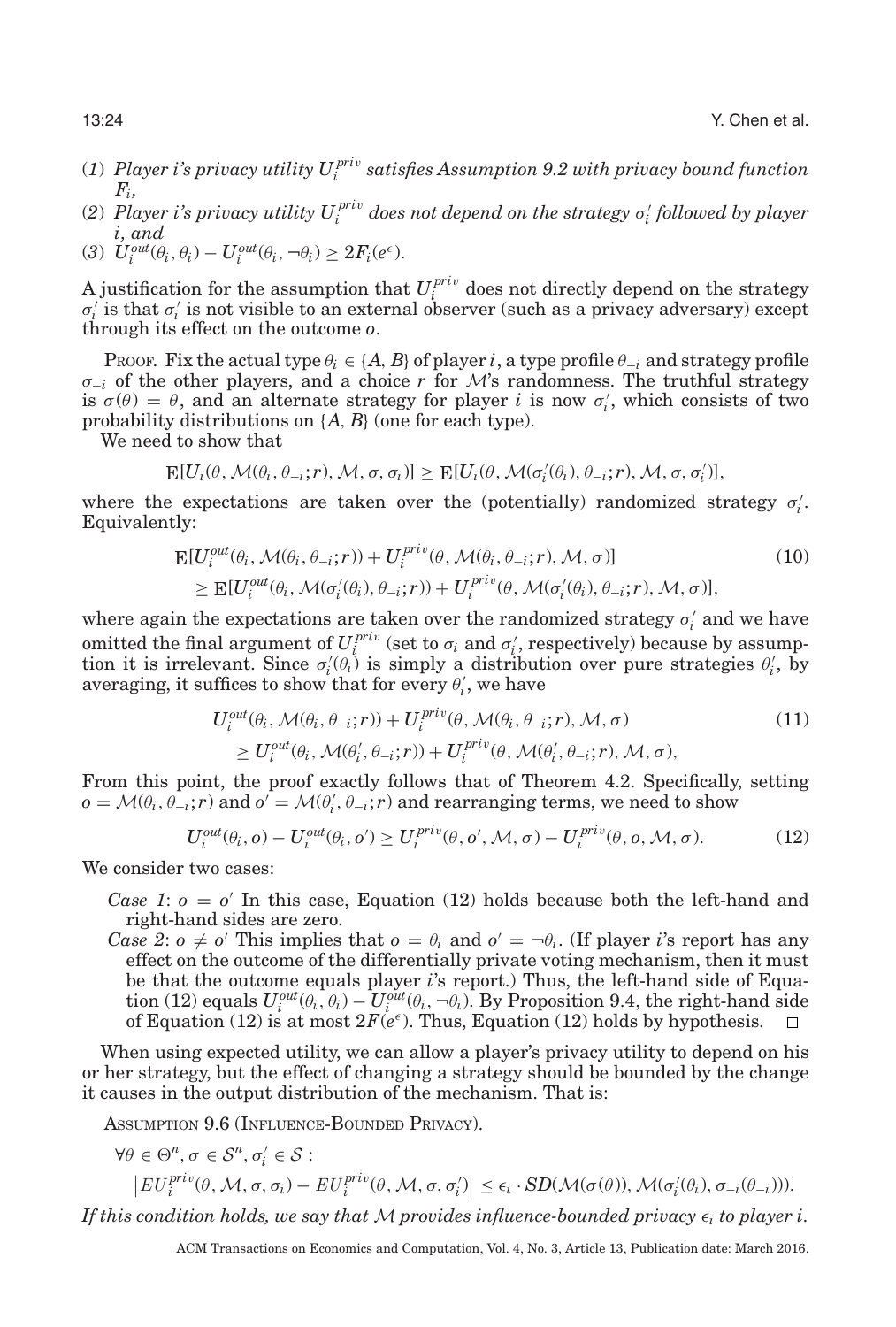If a player's privacy utility does not depend on his or her strategy, then influence-bounded privacy follows from Assumption [9.2](#page-22-0) and the mechanism  $M$  being differentially private (but influence-bounded privacy is more general, in that it allows a dependence on a player's strategy):

LEMMA 9.7. *Consider a mechanism design problem with n players, type space*  $\Theta$ , *action space X, and outcome space O. Let player i have type*  $\theta_i \in \Theta_i$  and a utility *function*  $U_i = U_i^{out} + U_i^{priv}$  *with the syntax of Equation (8). Define*  $EU_i^{priv}(\theta, \mathcal{M}, \sigma, \sigma_i')$  $\mathbb{E}[U_i^{priv}(\theta, \mathcal{M}(\sigma'_i(\theta_i), \sigma_{-i}(\theta_{-i})), \mathcal{M}, \sigma, \sigma'_i)]$ *. Suppose:* 

(1) Randomized mechanism  $M : \Theta^n \times \mathcal{R} \to \Theta$  is  $\epsilon$ -differentially private,

(*2*) *U pri*<sup>v</sup> *<sup>i</sup> satisfies Assumption [9.2](#page-22-0) with privacy bound Fi, and*

(*3*)  $U_i^{priv}$  does not depend on the strategy  $\sigma'_i$  of player i.

*Then,* M provides  $2F_i(e^{\epsilon})$  *influence-bounded privacy to player i.* 

The proof of this lemma is essentially identical to that of Lemma [5.2.](#page-10-2)

PROOF. For every two discrete random variables *X* and *Y* taking values in a universe U, and every function  $f : U \to [-1, 1]$ , it holds that  $|E[f(X)] - E[f(Y)]| \le$ 2SD(*X*, *Y*). Take  $\mathcal{U} = O$ ,  $X = \mathcal{M}(\sigma_i(\theta_i), \sigma_{-i}(\theta_{-i}))$ ,  $Y = \mathcal{M}(\sigma'_i(\theta_i), \sigma_i(\theta_{-i}))$ , and  $f(o) =$  $U_i^{priv}(\theta, o, M, \sigma)/F_i(e^{\epsilon})$ . (Again, we omit the last argument of  $U_i^{priv}$  because by assump-tion it is irrelevant.) By Proposition [9.4,](#page-22-1) we have  $f$ ( $o$ )  $\in$  [−1, 1].

Now we can generalize the analysis of the voting mechanism to obtain truthfulness in expectation even when privacy utilities depend on players' strategies, provided that they are influence bounded according to Assumption [9.6.](#page-23-0)

THEOREM 9.8. *Mechanism [4.1](#page-8-0) is truthful in expectation for player i assuming that it provides influence-bounded privacy at most*  $U^{out}_i(\theta_i,\theta_i) - U^{out}_i(\theta_i,-\theta_i)$  *to player*  $\overline{i}.$ 

PROOF. We need to show that

$$
EU_i(\theta, M, \sigma, \sigma_i) \geq EU_i(\theta, M, \sigma, \sigma'_i),
$$

or equivalently,

$$
\mathbb{E}[U_i^{out}(\theta_i, \mathcal{M}(\sigma_i(\theta_i), \sigma_{-i}(\theta_{-i})))] - \mathbb{E}[U_i^{out}(\theta_i, \mathcal{M}(\sigma'_i(\theta_i), \sigma_{-i}(\theta_{-i})))]
$$
\n
$$
\geq EU_i^{priv}(\theta, \mathcal{M}, \sigma, \sigma_i) - EU_i^{priv}(\theta, \mathcal{M}, \sigma, \sigma'_i)].
$$
\n(13)

By assumption, the right-hand side of Equation (13) is at most  $(U_i^{out}(\theta_i, \theta_i))$  –  $U^{out}_{i}(\theta_{i}, -\theta_{i})$  · SD( $\mathcal{M}(\sigma(\theta))$ ,  $\mathcal{M}(\sigma'_{i}(\theta_{i}), \sigma_{-i}(\theta_{-i}))$ ), which by definition is exactly the value of the left-hand side.  $\square$ 

*The Revelation Principle*. We now have a definitional framework that allows us to discuss the extent to which the revelation principle applies in our setting. Recall that the revelation principle says that if we have a non-direct-revelation mechanism M with a dominant-strategy equilibrium profile  $\sigma$ , then we can simulate it by a direct revelation mechanism  $\overline{\mathcal{M}}$ , where  $\overline{\mathcal{M}}(\theta) = \mathcal{M}(\sigma(\theta))$ . That is, the new mechanism  $\overline{\mathcal{M}}$  takes the (reported) types of the players, evaluates their strategies  $\sigma$  for them, and then runs the original mechanism. Previous papers (particularly Ghosh and Roth [\[2011\]](#page-28-2)) have argued that the revelation principle should not hold in contexts where agents value privacy, because it requires revealing more information. However, we (and previous papers such as Ghosh and Roth [\[2011\]](#page-28-2)) are working in a model where the mechanism is trusted and the only privacy concerns being modeled are with respect to an external adversary that views the outcome (which is the same under  $\overline{\mathcal{M}}$  as under  $\mathcal{M}$ ). In such a case, a revelation principle intuitively should hold.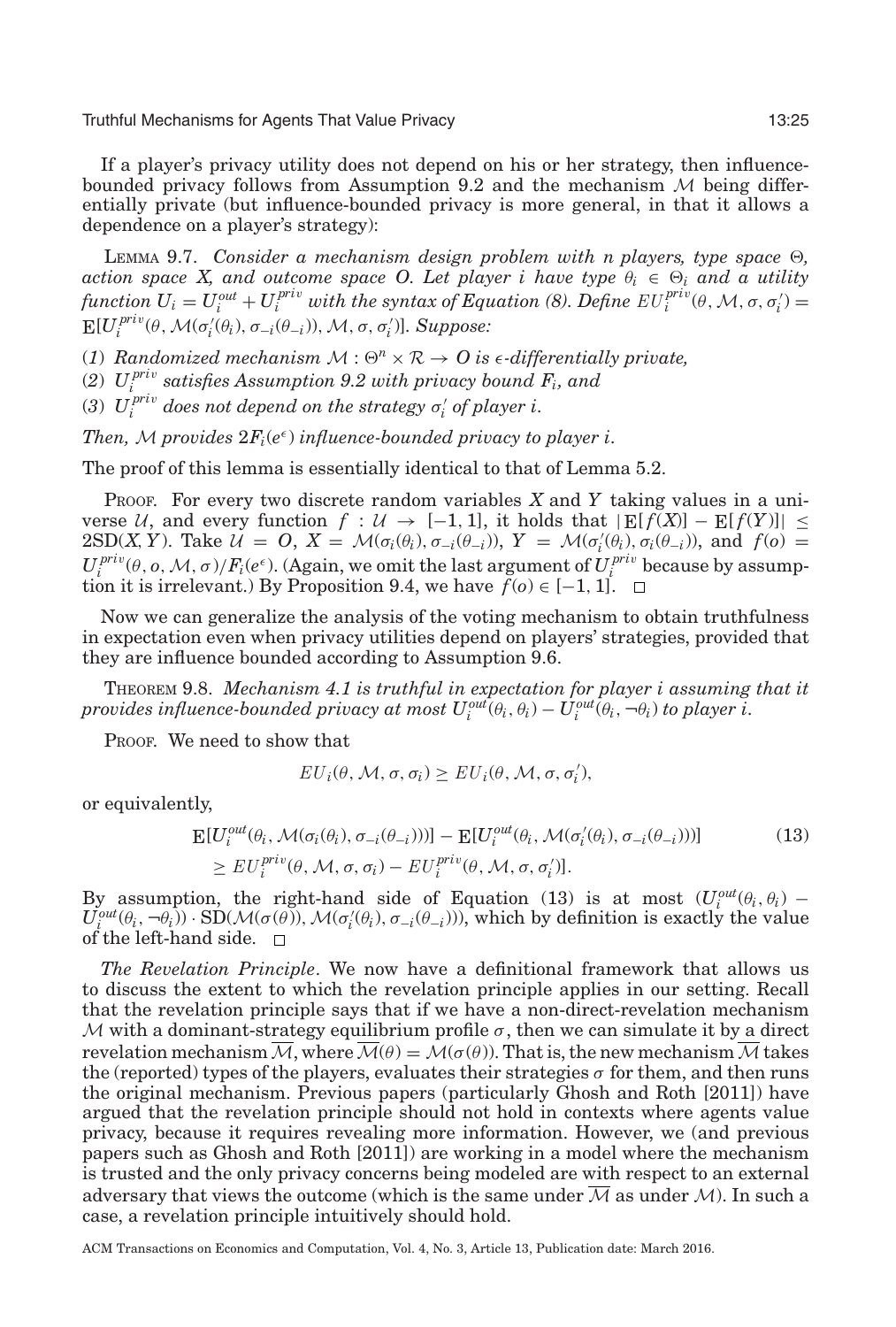However, it is subtle to formalize this intuition, since the modeling of agents that value privacy requires that the privacy utility functions depend on the mechanism  $M$ itself. If we change the mechanism to  $\overline{\mathcal{M}} = \mathcal{M} \circ \sigma$ , the utility functions can change dramatically, and we can no longer relate strategic considerations in the two mechanisms. Thus, we need to impose more structure on the way in which the utilities depend on  $\mathcal M$ (and  $\sigma$ ). Taking the Bayesian perspective of Section [8,](#page-19-0) it is natural to require that the privacy utility for player *i* when deviating from equilibrium  $\sigma$  by  $\sigma'_{i}$  depends only on the functions  $M \circ \sigma$  and  $M \circ (\sigma'_i, \sigma_{-i})$ , along with the type profile  $\theta$  and the outcome *o*. The function  $M \circ \sigma$  reflects the mapping from types to outcome that a Bayesian adversary expects the players to play, and the function  $M \circ (\sigma'_i, \sigma_{-i})$  is the mapping induced by player *i*'s deviation. Implicit in this modeling is the view that an adversary is not colluding with any of the other players, and in particular cannot see their randomization or report. Under this modeling, the revelation principle does hold:

<span id="page-25-0"></span>THEOREM 9.9 (REVELATION PRINCIPLE WITH PRIVACY). *Consider a mechanism design problem with n players, type space*  $\Theta$ , action space X, and outcome space O. Let the  $e$ *xpected utility function of player i be*  $EU_i = EU_i^{out} + EU_i^{priv}$ , where  $EU_i^{out}(\theta, \mathcal{M}, \sigma, \sigma_i') =$  $E[U_i^{out}(\theta_i, \mathcal{M}(\sigma_i'(\theta_i), \sigma_{-i}(\theta_{-i})))]$  and  $EU_i^{priv}$  has the syntax of Equation (9) and satisfies  $EU_i^{priv}(\theta, \mathcal{M}, \sigma, \sigma_i') = EV_i^{priv}(\theta, \mathcal{M} \circ \sigma, \mathcal{M} \circ (\sigma_i', \sigma_{-i}))$  for some function  $EV_i^{priv}$ .

*Then, if* σ*<sup>i</sup> is dominant in expectation for player i in mechanism* M*, it follows that the direct revelation mechanism* M = M◦σ *is truthful in expectation for player i. Moreover, for every type profile* θ*, the players' utilities and the joint distribution on outcomes are the same under*  $\overline{\mathcal{M}}$  *with the truthful strategy profile*  $\overline{\sigma}$  *as they are under*  $\mathcal{M}$  *with*  $\sigma$ *.* 

Proof. We begin with the second claim. Let  $\overline{\sigma}$  be the truthful strategy profile for  $\overline{\mathcal{M}}$ . Given a mechanism  $M$  and strategy profile  $\sigma$ , for all  $\theta$ , the distribution over outcomes is the law of  $M(\sigma(\theta)) = M \circ \sigma(\theta) = M(\overline{\sigma}(\theta))$ . Thus, they have the same distribution over outcomes. Similarly, the distribution over outcome utilities is the law of  $U_i^{out}(\theta_i, M(\sigma(\theta)))$ in each case and so the joint distribution over outcomes and outcome utility is the same for each mechanism. This implies that  $EU_i^{out}(\theta, \overline{\mathcal{M}}, \overline{\sigma}, \overline{\sigma}_i) = EU_i^{out}(\theta, \mathcal{M}, \sigma, \sigma_i)$ . We also have

$$
EU_i^{priv}(\theta, \overline{\mathcal{M}}, \overline{\sigma}, \overline{\sigma}_i) = EV_i^{priv}(\theta, \overline{\mathcal{M}} \circ \overline{\sigma}, \overline{\mathcal{M}} \circ (\overline{\sigma}_i, \overline{\sigma}_{-i}))
$$
  
= 
$$
EV_i^{priv}(\theta, \mathcal{M} \circ \sigma, \mathcal{M} \circ (\sigma_i, \sigma_{-i}))
$$
  
= 
$$
EU_i^{priv}(\theta, \mathcal{M}, \sigma, \sigma_i).
$$

Thus, the utilities are the same under  $\overline{\mathcal{M}}$  with  $\overline{\sigma}$  as under  $\mathcal M$  with  $\sigma$ .

Now we prove the first claim, about truthfulness in expectation. Given an arbitrary strategy  $\overline{\sigma}'_i : \Theta \to \Delta(\Theta)$ , we need to show that

$$
EU_i(\theta, \overline{M}, \overline{\sigma}, \overline{\sigma}_i) \geq EU_i(\theta, \overline{M}, \overline{\sigma}, \overline{\sigma}'_i).
$$

Let  $\sigma'_i(\theta) = \sigma_i(\overline{\sigma}'_i(\theta))$ . Then  $\overline{\mathcal{M}}(\overline{\sigma}'_i(\theta), \overline{\sigma}_{-i}(\theta_{-i})) = \mathcal{M}(\sigma'_i(\theta), \sigma_{-i}(\theta_{-i}))$ . Thus, by the claim regarding utilities proven earlier and the fact that  $\mathcal M$  is dominant in expectation, we have

$$
EU_i(\theta, \overline{M}, \overline{\sigma}, \overline{\sigma}_i) = EU_i(\theta, \mathcal{M}, \sigma, \sigma_i)
$$
  
\n
$$
\geq EU_i(\theta, \mathcal{M}, \sigma, \sigma_i')
$$
  
\n
$$
= \mathbb{E}[U_i^{out}(\theta_i, \mathcal{M}(\sigma_i'(\theta_i), \sigma_{-i}(\theta_{-i})))] + EV_i^{priv}(\theta, \mathcal{M} \circ \sigma, \mathcal{M} \circ (\sigma_i', \sigma_{-i}))
$$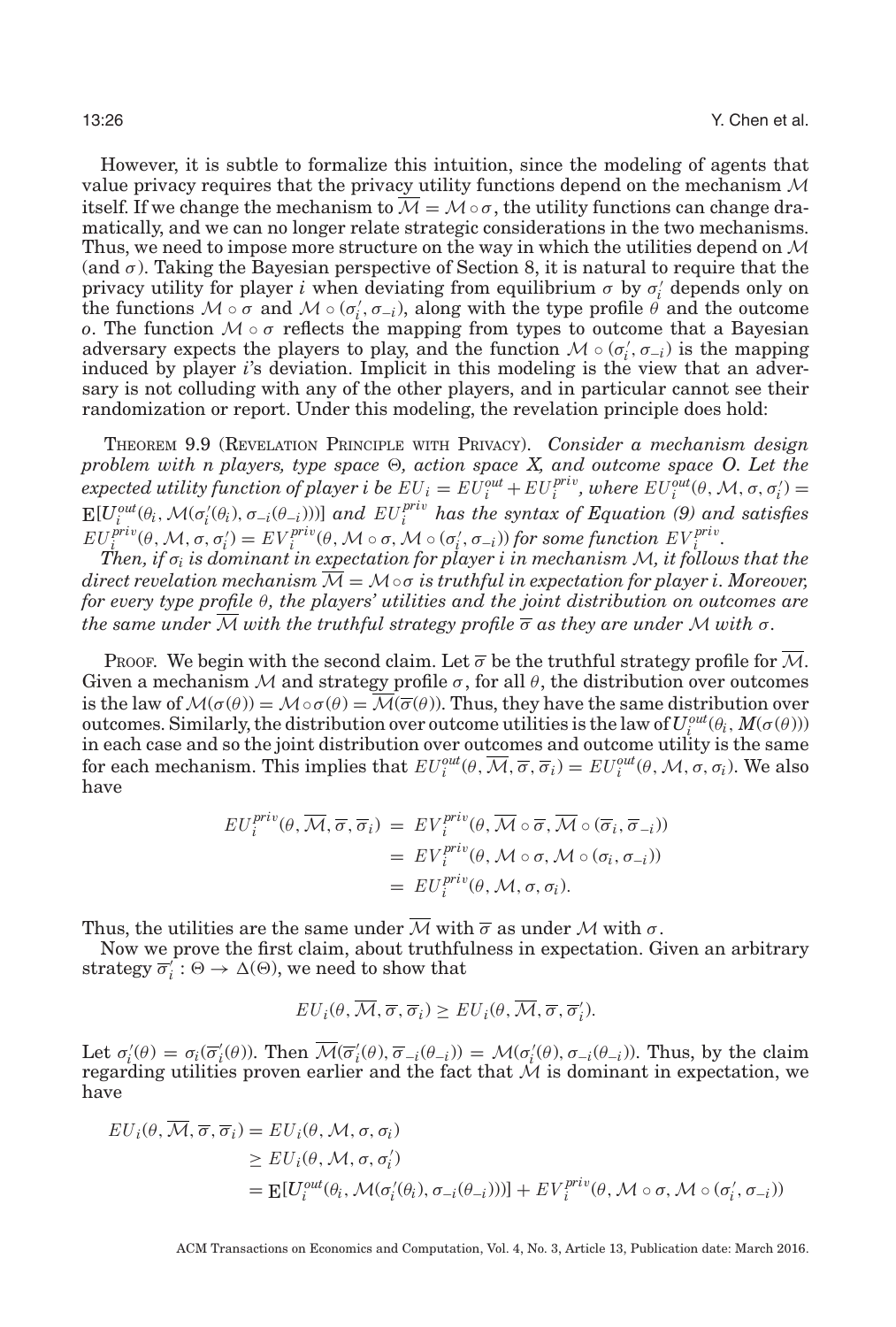$$
= \mathbf{E}[U_i^{out}(\theta_i, \overline{\mathcal{M}}(\overline{\sigma}'_i(\theta_i), \overline{\sigma}_{-i}(\theta_{-i})))] + EV_i^{priv}(\theta, \overline{\mathcal{M}} \circ \overline{\sigma}, \overline{\mathcal{M}} \circ (\overline{\sigma}'_i, \overline{\sigma}_{-i}))
$$
  
\n
$$
= EV_i^{out}(\theta, \overline{\mathcal{M}}, \overline{\sigma}, \overline{\sigma}'_i) + EU_i^{priv}(\theta, \overline{\mathcal{M}}, \overline{\sigma}, \overline{\sigma}'_i)
$$
  
\n
$$
= EU_i(\theta, \overline{\mathcal{M}}, \overline{\sigma}, \overline{\sigma}'_i).
$$

We note that the conditions on  $EU_i^{priv}$  in Theorem [9.9](#page-25-0) hold in particular under the Bayesian adversary model of Section [8](#page-19-0) (which is consistent with, and indeed motivated by, the model used in the main results of the article). That is, suppose a player's privacy utility is the function of a Bayesian adversary's posterior belief *T <sup>i</sup>* of its type. Fixing the adversary's joint prior *T* on all the players' types, given an outcome *o*, the posterior  $T_i'$  is computed as

$$
\Pr[T'_i = \theta'_i] = \Pr[T_i = \theta'_i | \mathcal{M}(\sigma(T)) = o].
$$

(In Section [8,](#page-19-0) we took the other players' types as fixed at θ<sup>−</sup>*<sup>i</sup>* in order to apply differential privacy, but the revelation principle holds with an arbitrary joint prior.) Thus, the peroutcome privacy utility  $U_i^{priv}$  depends on *o*, and  $\mathcal{M} \circ \sigma$  (but not any other property of  $\mathcal M$  or  $\sigma$ ). Now, when player  $i$  deviates to strategy  $\sigma'_i$ , the expected privacy utility  $EU_i^{priv}$  $i$  is obtained by taking the expectation of  $U_i^{priv}$  over  $o \leftarrow \mathcal{M}(\sigma'_i(\theta_i), \sigma_{-i}(\theta_{-i}))$ . Thus, player *i*'s expected privacy utility  $EU_i^{priv}$  is a function of only  $\theta$ ,  $\mathcal{M} \circ \sigma$ , and  $\mathcal{M} \circ (\sigma'_i, \sigma_{-i})$ , as needed for the revelation principle.

Another example of privacy utility functions that meet the conditions of The-orem [9.9](#page-25-0) is a mutual information measure used by Xiao [\[2011\]](#page-29-2):  $EU_i^{priv}$  =  $I(T_i; \mathcal{M}(\sigma_i(T_i), \sigma_{-i}(T_{-i})))$ , where again  $T = (T_i, T_{-i})$  is a joint prior on the types of all players. (Xiao's notion of privacy is discussed more in Appendix A.)

An alternative justification for the restriction to direct-revelation mechanisms in our article is that the properties we require are preserved under passing from  $M$  to  $\overline{\mathcal{M}} = \mathcal{M} \circ \sigma$ . Intuitively, all we use is that players have a limited influence on the output distribution (in order to bound their privacy utility functions), and their influence only decreases as we move from M to M. In particular, if M is  $\epsilon$ -differentially private, then so is  $\overline{\mathcal{M}}$ . Moreover, for every outcome *o* and  $\theta \in \Theta^n$ , we have

$$
\max_{\theta'_i, \theta''_i \in \mathcal{S}} \frac{\Pr\left[\overline{\mathcal{M}}(\theta'_i, \theta_{-i}) = o\right]}{\Pr\left[\overline{\mathcal{M}}(\theta''_i), \theta_{-i}) = o\right]} \le \max_{\sigma''_i, \sigma''_i \in \mathcal{S}} \frac{\Pr\left[\mathcal{M}(\sigma''_i(\theta_i), \sigma_{-i}(\theta_{-i})) = o\right]}{\Pr\left[\mathcal{M}(\sigma''_i(\theta_i), \sigma_{-i}(\theta_{-i})) = o\right]}.
$$

Thus, if we take Assumptions [3.1](#page-7-0) and [9.2,](#page-22-0) we obtain a stronger upper bound on the privacy utility functions for  $M$  than for  $M$ , and hence a truthfulness analysis that only uses such an upper bound will work as well for  $M$  as for  $M$ .

#### **APPENDIX**

#### **A. COMPARISON TO XIAO'S PRIVACY MEASURE<sup>4</sup>**

Xiao [\[2011\]](#page-29-2) measures privacy cost as being proportional to the mutual information between a player's type and the outcome of the mechanism, where the *mutual information* between two jointly distributed random variables *X* and *Y* is defined to be

$$
I(X;Y) = H(X) + H(Y) - H(X,Y) = \mathop{\bf E}_{(x,y)\sim(X,Y)} \left[ \log \frac{\Pr[(X,Y) = (x,y)]}{\Pr[X = x] \cdot \Pr[Y = y]} \right],
$$

<sup>4</sup>Subsequent to our work, Xiao has revised his model to use a different, prior-free measure of privacy. This appendix provides a comparison to his original formulation.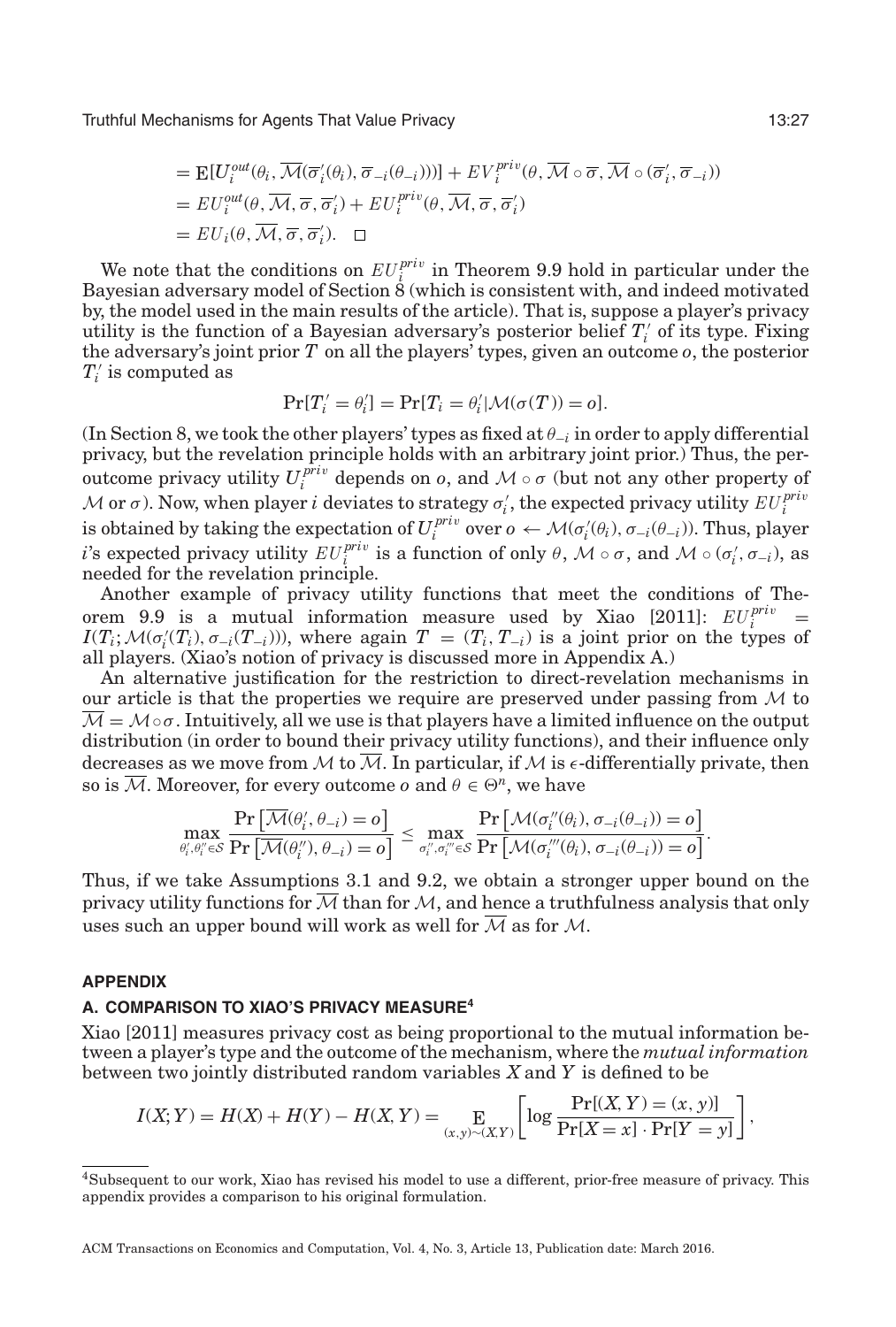where  $H(Z) = \mathbb{E}_{z \sim Z}[\log(1/\Pr[Z=z])]$  is Shannon entropy. In order for the mutual information to make sense, Xiao assumes a prior  $T_i$  on a player's type and the privacy cost also depends on the strategy  $\sigma'_i : \Theta \to \Theta$  played by player *i*. Accordingly, his measure of outcome utility also takes an expectation over the same prior  $T_i$ . As mentioned earlier, Xiao's modeling is not a special case of our main definitions, because his modeling of privacy depends on the actual strategy σ*<sup>i</sup>* followed by player *i*. Nevertheless, we can fit it into the more general framework of Section [9.](#page-21-0) Specifically, he takes the following:

*Definition* A.1. Let  $\Theta$  be a type space, O an outcome space, and  $\mathcal{M}: \Theta^n \times \mathcal{R} \to \mathcal{O}$  a randomized direct-revelation mechanism. For a prior  $T_i$  on player *i*'s type and  $v_i \geq 0$  a measure of player *i*'s value for privacy, *Xiao's privacy utility function* is

$$
EU_i(\theta, \mathcal{M}, \sigma, \sigma'_i) = -v_i \cdot I(T_i; \mathcal{M}(\sigma'_i(T_i), \sigma_{-i}(\theta_{-i}))).
$$

M is *Xiao truthful* for player *i* if it is truthful in expectation for player *i* in the sense of Definition [9.1.](#page-22-2)

While mutual information is a natural first choice for measuring privacy, it has several disadvantages compared to our modeling:

- —It treats all bits of information the same, whereas clearly one may have different concerns for different aspects of one's private type. For example, one may be a lot more sensitive about the high-order bits of one's salary than the low-order bits.
- —It forces us to consider a prior on a player's type and take expected utility over that prior. Contrast this with the Bayesian interpretation of our privacy modeling described in Section [8.](#page-19-0) There the prior  $T_i$  is only an adversary's beliefs about player *i*'s type, which may be completely incorrect. Player *i*'s utility is computed with respect to his or her fixed, actual type  $\theta_i$ .

Nevertheless, we can show that truthfulness with respect to our definitions implies truthfulness with respect to his:

<span id="page-27-0"></span>THEOREM A.2. *If* M *is truthful in expectation for player i with respect to the privacy utility function*

$$
U_i^{priv}(\theta_i, o, \mathcal{M}, \theta_{-i}) = -v_i \cdot \log \frac{\Pr[\mathcal{M}(\theta_i, \theta_{-i}) = o]}{\Pr[\mathcal{M}(T_i, \theta_{-i}) = o]},
$$

*then* M *is Xiao truthful for player i with prior Ti.*

We note that the privacy utility function in Theorem [A.2](#page-27-0) satisfies Assumption [3.1](#page-7-0) with  $F_i(x) = v_i \cdot \log(x)$ , and hence all of our truthful mechanisms are also Xiao truthful.

PROOF. First note that, by Bayes' Rule,

$$
U_i^{priv}(\theta_i, o, \mathcal{M}, \theta_{-i}) = -v_i \cdot \log \frac{\Pr[\mathcal{M}(T_i, \theta_{-i}) = o | T_i = \theta_i]}{\Pr[\mathcal{M}(T_i, \theta_{-i}) = o]}
$$

$$
= -v_i \cdot \log \frac{\Pr[(T_i, \mathcal{M}(T_i, \theta_{-i})) = (\theta_i, o)]}{\Pr[T_i = \theta_i] \cdot \Pr[\mathcal{M}(T_i, \theta_{-i}) = o]}.
$$
(14)

Thus,

$$
-\nu_i \cdot I(T_i; \mathcal{M}(T_i, \theta_{-i})) = \mathbb{E}\left[U_i^{\text{priv}}(T_i, \mathcal{M}(T_i, \theta_{-i}), \mathcal{M}, \theta_{-i})\right].
$$
\n(15)

To relate the mutual information under strategy  $\sigma_i'$  to  $U_i^{priv}$ , we use the notion of KL *divergence* between two random variables *X* and *Y*, which is defined as

$$
KL(X||Y) = \mathop{\mathbf{E}}_{x \sim X} \left[ \log \frac{\Pr[X = x]}{\Pr[Y = y]} \right].
$$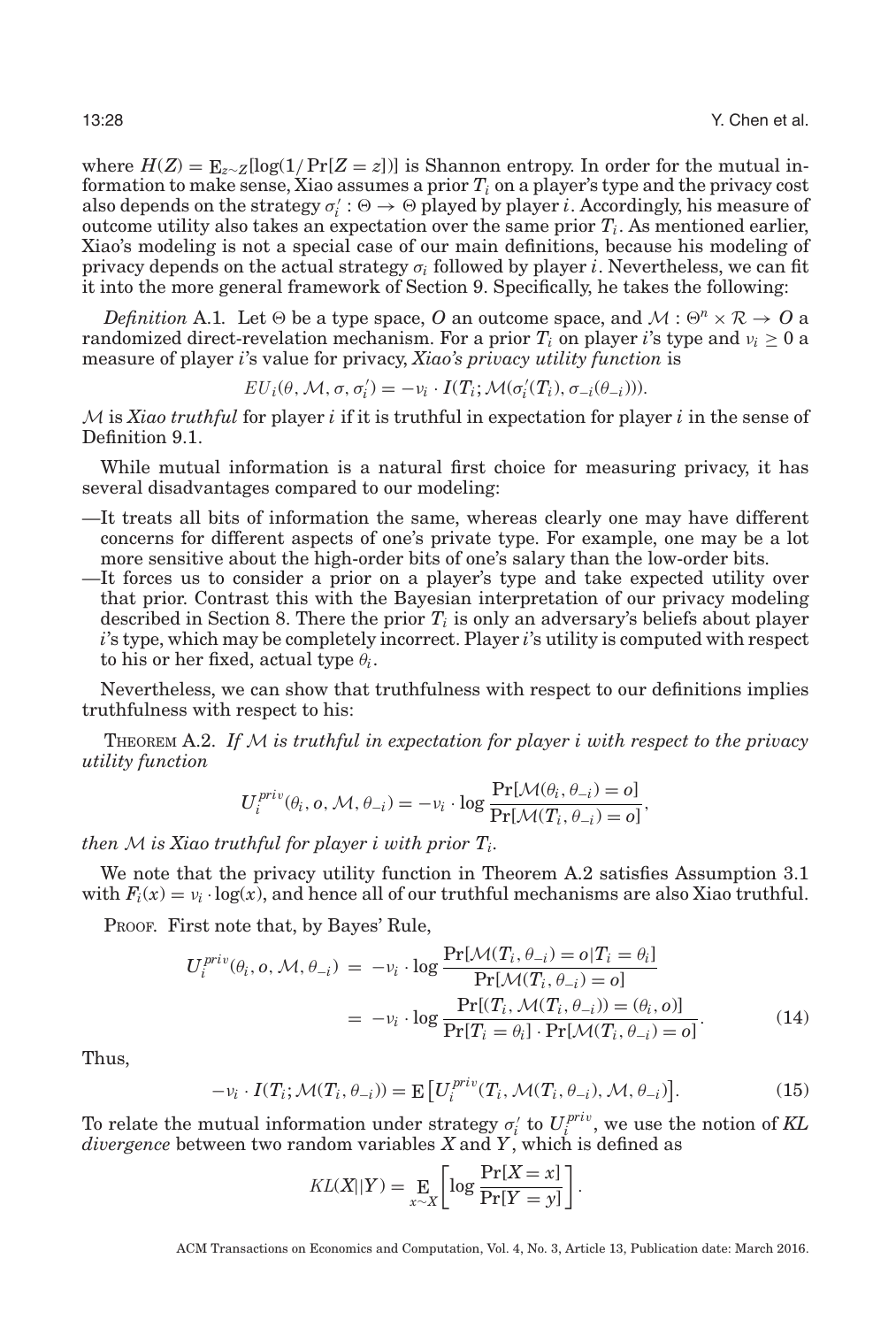We will use the fact that for a random variable *W* jointly distributed with *X* and *Y*, we have  $KL(W, X||W, Y) \geq KL(X||Y)$ . (This follows from the Log-Sum Inequality [Cover and Thomas [1991\]](#page-28-12).) Taking  $W = T_i$ ,  $X = \mathcal{M}(\sigma_i'(T_i), \theta_{-i})$ , and  $\widetilde{Y} = \mathcal{M}(T_i, \widetilde{\theta}_{-i})$ , we have

$$
I(T_i; \mathcal{M}(\sigma'_i(T_i), \theta_{-i}))
$$
  
\n
$$
\geq I(T_i; \mathcal{M}(\sigma'_i(T_i), \theta_{-i})) - KL(T_i, \mathcal{M}(\sigma'_i(T_i))||T_i, \mathcal{M}(T_i)) + KL(\mathcal{M}(\sigma'_i(T_i))||\mathcal{M}(T_i))
$$
  
\n
$$
= \underset{(\theta_i, o) \sim (T_i, \mathcal{M}(\sigma'_i(T_i), \theta_{-i}))}{\mathbb{E}} \left[ \log \frac{\Pr[(T_i, \mathcal{M}(T_i, \theta_{-i})) = (\theta_i, o)]}{\Pr[T_i = \theta_i] \cdot \Pr[\mathcal{M}(T_i, \theta_{-i}) = o]} \right].
$$

Combining this with Equation (14), we have

$$
-\nu_i \cdot I(T_i; \mathcal{M}(\sigma'_i(T_i), \theta_{-i})) \le \mathbb{E}\left[U_i^{\text{priv}}(T_i, o, \mathcal{M}(\sigma'_i(T_i), \theta_{-i})\right].\tag{16}
$$

By truthfulness in expectation with respect to  $U_i^{priv}$ , we have

$$
\mathbb{E}[U^{out}(T_i, \mathcal{M}(T_i, \theta_{-i}))] + \mathbb{E}\left[U_i^{priv}(T_i, \mathcal{M}(T_i, \theta_{-i}), \mathcal{M}, \theta_{-i})\right]
$$
\n
$$
\geq \mathbb{E}[U^{out}(T_i, \mathcal{M}(\sigma'_i(T_i), \theta_{-i}))] + \mathbb{E}\left[U_i^{priv}(T_i, o, \mathcal{M}(\sigma'_i(T_i), \theta_{-i}, \theta_{-i})\right].
$$
\n(17)

Combining Equations (15), (16), and (17) completes the proof.  $\Box$ 

# **ACKNOWLEDGMENTS**

This work was inspired by discussions under the Harvard Center Research for Computation and Society's "Data Marketplace" project. We are grateful to the other participants in those meetings, including Scott Kominers, David Parkes, Felix Fischer, Ariel Procaccia, Aaron Roth, Latanya Sweeney, and Jon Ullman. We also thank Moshe Babaioff, Kobbi Nissim, Dave Xiao, and the anonymous reviewers for helpful comments and discussions.

#### **REFERENCES**

- <span id="page-28-11"></span>Avrim Blum, Cynthia Dwork, Frank McSherry, and Kobbi Nissim. 2005. Practical privacy: The SuLQ framework. In *PODS*, Chen Li (Ed.). ACM, 128–138.
- <span id="page-28-7"></span>Felix Brandt and Tuomas Sandholm. 2008. On the existence of unconditionally privacy-preserving auction protocols. *ACM Trans. Inf. Syst. Secur.* 11, 2, Article 6 (May 2008), 21 pages. DOI:[http://dx.doi.](http://dx.doi.org/10.1145/1330332.1330338) [org/10.1145/1330332.1330338](http://dx.doi.org/10.1145/1330332.1330338)
- <span id="page-28-12"></span>Thomas M. Cover and Joy A. Thomas. 1991. *Elements of Information Theory* (2nd ed.). John Wiley & Sons.

<span id="page-28-9"></span>Irit Dinur and Kobbi Nissim. 2003. Revealing information while preserving privacy. In *PODS*. ACM, 202–210.

- <span id="page-28-6"></span>Yevgeniy Dodis, Shai Halevi, and Tal Rabin. 2000. A cryptographic solution to a game theoretic problem. In *CRYPTO (Lecture Notes in Computer Science)*, Mihir Bellare (Ed.), Vol. 1880. Springer, 112–130.
- <span id="page-28-0"></span>Cynthia Dwork, Frank McSherry, Kobbi Nissim, and Adam Smith. 2006. Calibrating noise to sensitivity in private data analysis. In *TCC (Lecture Notes in Computer Science)*, Shai Halevi and Tal Rabin (Eds.), Vol. 3876. Springer, 265–284.
- <span id="page-28-10"></span>Cynthia Dwork and Kobbi Nissim. 2004. Privacy-preserving datamining on vertically partitioned databases. In *CRYPTO (Lecture Notes in Computer Science)*, Matthew K. Franklin (Ed.), Vol. 3152. Springer, 528– 544.

<span id="page-28-5"></span>Cynthia Dwork and Aaron Roth. 2014. *The Algorithmic Foundations of Differential Privacy*. Now Publishers.

- <span id="page-28-1"></span>Cynthia Dwork, Guy N. Rothblum, and Salil P. Vadhan. 2010. Boosting and differential privacy. In *FOCS*. IEEE Computer Society, 51–60.
- <span id="page-28-8"></span>Joan Feigenbaum, Aaron D. Jaggard, and Michael Schapira. 2010. Approximate privacy: Foundations and quantification (extended abstract). In *ACM Conference on Electronic Commerce*, David C. Parkes, Chrysanthos Dellarocas, and Moshe Tennenholtz (Eds.). ACM, 167–178.
- <span id="page-28-2"></span>Arpita Ghosh and Aaron Roth. 2011. Selling privacy at auction. In *Proceedings of the 12th ACM Conference on Electronic Commerce (EC'11)*. ACM, New York, NY, 199–208. DOI:[http://dx.doi.org/10.1145/](http://dx.doi.org/10.1145/1993574.1993605) [1993574.1993605](http://dx.doi.org/10.1145/1993574.1993605)

<span id="page-28-3"></span>Ronen Gradwohl. 2012. Privacy in Implementation. Working Paper. (November 2012).

<span id="page-28-4"></span>Ronen Gradwohl and Rann Smorodinsky. 2014. Subjective Perception Games and Privacy. arXiv:1409l.1487. (September 2014).